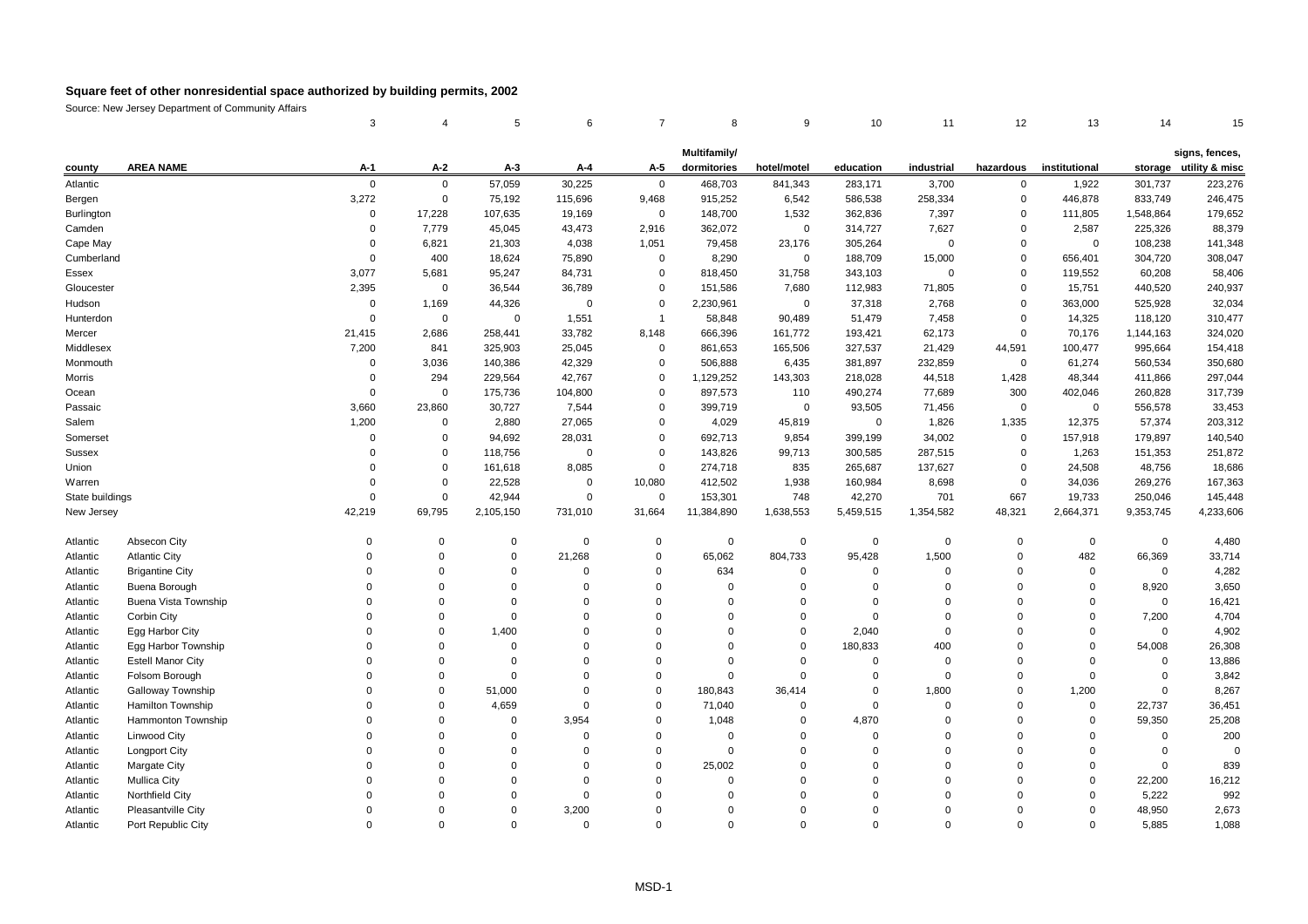|          |                                 | 3           |             | 5           | 6           | 7              | 8            | 9           | 10          | 11          | 12          | 13            | 14             |                        |
|----------|---------------------------------|-------------|-------------|-------------|-------------|----------------|--------------|-------------|-------------|-------------|-------------|---------------|----------------|------------------------|
|          |                                 |             |             |             |             |                | Multifamily/ |             |             |             |             |               |                | signs, fences,         |
| county   | <b>AREA NAME</b>                | A-1         | $A-2$       | $A-3$       | A-4         | A-5            | dormitories  | hotel/motel | education   | industrial  | hazardous   | institutional |                | storage utility & misc |
| Atlantic | Somers Point City               | $\pmb{0}$   | $\mathsf 0$ | $\mathbf 0$ | 1,233       | $\pmb{0}$      | 121,484      | 196         | $\mathbf 0$ | 0           | $\mathbf 0$ | 240           | 896            | 5,180                  |
| Atlantic | Ventnor City                    | $\mathbf 0$ | 0           | $\mathbf 0$ | $\mathbf 0$ | $\mathbf 0$    | 3,590        | $\Omega$    | $\mathbf 0$ | $\Omega$    | $\Omega$    | $\Omega$      | $\mathbf 0$    | $\overline{0}$         |
| Atlantic | Weymouth Township               | $\Omega$    | $\mathbf 0$ | $\mathbf 0$ | 570         | $\mathbf 0$    | $\mathbf 0$  | $\Omega$    | $\Omega$    | $\Omega$    | $\Omega$    | $\Omega$      | $\mathbf 0$    | 9,977                  |
| Bergen   | Allendale Borough               | $\Omega$    | $\mathbf 0$ | $\Omega$    | $\mathbf 0$ | $\Omega$       | $\Omega$     | $\Omega$    | $\Omega$    | $\Omega$    | $\Omega$    | $\Omega$      | $\mathbf 0$    | 3,580                  |
| Bergen   | Alpine Borough                  | $\mathbf 0$ | $\mathbf 0$ | $\mathbf 0$ | $\mathbf 0$ | $\mathbf 0$    | 0            | $\Omega$    | $\mathbf 0$ | $\Omega$    | $\Omega$    | $\Omega$      | $\mathbf 0$    | 450                    |
| Bergen   | Bergenfield Borough             | 3,272       | $\mathbf 0$ | $\Omega$    | $\mathbf 0$ | $\Omega$       | 195          | $\Omega$    | 850         | $\Omega$    | $\Omega$    | $\Omega$      | $\mathbf 0$    | 3,271                  |
| Bergen   | Bogota Borough                  | $\mathbf 0$ | $\mathbf 0$ | $\mathbf 0$ | $\Omega$    | $\mathbf 0$    | $\mathbf 0$  | $\Omega$    | $\mathbf 0$ | $\Omega$    | $\Omega$    | $\mathbf 0$   | $\mathbf 0$    | $\Omega$               |
| Bergen   | Carlstadt Borough               | $\Omega$    | 0           | $\Omega$    | $\mathbf 0$ | $\mathbf 0$    | $\mathbf 0$  | $\Omega$    | $\Omega$    | 18,009      | $\Omega$    | $\mathbf 0$   | 334,175        | $\Omega$               |
| Bergen   | Cliffside Park Borough          | $\Omega$    | 0           | $\mathbf 0$ | $\mathbf 0$ | $\mathbf 0$    | 44,667       | $\Omega$    | $\mathbf 0$ | $\mathbf 0$ | $\Omega$    | $\Omega$      | $\overline{0}$ |                        |
| Bergen   | Closter Borough                 | $\Omega$    | $\mathbf 0$ | $\Omega$    | $\mathbf 0$ | 3,952          | $\Omega$     | $\Omega$    | $\Omega$    | $\Omega$    | $\Omega$    | $\Omega$      | $\Omega$       |                        |
| Bergen   | Cresskill Borough               | $\Omega$    | $\mathbf 0$ | $\mathbf 0$ | $\mathbf 0$ | $\overline{0}$ | $\Omega$     | $\Omega$    | $\Omega$    | $\Omega$    | $\Omega$    | $\Omega$      | $\Omega$       | $\Omega$               |
| Bergen   | Demarest Borough                | $\Omega$    | $\mathbf 0$ | $\Omega$    | $\mathbf 0$ | $\overline{0}$ | $\Omega$     | $\Omega$    | 93,662      | $\Omega$    | $\Omega$    | $\Omega$      | $\mathbf 0$    | $\sqrt{ }$             |
| Bergen   | Dumont Borough                  | $\Omega$    | $\mathbf 0$ | $\Omega$    | $\mathbf 0$ | 1,188          | $\Omega$     | $\Omega$    | $\mathbf 0$ | $\Omega$    | $\Omega$    | $\Omega$      | $\mathbf 0$    | 1,324                  |
| Bergen   | Elmwood Park Borough            | $\Omega$    | $\mathbf 0$ | $\mathbf 0$ | $\mathbf 0$ | $\overline{0}$ | $\Omega$     | $\Omega$    | $\mathbf 0$ | $\Omega$    | $\Omega$    | $\Omega$      | 2,451          | 528                    |
| Bergen   | East Rutherford Borough         | $\Omega$    | $\mathbf 0$ | 12,452      | $\mathbf 0$ | $\Omega$       | $\mathbf 0$  | $\Omega$    | $\Omega$    | $\Omega$    | $\Omega$    | $\Omega$      | 187,886        | 1,708                  |
| Bergen   | Edgewater Borough               | $\Omega$    | 0           | $\mathbf 0$ | $\mathbf 0$ | $\mathbf 0$    | 17,905       | $\Omega$    | $\mathbf 0$ | $\Omega$    | $\Omega$    | $\Omega$      | $\mathbf 0$    | 36,660                 |
| Bergen   | Emerson Borough                 | $\Omega$    | $\mathbf 0$ | $\mathbf 0$ | 9,000       | 128            | $\mathbf 0$  | $\Omega$    | $\Omega$    | $\Omega$    | $\mathbf 0$ | $\Omega$      | $\mathbf 0$    | $\Omega$               |
| Bergen   | <b>Englewood City</b>           | $\Omega$    | $\mathbf 0$ | 0           | 0           | $\mathbf 0$    | 4,865        | $\Omega$    | $\Omega$    | $\Omega$    | $\mathbf 0$ | 111,326       | $\mathbf 0$    | 2,665                  |
| Bergen   | <b>Englewood Cliffs Borough</b> | $\Omega$    | $\mathbf 0$ | $\mathbf 0$ | $\mathbf 0$ | $\Omega$       | $\mathbf 0$  | $\Omega$    | $\mathbf 0$ | $\Omega$    | $\Omega$    | $\mathbf 0$   | $\mathbf 0$    | 200                    |
| Bergen   | Fair Lawn Borough               | $\Omega$    | 0           | 979         | $\mathbf 0$ | $\mathbf 0$    | 0            | $\Omega$    | 125         | $\Omega$    | $\Omega$    | $\mathbf 0$   | 51,300         | 2,112                  |
| Bergen   | Fairview Borough                | $\Omega$    | $\mathbf 0$ | $\pmb{0}$   | $\mathbf 0$ | $\Omega$       | 7,777        | $\Omega$    | $\Omega$    | $\Omega$    | $\Omega$    | $\Omega$      | $\mathbf 0$    | $\Omega$               |
| Bergen   | Fort Lee Borough                | $\Omega$    | 0           | $\mathbf 0$ | $\mathbf 0$ | $\mathbf 0$    | 69,245       | $\Omega$    | $\mathbf 0$ | 0           | $\Omega$    | $\Omega$      | 4,539          | $\overline{0}$         |
| Bergen   | Franklin Lakes Borough          | $\Omega$    | $\mathbf 0$ | 11,732      | $\mathbf 0$ | $\Omega$       | $\Omega$     | $\Omega$    | $\Omega$    | 944         | $\Omega$    | $\Omega$      | 6,720          | 5,805                  |
| Bergen   | Garfield City                   | $\Omega$    | 0           | 19,190      | $\Omega$    | $\Omega$       | $\Omega$     | $\Omega$    | $\mathbf 0$ | $\Omega$    | $\Omega$    | $\Omega$      | 66,200         | 1,344                  |
| Bergen   | Glen Rock Borough               | $\Omega$    | $\mathbf 0$ | $\mathbf 0$ | $\Omega$    | $\Omega$       | $\Omega$     | $\Omega$    | 8,558       | $\Omega$    | $\Omega$    | $\Omega$      | $\mathbf 0$    | 1,769                  |
| Bergen   | Hackensack City                 | $\Omega$    | $\mathbf 0$ | 7,702       | $\mathbf 0$ | $\mathbf 0$    | 20,200       | $\Omega$    | $\mathbf 0$ | $\Omega$    | $\mathbf 0$ | 308,973       | 4,626          | 2,080                  |
| Bergen   | Harrington Park Borough         | $\Omega$    | $\mathbf 0$ | $\Omega$    | $\mathbf 0$ | $\Omega$       | 0            | 3,198       | $\Omega$    | $\Omega$    | $\Omega$    | $\Omega$      | $\mathbf 0$    | $\Omega$               |
| Bergen   | Hasbrouck Heights Borough       | $\mathbf 0$ | $\mathbf 0$ | $\mathbf 0$ | $\mathbf 0$ | $\Omega$       | $\mathbf 0$  | $\mathbf 0$ | $\mathbf 0$ | $\mathbf 0$ | $\mathbf 0$ | $\mathbf 0$   | $\mathbf 0$    | 44,972                 |
| Bergen   | Haworth Borough                 | $\Omega$    | 0           | $\mathbf 0$ | $\mathbf 0$ | $\Omega$       | $\Omega$     | $\Omega$    | $\Omega$    | $\Omega$    | $\mathbf 0$ | $\Omega$      | $\mathbf 0$    | 24,964                 |
| Bergen   | Hillsdale Borough               | $\Omega$    | $\mathbf 0$ | $\mathbf 0$ | $\mathbf 0$ | $\mathbf 0$    | 0            | $\Omega$    | $\mathbf 0$ | $\mathbf 0$ | $\mathbf 0$ | 5,069         | $\mathbf 0$    | 2,984                  |
| Bergen   | Ho-Ho-Kus Borough               | $\Omega$    | $\mathbf 0$ | $\Omega$    | $\Omega$    | $\Omega$       | $\Omega$     | $\Omega$    | $\Omega$    | $\Omega$    | $\Omega$    | $\Omega$      | $\mathbf 0$    | 2,077                  |
| Bergen   | Leonia Borough                  | $\Omega$    | $\mathbf 0$ | $\Omega$    | $\mathbf 0$ | $\Omega$       | $\Omega$     | $\Omega$    | $\Omega$    | $\Omega$    | $\Omega$    | $\Omega$      | $\mathbf 0$    | $\mathbf 0$            |
| Bergen   | Little Ferry Borough            | $\Omega$    | $\mathbf 0$ | $\mathbf 0$ | $\mathbf 0$ | $\Omega$       | $\Omega$     | $\Omega$    | $\Omega$    | $\Omega$    | $\Omega$    | $\mathbf 0$   | 38,750         | $\Omega$               |
| Bergen   | Lodi Borough                    | $\Omega$    | $\mathbf 0$ | $\mathbf 0$ | $\mathbf 0$ | $\mathbf 0$    | $\mathbf 0$  | $\Omega$    | $\mathbf 0$ | $\Omega$    | $\Omega$    | $\Omega$      | $\mathbf 0$    | 946                    |
| Bergen   | <b>Lyndhurst Township</b>       | $\Omega$    | $\mathbf 0$ | $\mathbf 0$ | $\mathbf 0$ | $\Omega$       | 2,910        | $\Omega$    | $\Omega$    | $\Omega$    | $\Omega$    | $\Omega$      | 85,137         | 827                    |
| Bergen   | Mahwah Township                 | $\Omega$    | 0           | 3,853       | 7,601       | $\mathbf 0$    | 0            | $\Omega$    | $\mathbf 0$ | 221,726     | $\Omega$    | $\Omega$      | $\overline{1}$ | 35,853                 |
| Bergen   | Maywood Borough                 | $\Omega$    | 0           | $\mathbf 0$ | $\mathbf 0$ | $\Omega$       | $\mathbf 0$  | $\Omega$    | $\mathbf 0$ | $\Omega$    | $\Omega$    | $\Omega$      | $\mathbf 0$    | $\Omega$               |
| Bergen   | Midland Park Borough            | $\Omega$    | $\mathbf 0$ | $\mathbf 0$ | $\mathbf 0$ | $\Omega$       | $\Omega$     | $\Omega$    | $\mathbf 0$ | $\mathbf 0$ | $\Omega$    | $\Omega$      | $\mathbf 0$    | 864                    |
| Bergen   | Montvale Borough                | $\Omega$    | $\Omega$    | $\Omega$    | $\mathbf 0$ | $\Omega$       | $\Omega$     | $\Omega$    | 2,878       | $\Omega$    | $\Omega$    | $\Omega$      | $\mathbf 0$    | $\Omega$               |
| Bergen   | Moonachie Borough               | $\Omega$    | $\Omega$    | $\Omega$    | $\Omega$    | $\Omega$       | $\Omega$     | $\Omega$    | $\mathbf 0$ | $\Omega$    | $\Omega$    | $\Omega$      | $\Omega$       | $\Omega$               |
| Bergen   | New Milford Borough             | $\Omega$    | $\mathbf 0$ | $\Omega$    | $\mathbf 0$ | $\Omega$       | 0            | $\mathbf 0$ | 62,100      | $\Omega$    | $\Omega$    | $\Omega$      | $\mathbf 0$    | $\Omega$               |
| Bergen   | North Arlington Borough         | $\Omega$    | $\mathbf 0$ | $\Omega$    | $\mathbf 0$ | $\Omega$       | $\Omega$     | $\Omega$    | $\Omega$    | 0           | $\Omega$    | $\Omega$      | $\mathbf 0$    | 1,240                  |
| Bergen   | Northvale Borough               | $\Omega$    | $\Omega$    | $\Omega$    | $\Omega$    | $\Omega$       | $\Omega$     | $\Omega$    | $\Omega$    | $\Omega$    | $\Omega$    | $\Omega$      | $\Omega$       | $\mathbf 0$            |
| Bergen   | Norwood Borough                 | $\Omega$    | $\Omega$    | 96          | $\Omega$    | $\Omega$       | $\Omega$     |             | $\Omega$    | U           | $\Omega$    | $\Omega$      | $\Omega$       | 1,129                  |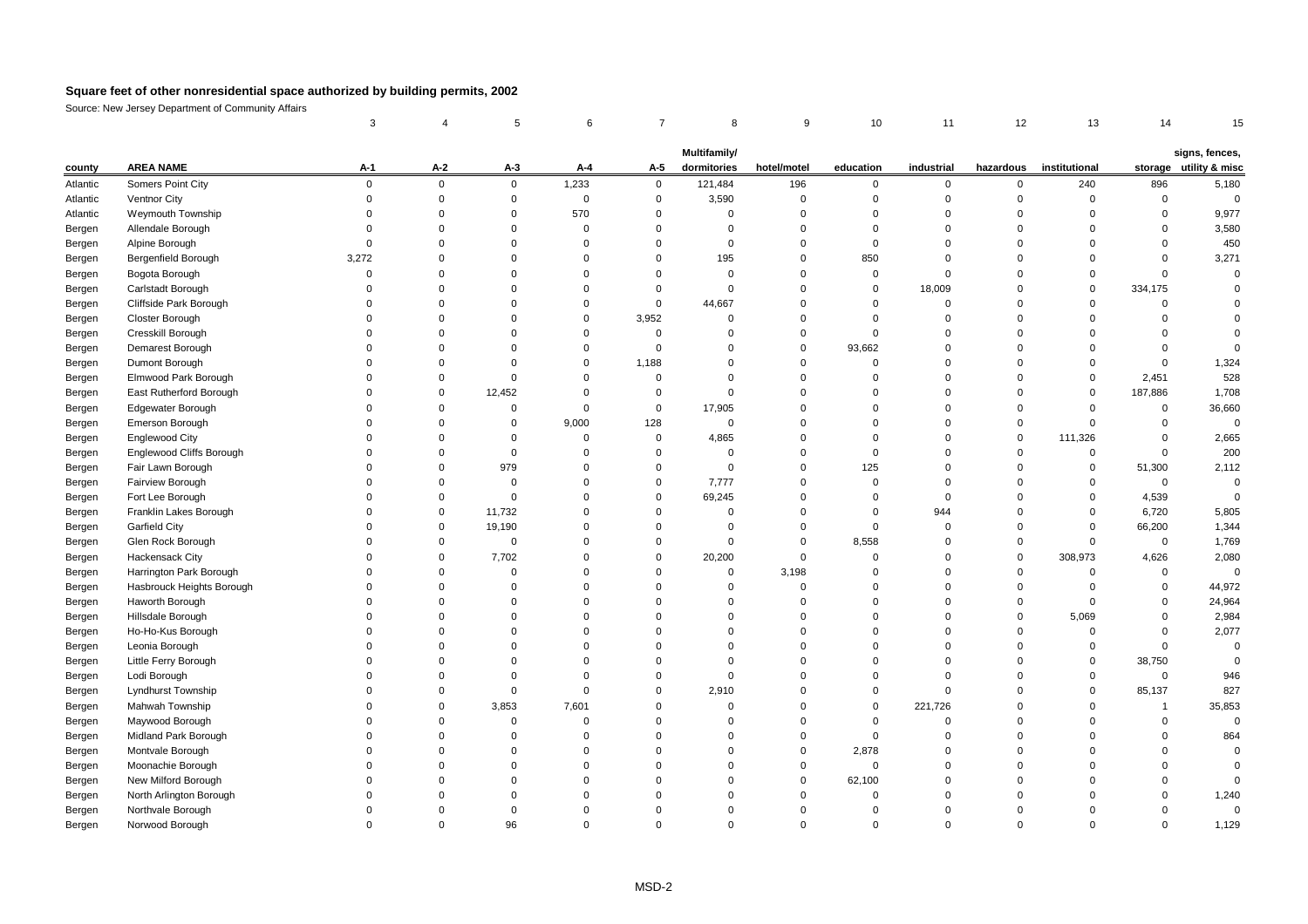|                   |                                       | 3           |             | 5           | 6              | 7           | 8                           | 9                          | 10                         | 11                   | 12            | 13            | 14          |                                          |
|-------------------|---------------------------------------|-------------|-------------|-------------|----------------|-------------|-----------------------------|----------------------------|----------------------------|----------------------|---------------|---------------|-------------|------------------------------------------|
|                   |                                       |             |             |             |                |             |                             |                            |                            |                      |               |               |             |                                          |
| county            | <b>AREA NAME</b>                      | A-1         | $A-2$       | $A-3$       | A-4            | A-5         | Multifamily/<br>dormitories | hotel/motel                | education                  | industrial           | hazardous     | institutional |             | signs, fences,<br>storage utility & misc |
|                   |                                       | $\mathbf 0$ | 0           | $\mathbf 0$ | $\mathbf 0$    | $\mathbf 0$ |                             |                            |                            |                      |               |               | $\mathbf 0$ |                                          |
| Bergen            | Oakland Borough<br>Old Tappan Borough | $\mathbf 0$ | 0           | $\mathbf 0$ | $\mathbf 0$    | $\mathbf 0$ | 0<br>$\Omega$               | $\mathbf 0$<br>$\mathbf 0$ | 15,742<br>30,070           | 0<br>$\Omega$        | 0<br>$\Omega$ | 0<br>$\Omega$ | $\mathbf 0$ | 23,911<br>144                            |
| Bergen            |                                       | $\Omega$    | $\mathbf 0$ | $\Omega$    | $\mathbf 0$    | $\mathbf 0$ | $\Omega$                    | $\Omega$                   |                            | $\Omega$             | $\Omega$      | $\Omega$      | $\mathbf 0$ |                                          |
| Bergen            | Oradell Borough                       | $\Omega$    | $\mathbf 0$ | $\mathbf 0$ | $\mathbf 0$    | $\mathbf 0$ |                             | $\mathbf 0$                | $\mathbf 0$<br>$\mathbf 0$ | $\Omega$             | $\Omega$      | $\Omega$      | $\Omega$    | 1,502<br>$\Omega$                        |
| Bergen            | Palisades Park Borough                |             |             |             |                |             | 79,809                      |                            |                            |                      |               |               |             |                                          |
| Bergen            | Paramus Borough                       | $\Omega$    | 0           | $\mathbf 0$ | 35,672         | 4,200       | 148,570                     | $\mathbf 0$                | 187,400                    | $\Omega$<br>$\Omega$ | $\Omega$      | $\Omega$      | $\mathbf 0$ | 952                                      |
| Bergen            | Park Ridge Borough                    | $\Omega$    | $\mathbf 0$ | 649         | $\mathbf 0$    | $\mathbf 0$ | 6,942                       | 0                          | 5,993                      |                      | $\Omega$      | $\Omega$      | $\mathbf 0$ | 606                                      |
| Bergen            | Ramsey Borough                        | $\Omega$    | $\mathbf 0$ | $\mathbf 0$ | 44             | $\mathbf 0$ | $\Omega$                    | $\Omega$                   | 6,661                      | $\Omega$             | $\Omega$      | $\Omega$      | $\mathbf 0$ | 3,192                                    |
| Bergen            | Ridgefield Borough                    | $\mathbf 0$ | $\mathsf 0$ | $\pmb{0}$   | $\mathbf 0$    | $\mathbf 0$ | $\mathbf 0$                 | $\Omega$                   | $\mathbf 0$                | 17,655               | $\Omega$      | $\Omega$      | $\mathbf 0$ | $\mathbf 0$                              |
| Bergen            | Ridgefield Park Village               | $\Omega$    | 0           | 2,624       | $\mathbf 0$    | $\Omega$    | 0                           | $\Omega$                   | $\mathbf 0$                | 0                    | 0             | $\Omega$      | $\mathbf 0$ | 504                                      |
| Bergen            | Ridgewood Village                     | $\mathbf 0$ | $\mathbf 0$ | 1,660       | 22,931         | $\Omega$    | $\mathbf 0$                 | $\mathbf 0$                | 1,695                      | $\Omega$             | $\mathbf 0$   | 6,700         | $\mathbf 0$ | 12,572                                   |
| Bergen            | River Edge Borough                    | $\Omega$    | $\mathbf 0$ | $\mathbf 0$ | $\mathbf 0$    | $\Omega$    | $\mathbf 0$                 | $\Omega$                   | $\mathbf 0$                | $\Omega$             | $\Omega$      | $\Omega$      | $\mathbf 0$ | 250                                      |
| Bergen            | <b>River Vale Township</b>            | $\Omega$    | $\mathbf 0$ | $\mathbf 0$ | $\mathbf 0$    | $\Omega$    | $\mathbf 0$                 | $\Omega$                   | 93,440                     | $\Omega$             | $\Omega$      | $\Omega$      | $\mathbf 0$ | $\Omega$                                 |
| Bergen            | Rochelle Park Township                | $\Omega$    | $\mathbf 0$ | $\Omega$    | $\mathbf 0$    | $\Omega$    | $\mathbf 0$                 | $\Omega$                   | $\mathbf 0$                | $\Omega$             | $\Omega$      | $\Omega$      | $\mathbf 0$ | $\Omega$                                 |
| Bergen            | Rockleigh Borough                     | $\Omega$    | $\mathbf 0$ | $\mathbf 0$ | $\mathbf 0$    | $\Omega$    | $\mathbf 0$                 | 3,344                      | $\mathbf 0$                | $\Omega$             | $\Omega$      | $\Omega$      | $\mathbf 0$ | $\Omega$                                 |
| Bergen            | <b>Rutherford Borough</b>             | $\Omega$    | $\mathbf 0$ | $\Omega$    | $\Omega$       | $\Omega$    | 6,188                       | $\Omega$                   | $\Omega$                   | $\mathbf 0$          | $\Omega$      | $\Omega$      | $\mathbf 0$ | 780                                      |
| Bergen            | Saddle Brook Township                 | $\Omega$    | $\mathbf 0$ | $\mathbf 0$ | $\mathbf 0$    | $\mathbf 0$ | $\mathbf 0$                 | $\Omega$                   | $\mathbf 0$                | $\mathbf 0$          | $\Omega$      | $\Omega$      | $\mathbf 0$ | 940                                      |
| Bergen            | Saddle River Borough                  | $\Omega$    | $\mathbf 0$ | $\Omega$    | $\Omega$       | $\Omega$    | $\Omega$                    | $\Omega$                   | $\Omega$                   | $\Omega$             | $\Omega$      | $\Omega$      | $\mathbf 0$ | 1,006                                    |
| Bergen            | South Hackensack Twp                  | $\Omega$    | $\mathbf 0$ | $\Omega$    | $\mathbf 0$    | $\Omega$    | $\mathbf 0$                 | $\Omega$                   | $\Omega$                   | $\Omega$             | $\Omega$      | $\Omega$      | 864         | $\overline{0}$                           |
| Bergen            | <b>Teaneck Township</b>               | $\Omega$    | $\mathbf 0$ | $\mathbf 0$ | $\Omega$       | $\Omega$    | 431,727                     | $\Omega$                   | $\mathbf 0$                | $\Omega$             | $\Omega$      | 10,000        | $\mathbf 0$ | 200                                      |
| Bergen            | <b>Tenafly Borough</b>                | $\Omega$    | 0           | 3,252       | $\mathbf 0$    | $\Omega$    | 0                           | 0                          | 7,564                      | $\Omega$             | $\Omega$      | $\mathbf 0$   | $\mathbf 0$ | 2,007                                    |
| Bergen            | Teterboro Borough                     | $\Omega$    | $\mathbf 0$ | $\mathbf 0$ | $\mathbf 0$    | $\Omega$    | $\Omega$                    | $\Omega$                   | 28,800                     | $\Omega$             | $\Omega$      | $\Omega$      | $\mathbf 0$ | $\Omega$                                 |
| Bergen            | Upper Saddle River Borough            | $\Omega$    | 0           | $\mathbf 0$ | $\mathbf 0$    | $\Omega$    | $\Omega$                    | $\Omega$                   | $\mathbf 0$                | $\Omega$             | $\Omega$      | $\Omega$      | 51,100      | $\Omega$                                 |
| Bergen            | Waldwick Borough                      | $\Omega$    | 0           | 1,560       | $\mathbf 0$    | $\Omega$    | $\mathbf 0$                 | $\Omega$                   | $\Omega$                   | $\Omega$             | $\Omega$      | $\Omega$      | $\mathbf 0$ | 14,531                                   |
| Bergen            | <b>Wallington Borough</b>             | $\Omega$    | 0           | $\mathbf 0$ | $\Omega$       | $\Omega$    | 1,176                       | $\Omega$                   | $\mathbf 0$                | $\Omega$             | $\Omega$      | $\Omega$      | $\mathbf 0$ | $\mathbf 0$                              |
| Bergen            | Washington Township                   | $\Omega$    | $\mathbf 0$ | $\mathbf 0$ | $\mathbf 0$    | $\Omega$    | 73,076                      | $\Omega$                   | $\Omega$                   | $\Omega$             | $\Omega$      | $\Omega$      | $\mathbf 0$ | 480                                      |
| Bergen            | Westwood Borough                      | $\Omega$    | $\Omega$    | 9,443       | $\Omega$       | $\Omega$    | $\Omega$                    | $\Omega$                   | $\Omega$                   | $\Omega$             | $\Omega$      | 4,810         | $\mathbf 0$ | 2,406                                    |
| Bergen            | Woodcliff Lake Borough                | $\Omega$    | 0           | $\mathbf 0$ | $\Omega$       | $\Omega$    | $\Omega$                    | $\Omega$                   | $\Omega$                   | $\Omega$             | $\Omega$      | $\Omega$      | $\mathbf 0$ | $\Omega$                                 |
| Bergen            | Wood-Ridge Borough                    | $\Omega$    | $\mathbf 0$ | $\mathbf 0$ | $\mathbf 0$    | $\Omega$    | $\Omega$                    | $\Omega$                   | $\mathbf 0$                | $\Omega$             | $\Omega$      | $\Omega$      | $\mathbf 0$ | 480                                      |
| Bergen            | Wyckoff Township                      | $\Omega$    | $\mathbf 0$ | $\mathbf 0$ | 40,448         | $\Omega$    | $\Omega$                    | $\Omega$                   | 41,000                     | $\mathbf 0$          | $\Omega$      | $\Omega$      | $\mathbf 0$ | 660                                      |
| Burlington        | <b>Bass River Township</b>            | $\Omega$    | $\Omega$    | $\mathbf 0$ | $\mathbf 0$    | $\Omega$    | $\Omega$                    | $\Omega$                   | $\mathbf 0$                | $\mathbf 0$          | $\Omega$      | $\Omega$      | $\mathbf 0$ | 4,346                                    |
| Burlington        | <b>Beverly City</b>                   | $\Omega$    | $\mathbf 0$ | $\mathbf 0$ | $\Omega$       | $\mathbf 0$ | $\mathbf 0$                 | $\Omega$                   | $\mathbf 0$                | $\mathbf 0$          | $\Omega$      | $\Omega$      | $\mathbf 0$ | $\overline{0}$                           |
| Burlington        | <b>Bordentown City</b>                | $\Omega$    | $\mathbf 0$ | $\mathbf 0$ | $\Omega$       | $\Omega$    | $\Omega$                    | $\Omega$                   | $\Omega$                   | $\Omega$             | $\Omega$      | $\Omega$      | $\mathbf 0$ | $\Omega$                                 |
| Burlington        | <b>Bordentown Township</b>            | $\Omega$    | $\mathbf 0$ | 28,381      | $\mathbf 0$    | $\Omega$    | $\Omega$                    | $\Omega$                   | $\Omega$                   | 5,250                | $\Omega$      | $\Omega$      | 192         | 833                                      |
| Burlington        | <b>Burlington City</b>                | $\Omega$    | 17,228      | $\mathbf 0$ | 122            | $\Omega$    | $\mathbf 0$                 | $\Omega$                   | $\Omega$                   | $\Omega$             | $\Omega$      | $\Omega$      | $\mathbf 0$ | 2,699                                    |
| Burlington        | <b>Burlington Township</b>            | 0           | 0           | 3,520       | $\mathbf 0$    | $\mathbf 0$ | 12,800                      | $\Omega$                   | $\mathbf 0$                | $\Omega$             | $\Omega$      | $\mathbf 0$   | 36,809      | 13,954                                   |
| Burlington        | Chesterfield Township                 | $\Omega$    | $\mathbf 0$ | $\mathbf 0$ | $\mathbf 0$    | $\Omega$    | $\mathbf 0$                 | $\Omega$                   | $\Omega$                   | $\Omega$             | $\Omega$      | $\mathbf 0$   | 16,388      | 20,905                                   |
| Burlington        | Cinnaminson Township                  | $\Omega$    | $\mathbf 0$ | 289         | $\overline{0}$ | $\Omega$    | $\mathbf 0$                 | $\Omega$                   | $\mathbf 0$                | 720                  | $\mathbf 0$   | 3,045         | 750         | 5,968                                    |
| <b>Burlington</b> | Delanco Township                      | $\Omega$    | 0           | 5,180       | $\mathbf 0$    | $\Omega$    | $\mathbf 0$                 | $\Omega$                   | $\Omega$                   | 0                    | $\Omega$      | $\mathbf 0$   | 6,000       | 1,000                                    |
| <b>Burlington</b> | Delran Township                       | $\Omega$    | $\mathbf 0$ | 965         | 4,634          | $\mathbf 0$ | 81,810                      | $\Omega$                   | $\mathbf 0$                | 240                  | $\Omega$      | $\mathbf 0$   | 5,797       | 1,000                                    |
| Burlington        | <b>Eastampton Township</b>            | $\Omega$    | $\mathbf 0$ | $\mathbf 0$ | 1,739          | $\Omega$    | $\Omega$                    | $\Omega$                   | $\Omega$                   | $\Omega$             | $\Omega$      | $\Omega$      | $\mathbf 0$ | 2,144                                    |
| Burlington        | <b>Edgewater Park Township</b>        | $\Omega$    | 0           | $\mathbf 0$ | $\mathbf 0$    | $\mathbf 0$ | $\Omega$                    | $\Omega$                   | $\Omega$                   | $\Omega$             | $\Omega$      | $\mathbf 0$   | 648,240     | 416                                      |
| Burlington        | Evesham Township                      | $\Omega$    | $\mathbf 0$ | 12,252      | 120            | $\mathbf 0$ | 12,761                      | $\Omega$                   | $\Omega$                   | $\Omega$             | $\Omega$      | 48,131        | 14,976      | 250                                      |
| Burlington        | Fieldsboro Borough                    | $\Omega$    | $\mathbf 0$ | $\mathbf 0$ | $\mathbf 0$    | $\Omega$    | 0                           | $\Omega$                   | $\Omega$                   | $\Omega$             | $\Omega$      | $\Omega$      | $\mathbf 0$ | $\overline{0}$                           |
| Burlington        | Florence Township                     | $\Omega$    | $\Omega$    | $\Omega$    | 2.483          | $\Omega$    | $\Omega$                    | $\Omega$                   | $\Omega$                   | 143                  | $\Omega$      | $\Omega$      | 6,784       | 2,836                                    |
|                   |                                       |             |             |             |                |             |                             |                            |                            |                      |               |               |             |                                          |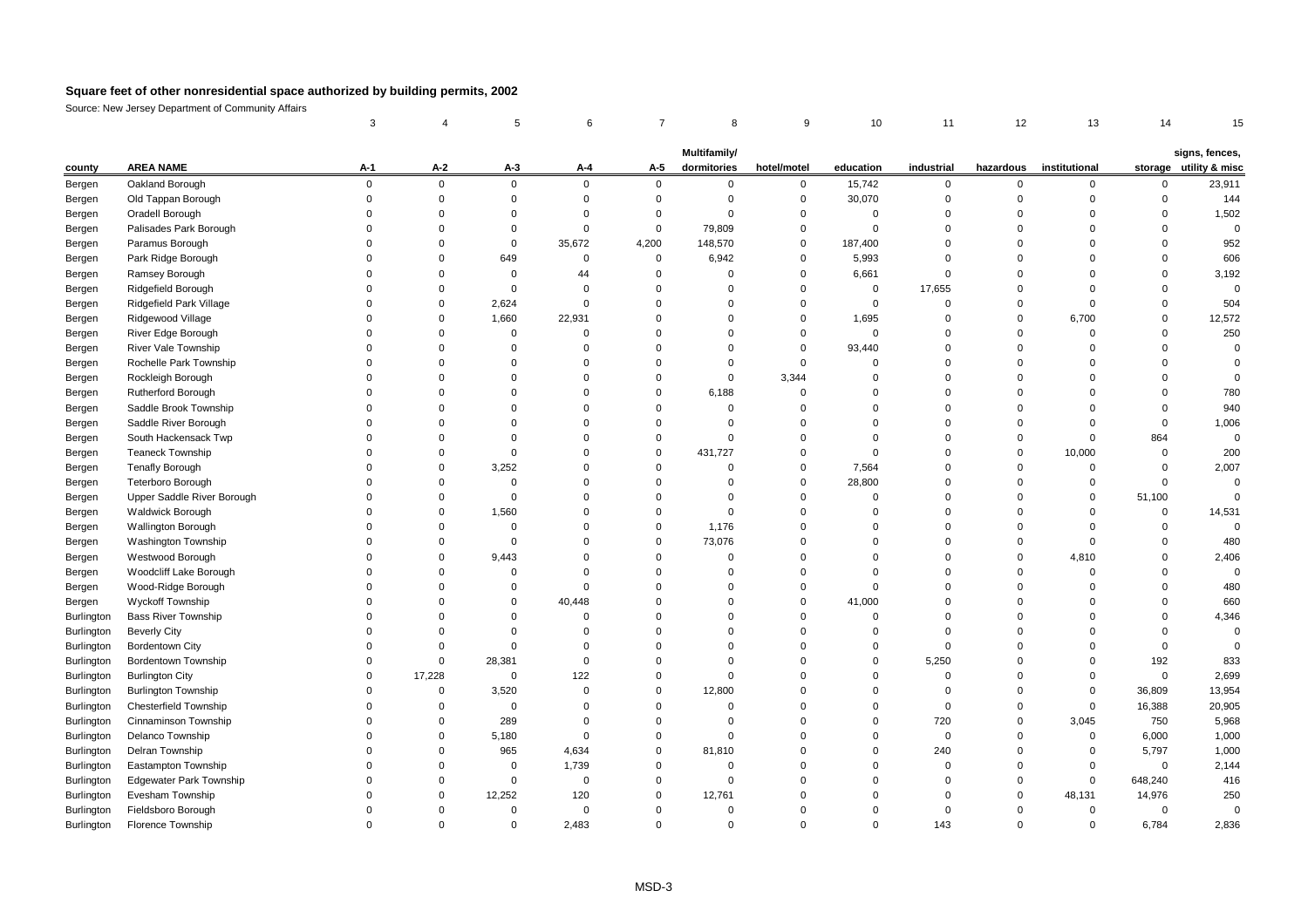|                   |                                                  | 3           |             |             | 6           | 7              | 8                           | 9           | 10             | 11          | 12               | 13            | 14                |                                          |
|-------------------|--------------------------------------------------|-------------|-------------|-------------|-------------|----------------|-----------------------------|-------------|----------------|-------------|------------------|---------------|-------------------|------------------------------------------|
|                   |                                                  |             |             |             |             |                |                             |             |                |             |                  |               |                   |                                          |
| county            | <b>AREA NAME</b>                                 | A-1         | $A-2$       | $A-3$       | A-4         | A-5            | Multifamily/<br>dormitories | hotel/motel | education      | industrial  | hazardous        | institutional |                   | signs, fences,<br>storage utility & misc |
|                   |                                                  | $\mathbf 0$ | 0           | $\mathbf 0$ | $\mathbf 0$ | $\mathbf 0$    | $\mathbf 0$                 | $\mathbf 0$ |                | $\mathbf 0$ |                  | 0             |                   |                                          |
| Burlington        | <b>Hainesport Township</b><br>Lumberton Township | $\mathbf 0$ | 0           | $\mathbf 0$ | $\mathbf 0$ | $\mathbf 0$    | $\mathbf 0$                 | $\mathbf 0$ | 0<br>54,298    | $\mathbf 0$ | 0<br>$\mathbf 0$ | $\mathbf 0$   | 20,280<br>255,091 | 2,958<br>4,960                           |
| Burlington        | <b>Mansfield Township</b>                        | $\Omega$    | $\Omega$    | $\mathbf 0$ | $\Omega$    | $\Omega$       | $\Omega$                    | 1,532       | 241,741        | $\Omega$    | $\Omega$         | $\Omega$      | 2,400             | 21,782                                   |
| <b>Burlington</b> |                                                  | $\Omega$    | $\Omega$    | $\mathbf 0$ | $\Omega$    | $\overline{0}$ |                             | $\mathbf 0$ | $\mathbf 0$    | $\Omega$    | $\mathbf 0$      | $\mathbf 0$   | $\mathbf 0$       | 5,366                                    |
| <b>Burlington</b> | Maple Shade Borough                              | 0           | $\Omega$    |             | $\Omega$    | $\mathbf 0$    | 38,160                      |             |                |             |                  |               |                   |                                          |
| Burlington        | Medford Township                                 |             |             | 8,143       | $\Omega$    |                | 1,044                       | $\mathbf 0$ | $\mathbf 0$    | $\mathbf 0$ | $\mathbf 0$      | 9,200         | 36,874            | 4,956                                    |
| Burlington        | Medford Lakes Borough                            | $\Omega$    | $\Omega$    | $\mathbf 0$ | $\Omega$    | $\mathbf 0$    | $\Omega$                    | $\Omega$    | $\mathbf 0$    | $\Omega$    | $\mathbf 0$      | $\Omega$      | $\mathbf 0$       | $\overline{0}$                           |
| Burlington        | Moorestown Township                              | $\Omega$    | 0           | 21,650      | $\Omega$    | $\mathbf 0$    | $\mathbf 0$                 | $\mathbf 0$ | 10,300         | 1,044       | $\mathbf 0$      | 51,429        | 78,414            | 6,508                                    |
| <b>Burlington</b> | Mount Holly Township                             | $\Omega$    | $\Omega$    | 3,277       |             | $\Omega$       | $\Omega$                    | $\Omega$    | $\mathbf 0$    | $\mathbf 0$ | $\Omega$         | $\Omega$      | $\mathbf 0$       | 7,402                                    |
| <b>Burlington</b> | Mount Laurel Township                            | $\Omega$    | $\mathbf 0$ | 14,472      | $\Omega$    | $\overline{0}$ | $\Omega$                    | $\Omega$    | 0              | 0           | 0                | 0             | $\mathbf 0$       | $\overline{0}$                           |
| Burlington        | New Hanover Township                             | $\Omega$    | $\Omega$    | $\mathbf 0$ | $\Omega$    | $\Omega$       | $\Omega$                    | $\Omega$    | $\Omega$       | $\Omega$    | $\Omega$         | $\Omega$      | 13,200            | 2,000                                    |
| <b>Burlington</b> | North Hanover Township                           | 0           | $\Omega$    | $\mathbf 0$ | $\Omega$    | $\Omega$       | $\Omega$                    | $\Omega$    | $\Omega$       | $\Omega$    | $\Omega$         | $\Omega$      | 4,260             | 4,597                                    |
| Burlington        | Palmyra Borough                                  | $\Omega$    | $\Omega$    | 448         | $\Omega$    | $\Omega$       | $\Omega$                    | $\Omega$    | $\Omega$       | $\mathbf 0$ | $\Omega$         | $\Omega$      | 3,360             | 1,280                                    |
| Burlington        | Pemberton Borough                                | 0           | $\Omega$    | $\mathbf 0$ | $\Omega$    | $\Omega$       | 0                           | $\Omega$    | $\Omega$       | $\Omega$    | $\Omega$         | $\Omega$      | $\mathbf 0$       | 240                                      |
| Burlington        | Pemberton Township                               | $\Omega$    | $\Omega$    | $\mathbf 0$ | $\Omega$    | $\mathbf 0$    | 0                           | $\Omega$    | $\mathbf 0$    | $\Omega$    | $\Omega$         | $\mathbf 0$   | 1,500             | 4,503                                    |
| Burlington        | <b>Riverside Township</b>                        | $\Omega$    | $\Omega$    | $\mathbf 0$ | $\Omega$    | $\Omega$       | $\Omega$                    | $\Omega$    | $\Omega$       | $\Omega$    | $\Omega$         | $\Omega$      | $\mathbf 0$       | $\Omega$                                 |
| <b>Burlington</b> | <b>Riverton Borough</b>                          | 0           | $\mathbf 0$ | $\mathbf 0$ | $\Omega$    | $\overline{0}$ | $\Omega$                    | $\Omega$    | $\Omega$       | $\mathbf 0$ | $\Omega$         | $\Omega$      | $\mathbf 0$       | 150                                      |
| Burlington        | Shamong Township                                 | $\Omega$    | $\mathbf 0$ | 340         | $\Omega$    | $\mathbf 0$    | $\Omega$                    | $\Omega$    | $\mathbf 0$    | $\mathbf 0$ | $\Omega$         | $\mathbf 0$   | 18,312            | 5,931                                    |
| Burlington        | Southampton Township                             | $\Omega$    | $\Omega$    | $\mathbf 0$ | $\Omega$    | $\Omega$       | $\mathbf 0$                 | $\Omega$    | $\Omega$       | $\Omega$    | $\Omega$         | $\Omega$      | 38,544            | 9,795                                    |
| Burlington        | Springfield Township                             | $\Omega$    | $\Omega$    | $\mathbf 0$ | $\Omega$    | $\mathbf 0$    | $\Omega$                    | $\Omega$    | $\Omega$       | $\mathbf 0$ | $\Omega$         | $\Omega$      | 6,120             | 6,936                                    |
| Burlington        | Tabernacle Township                              | $\Omega$    | $\Omega$    | $\Omega$    | $\Omega$    | $\Omega$       | $\Omega$                    | $\Omega$    | $\Omega$       | $\Omega$    | $\Omega$         | $\Omega$      | $\mathbf 0$       | 23,429                                   |
| Burlington        | <b>Washington Township</b>                       | $\Omega$    | $\Omega$    | $\mathbf 0$ | $\Omega$    | $\Omega$       | $\mathbf 0$                 | $\Omega$    | $\mathbf 0$    | $\Omega$    | $\Omega$         | 0             | 1,990             | 768                                      |
| Burlington        | <b>Westampton Township</b>                       | $\Omega$    | $\Omega$    | 372         | $\Omega$    | $\mathbf 0$    | $\mathbf 0$                 | $\mathbf 0$ | 35,470         | $\Omega$    | $\Omega$         | $\mathbf 0$   | 329,455           | 6,616                                    |
| <b>Burlington</b> | Willingboro Township                             | $\Omega$    | $\Omega$    | 8,346       | 10,071      | $\overline{0}$ | 2,125                       | $\mathbf 0$ | 21,027         | $\mathbf 0$ | $\Omega$         | $\Omega$      | $\mathbf 0$       | $\Omega$                                 |
| Burlington        | <b>Woodland Township</b>                         | $\Omega$    | $\mathbf 0$ | $\mathbf 0$ | $\Omega$    | $\mathbf 0$    | $\mathbf 0$                 | $\mathbf 0$ | $\mathbf 0$    | $\mathbf 0$ | $\Omega$         | $\mathbf 0$   | 3,128             | 3,124                                    |
| Burlington        | Wrightstown Borough                              | $\Omega$    | $\Omega$    | $\mathbf 0$ | $\Omega$    | $\Omega$       | $\Omega$                    | $\Omega$    | $\Omega$       | $\Omega$    | $\Omega$         | $\Omega$      | $\mathbf 0$       | $\Omega$                                 |
| Camden            | Audubon Borough                                  | $\Omega$    | $\Omega$    | $\mathbf 0$ | $\Omega$    | $\mathbf 0$    | $\Omega$                    | $\Omega$    | $\mathbf 0$    | $\Omega$    | $\Omega$         | $\Omega$      | $\Omega$          | $\Omega$                                 |
| Camden            | Audubon Park Borough                             | $\Omega$    | $\Omega$    | $\Omega$    | $\Omega$    | $\Omega$       | $\Omega$                    | $\Omega$    | $\Omega$       | $\Omega$    | $\Omega$         | $\Omega$      | $\Omega$          | $\Omega$                                 |
| Camden            | <b>Barrington Borough</b>                        | $\Omega$    | $\Omega$    | $\Omega$    | $\Omega$    | $\Omega$       | $\Omega$                    | $\Omega$    | $\Omega$       | $\Omega$    | $\Omega$         | $\Omega$      | $\mathbf 0$       | 600                                      |
| Camden            | <b>Bellmawr Borough</b>                          | $\Omega$    | $\mathbf 0$ | $\mathsf 0$ | $\Omega$    | $\Omega$       | 0                           | $\Omega$    | $\mathbf 0$    | $\mathbf 0$ | $\Omega$         | $\Omega$      | $\mathbf 0$       | 1,248                                    |
| Camden            | Berlin Borough                                   | $\Omega$    | $\Omega$    | 848         | $\Omega$    | $\Omega$       | $\Omega$                    | $\Omega$    | 700            | $\Omega$    | $\Omega$         | $\Omega$      | $\mathbf 0$       | 1,140                                    |
| Camden            | <b>Berlin Township</b>                           | $\Omega$    | $\Omega$    | $\mathsf 0$ | $\Omega$    | $\mathbf 0$    | $\Omega$                    | $\mathbf 0$ | $\overline{0}$ | $\mathbf 0$ | $\Omega$         | $\Omega$      | $\mathbf 0$       | $\mathbf 0$                              |
| Camden            | Brooklawn Borough                                | $\Omega$    | $\Omega$    | $\mathbf 0$ | $\Omega$    | $\mathbf 0$    | $\Omega$                    | $\mathbf 0$ | 14,871         | $\mathbf 0$ | $\Omega$         | $\Omega$      | $\mathbf 0$       | $\Omega$                                 |
| Camden            | Camden City                                      | $\Omega$    | $\mathbf 0$ | $\mathbf 0$ | $\mathbf 0$ | 2,916          | 150,667                     | 0           | 11,725         | 0           | $\mathbf 0$      | 1,100         | 71,520            | 200                                      |
| Camden            | Cherry Hill Township                             | $\Omega$    | $\Omega$    | 38,776      | 17,931      | $\mathbf 0$    | 203,843                     | $\Omega$    | $\mathbf 0$    | $\Omega$    | $\mathbf 0$      | 555           | 3,380             | 1,422                                    |
| Camden            | <b>Chesilhurst Borough</b>                       | $\Omega$    | $\Omega$    | $\mathbf 0$ | $\Omega$    | $\mathbf 0$    | $\Omega$                    | $\Omega$    | $\mathbf 0$    | $\Omega$    | $\Omega$         | $\Omega$      | $\mathbf 0$       | $\Omega$                                 |
| Camden            | Clementon Borough                                | $\Omega$    | $\Omega$    | $\Omega$    | $\Omega$    | $\mathbf 0$    | $\mathbf 0$                 | $\Omega$    | $\mathbf 0$    | $\Omega$    | $\Omega$         | $\Omega$      | $\mathbf 0$       | 1,787                                    |
| Camden            | Collingswood Borough                             | $\Omega$    | $\Omega$    | $\Omega$    | $\Omega$    | $\Omega$       | 1,600                       | $\Omega$    | $\mathbf 0$    | 1,904       | $\Omega$         | $\Omega$      | $\mathbf 0$       | 2,290                                    |
| Camden            | Gibbsboro Borough                                | $\Omega$    | $\Omega$    | $\Omega$    | $\Omega$    | $\mathbf 0$    | 0                           | $\Omega$    | $\mathbf 0$    | $\mathbf 0$ | $\Omega$         | $\Omega$      | $\mathbf 0$       | 928                                      |
| Camden            | Gloucester City                                  | $\Omega$    | $\Omega$    | $\Omega$    | $\Omega$    | $\overline{0}$ | $\Omega$                    | $\Omega$    | $\mathbf 0$    | $\mathbf 0$ | $\Omega$         | $\Omega$      | $\mathbf 0$       | 1,691                                    |
| Camden            | <b>Gloucester Township</b>                       |             | $\Omega$    | $\Omega$    | $\Omega$    | $\overline{0}$ | 598                         | 0           | 195,905        | 0           | $\Omega$         | $\Omega$      | 4,200             | 12,949                                   |
| Camden            | Haddon Township                                  | $\Omega$    | $\mathbf 0$ | $\mathbf 0$ | $\Omega$    | $\overline{0}$ | $\mathbf 0$                 | $\mathbf 0$ | 45,548         | $\mathbf 0$ | $\Omega$         | $\Omega$      | $\mathbf 0$       | 240                                      |
| Camden            | Haddonfield Borough                              | $\Omega$    | 7,779       | $\Omega$    | 90          | $\overline{0}$ | $\Omega$                    | $\Omega$    | $\mathbf 0$    | $\Omega$    | $\Omega$         | $\Omega$      | $\mathbf 0$       | 294                                      |
| Camden            | Haddon Heights Borough                           | O           | $\Omega$    | $\Omega$    | $\Omega$    | $\Omega$       | $\Omega$                    | $\Omega$    | $\Omega$       | $\Omega$    | $\Omega$         | $\Omega$      | $\mathbf 0$       | 1,407                                    |
| Camden            | Hi-nella Borough                                 | $\Omega$    | $\Omega$    | $\Omega$    | $\Omega$    | $\Omega$       | $\Omega$                    | $\Omega$    | $\Omega$       | $\Omega$    | $\Omega$         | $\Omega$      | $\Omega$          | $\Omega$                                 |
|                   |                                                  |             |             |             |             |                |                             |             |                |             |                  |               |                   |                                          |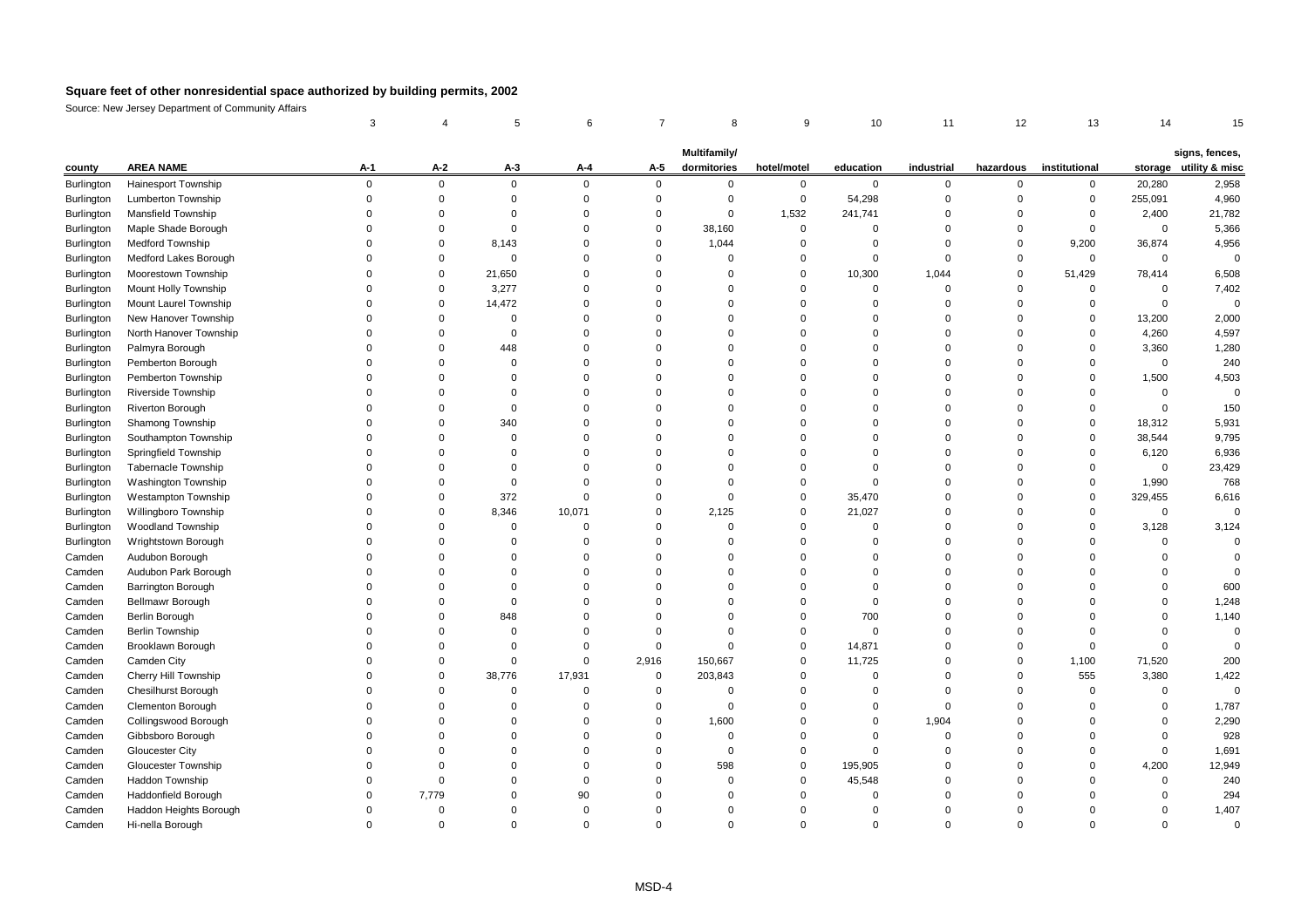|          |                                   | 3           |             | 5              | 6                    |                | 8                           | 9           | 10          | 11          | 12        | 13            | 14          | 15                                       |
|----------|-----------------------------------|-------------|-------------|----------------|----------------------|----------------|-----------------------------|-------------|-------------|-------------|-----------|---------------|-------------|------------------------------------------|
|          |                                   |             |             |                |                      |                |                             |             |             |             |           |               |             |                                          |
| county   | <b>AREA NAME</b>                  | A-1         | $A-2$       | $A-3$          | A-4                  | A-5            | Multifamily/<br>dormitories | hotel/motel | education   | industrial  | hazardous | institutional |             | signs, fences,<br>storage utility & misc |
| Camden   | Laurel Springs Borough            | $\mathbf 0$ | $\mathbf 0$ | $\mathbf 0$    | $\mathbf 0$          | $\mathbf 0$    | 0                           | $\mathbf 0$ | $\mathbf 0$ | $\mathbf 0$ | 0         | $\mathbf 0$   | $\mathbf 0$ | 2,000                                    |
| Camden   | Lawnside Borough                  | $\mathbf 0$ | $\mathbf 0$ | $\mathbf 0$    | $\Omega$             | $\mathbf 0$    | $\mathbf 0$                 | $\Omega$    | $\mathbf 0$ | $\Omega$    | $\Omega$  | $\Omega$      | $\Omega$    | $\mathbf 0$                              |
| Camden   | Lindenwold Borough                | O           | $\Omega$    | 4,061          | $\Omega$             | $\Omega$       | $\Omega$                    | $\Omega$    | 2,232       | $\Omega$    | $\Omega$  | $\Omega$      | $\Omega$    | 4,419                                    |
| Camden   | Magnolia Borough                  | O           | $\Omega$    | 0              | $\Omega$             | $\Omega$       | $\Omega$                    | $\Omega$    | 450         | $\Omega$    | $\Omega$  | $\Omega$      | $\Omega$    | 1,436                                    |
| Camden   | Merchantville Borough             | 0           | $\Omega$    | $\mathbf 0$    | $\Omega$             | $\Omega$       | $\Omega$                    | $\Omega$    | $\Omega$    | $\Omega$    | $\Omega$  | $\Omega$      | $\Omega$    | $\mathbf 0$                              |
| Camden   | Mount Ephraim Borough             | 0           | $\Omega$    | 410            | $\Omega$             | $\Omega$       | $\Omega$                    | $\Omega$    | $\Omega$    | $\Omega$    | $\Omega$  | $\Omega$      | $\Omega$    | 480                                      |
| Camden   | Oaklyn Borough                    | 0           | $\Omega$    | $\mathbf 0$    | $\Omega$             | $\Omega$       | $\Omega$                    | $\Omega$    | $\Omega$    | $\Omega$    | $\Omega$  | $\Omega$      | $\Omega$    | $\Omega$                                 |
| Camden   | Pennsauken Township               | $\Omega$    | $\Omega$    | $\mathbf 0$    | 1,020                | $\Omega$       | $\Omega$                    | $\Omega$    | $\Omega$    | $\Omega$    | $\Omega$  | $\mathbf 0$   | 14,264      | 2,264                                    |
| Camden   | Pine Hill Borough                 | O           | $\Omega$    | 0              | $\Omega$             | $\mathbf 0$    | 2,364                       | $\Omega$    | $\Omega$    | $\Omega$    | $\Omega$  | 0             | $\mathbf 0$ | 2,400                                    |
|          | Pine Valley Borough               |             | $\Omega$    | $\Omega$       | $\Omega$             | $\Omega$       | $\Omega$                    | $\Omega$    |             | $\Omega$    | $\Omega$  | $\Omega$      | $\Omega$    | $\Omega$                                 |
| Camden   |                                   |             | $\Omega$    | $\Omega$       | $\Omega$             | $\Omega$       | $\Omega$                    | $\Omega$    | $\Omega$    | $\Omega$    | O         | $\Omega$      | $\Omega$    |                                          |
| Camden   | Runnemede Borough                 | O           | $\Omega$    | $\Omega$       | $\Omega$             | $\Omega$       | $\Omega$                    | $\Omega$    | $\Omega$    | $\Omega$    | $\Omega$  | $\Omega$      | $\Omega$    | $\Omega$                                 |
| Camden   | Somerdale Borough                 | O           | $\Omega$    | $\Omega$       | $\Omega$             | $\Omega$       | $\Omega$                    | $\Omega$    | $\Omega$    | $\Omega$    | $\Omega$  | $\Omega$      | $\Omega$    | $\Omega$                                 |
| Camden   | <b>Stratford Borough</b>          |             | $\Omega$    | $\mathbf 0$    | $\Omega$             | $\Omega$       |                             | $\Omega$    | $\Omega$    | $\Omega$    |           | $\mathbf 0$   | $\Omega$    | $\Omega$                                 |
| Camden   | <b>Tavistock Borough</b>          | 0           |             |                |                      |                | $\Omega$                    |             |             |             | $\Omega$  |               |             |                                          |
| Camden   | Voorhees Township                 |             | $\Omega$    | $\mathbf 0$    | 24,432               | $\Omega$       | $\Omega$                    | $\Omega$    | 43,296      | $\Omega$    | $\Omega$  | 932           | 12,286      | 3,063                                    |
| Camden   | <b>Waterford Township</b>         | O           | $\Omega$    | 950            | $\Omega$<br>$\Omega$ | $\Omega$       | $\Omega$                    | $\Omega$    | $\Omega$    | $\Omega$    | $\Omega$  | $\mathbf 0$   | 864         | 16,154                                   |
| Camden   | <b>Winslow Township</b>           | 0           | $\Omega$    | $\mathbf 0$    |                      | $\overline{0}$ | 3,000                       | $\mathbf 0$ | $\Omega$    | 5,723       | $\Omega$  | $\mathbf 0$   | 118,812     | 29,967                                   |
| Camden   | Woodlynne Borough                 |             | $\Omega$    | $\Omega$       | $\Omega$             | $\Omega$       | $\Omega$                    | $\Omega$    | $\Omega$    | $\Omega$    | $\Omega$  | $\Omega$      | $\Omega$    | $\overline{0}$                           |
| Cape May | Avalon Borough                    |             | $\Omega$    | $\Omega$       | $\Omega$             | $\Omega$       | 11,814                      | $\Omega$    | $\Omega$    | $\Omega$    | $\Omega$  | $\Omega$      | $\mathbf 0$ | 2,491                                    |
| Cape May | Cape May City                     | n           | $\Omega$    | $\Omega$       | $\Omega$             | $\Omega$       | 33,212                      | 2,156       | $\Omega$    | $\Omega$    | $\Omega$  | $\Omega$      | $\Omega$    | 4,700                                    |
| Cape May | Cape May Point Borough            | 0           | $\Omega$    | $\mathbf 0$    | $\Omega$             | $\mathbf 0$    | 978                         | 0           | $\Omega$    | $\Omega$    | 0         | $\Omega$      | 1,050       | 244                                      |
| Cape May | Dennis Township                   | $\Omega$    | 4,822       | $\mathbf 0$    | $\Omega$             | $\Omega$       | $\Omega$                    | $\mathbf 0$ | 52,812      | $\Omega$    | $\Omega$  | $\mathbf 0$   | 47,880      | 28,189                                   |
| Cape May | Lower Township                    | O           | $\Omega$    | 8,584          | $\Omega$             | $\Omega$       | $\Omega$                    | $\mathbf 0$ | 1,307       | $\Omega$    | 0         | $\mathbf 0$   | 3,000       | 30,410                                   |
| Cape May | Middle Township                   | 0           | $\mathbf 0$ | $\pmb{0}$      | 4,038                | $\overline{0}$ | $\mathbf 0$                 | $\mathsf 0$ | 18,375      | $\Omega$    | $\Omega$  | $\mathbf 0$   | 19,904      | 30,024                                   |
| Cape May | North Wildwood City               | 0           | 1,999       | 7,133          | $\Omega$             | $\overline{0}$ | 6,028                       | 2,521       | $\Omega$    | $\Omega$    | $\Omega$  | $\Omega$      | $\Omega$    | 142                                      |
| Cape May | Ocean City                        |             | 0           | $\mathbf 0$    | $\Omega$             | 400            | $\Omega$                    | $\mathsf 0$ | 232,770     | $\Omega$    | $\Omega$  | $\Omega$      | $\Omega$    | 3,632                                    |
| Cape May | Sea Isle City                     | O           | $\Omega$    | $\Omega$       | $\Omega$             | $\overline{0}$ | $\Omega$                    | $\Omega$    | $\Omega$    | $\Omega$    | $\Omega$  | $\Omega$      | $\Omega$    | $\Omega$                                 |
| Cape May | Stone Harbor Borough              | O           | $\Omega$    | $\Omega$       | $\Omega$             | $\mathbf 0$    | 3,965                       | $\Omega$    | $\Omega$    | $\Omega$    | $\Omega$  | $\Omega$      | $\mathbf 0$ | 1,104                                    |
| Cape May | <b>Upper Township</b>             | 0           | $\Omega$    | $\mathbf 0$    | $\Omega$             | $\overline{0}$ | $\mathbf 0$                 | $\Omega$    | $\Omega$    | $\mathbf 0$ | $\Omega$  | $\mathbf 0$   | 36,404      | 34,153                                   |
| Cape May | West Cape May Borough             | 0           | $\Omega$    | $\mathbf 0$    | $\Omega$             | $\Omega$       | $\Omega$                    | $\Omega$    | $\Omega$    | $\Omega$    | $\Omega$  | $\Omega$      | $\Omega$    | $\overline{0}$                           |
| Cape May | West Wildwood Borough             | O           | $\Omega$    | $\mathbf 0$    | $\Omega$             | $\mathbf 0$    | $\mathbf 0$                 | $\mathbf 0$ | $\Omega$    | $\Omega$    | $\Omega$  | $\Omega$      | $\Omega$    | $\Omega$                                 |
| Cape May | <b>Wildwood City</b>              | $\Omega$    | $\Omega$    | 5,585          | $\Omega$             | 651            | 4,525                       | 8,761       | $\Omega$    | $\Omega$    | $\Omega$  | $\Omega$      | $\Omega$    | $\Omega$                                 |
| Cape May | Wildwood Crest Borough            | 0           | $\Omega$    | $\overline{1}$ | $\Omega$             | $\overline{0}$ | 18,936                      | 9,738       | U           | $\Omega$    | $\Omega$  | $\Omega$      | $\Omega$    | 2,083                                    |
| Cape May | Woodbine Borough                  | n           | $\Omega$    | $\mathbf 0$    | $\Omega$             | $\Omega$       | $\Omega$                    | $\Omega$    | $\Omega$    | $\Omega$    | n         | $\Omega$      | $\Omega$    | 4,176                                    |
|          | Cumberland Bridgeton City         | O           | $\Omega$    | 2,000          | $\Omega$             | $\Omega$       | $\Omega$                    | $\Omega$    | $\Omega$    | $\Omega$    | O         | $\Omega$      | 50,713      | 1,314                                    |
|          | Cumberland Commercial Township    | 0           | $\Omega$    | $\mathbf 0$    | $\Omega$             | $\Omega$       | $\Omega$                    | $\mathbf 0$ | 55,282      | $\Omega$    | $\Omega$  | $\Omega$      | $\mathbf 0$ | 3,168                                    |
|          | Cumberland Deerfield Township     | 0           | $\Omega$    | $\mathbf 0$    | $\Omega$             | $\Omega$       | $\Omega$                    | $\Omega$    | 20,509      | $\Omega$    | $\Omega$  | $\Omega$      | 864         | 13,712                                   |
|          | Cumberland Downe Township         | 0           | 0           | 0              | $\Omega$             | $\Omega$       | $\Omega$                    | $\Omega$    | $\Omega$    | $\Omega$    | $\Omega$  | $\Omega$      | $\Omega$    | 4,475                                    |
|          | Cumberland Fairfield Township     | $\Omega$    | $\Omega$    | $\mathbf 0$    | 11,810               | $\Omega$       | $\Omega$                    | $\Omega$    | $\Omega$    | $\Omega$    | $\Omega$  | $\Omega$      | $\Omega$    | 9,458                                    |
|          | Cumberland Greenwich Township     | O           | $\Omega$    | $\mathbf 0$    | $\Omega$             | $\Omega$       | $\Omega$                    | $\Omega$    | $\Omega$    | $\Omega$    | $\Omega$  | $\Omega$      | $\Omega$    | 1,224                                    |
|          | Cumberland Hopewell Township      | 0           | $\Omega$    | $\Omega$       | $\Omega$             | $\Omega$       | $\Omega$                    | $\Omega$    | $\Omega$    | $\Omega$    | $\Omega$  | $\Omega$      | $\Omega$    | 35,010                                   |
|          | Cumberland Lawrence Township      |             | O           | $\Omega$       | $\Omega$             | $\Omega$       | $\Omega$                    | $\Omega$    |             | $\Omega$    |           | $\Omega$      | $\Omega$    | $\mathbf 0$                              |
|          | Cumberland Maurice River Township | O           | $\Omega$    | $\Omega$       | $\Omega$             | $\Omega$       | 976                         | $\Omega$    | $\Omega$    | $\Omega$    | $\Omega$  | $\Omega$      | $\Omega$    | 21,089                                   |
|          | Cumberland Millville City         | $\Omega$    | $\Omega$    | 5.227          | 21,250               | $\Omega$       | 2,000                       | $\Omega$    | 6,300       | 15,000      | $\Omega$  | $\Omega$      | 78,662      | 32,443                                   |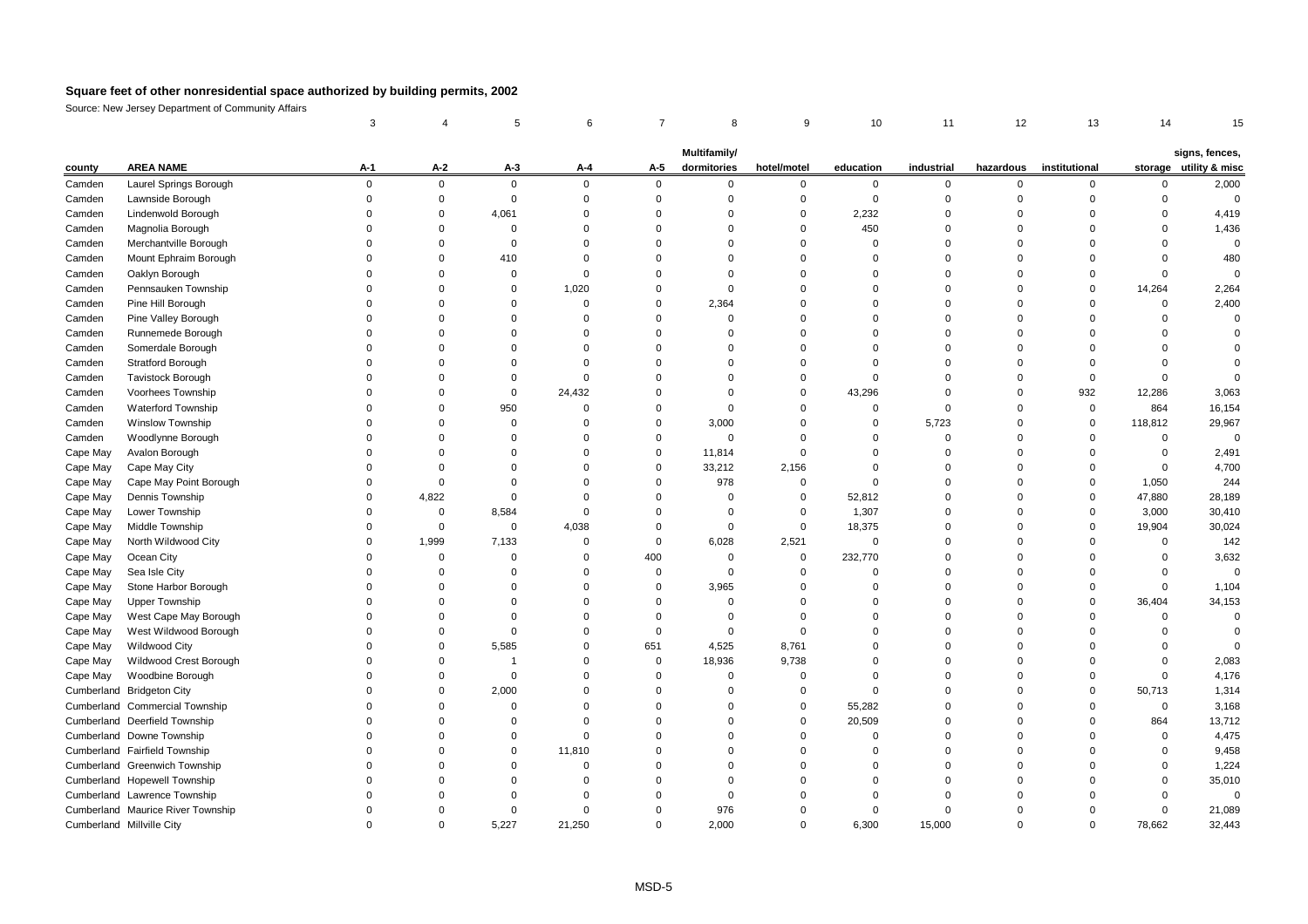|            |                                     | 3           |             |             | 6           |             | 8            |             | 10             | 11          | 12          | 13            |             |                        |
|------------|-------------------------------------|-------------|-------------|-------------|-------------|-------------|--------------|-------------|----------------|-------------|-------------|---------------|-------------|------------------------|
|            |                                     |             |             |             |             |             | Multifamily/ |             |                |             |             |               |             | signs, fences,         |
| county     | <b>AREA NAME</b>                    | A-1         | $A-2$       | $A-3$       | A-4         | A-5         | dormitories  | hotel/motel | education      | industrial  | hazardous   | institutional |             | storage utility & misc |
|            | Cumberland Shiloh Borough           | 0           | $\mathbf 0$ | $\mathbf 0$ | $\mathbf 0$ | $\mathbf 0$ | 0            | 0           | $\mathbf 0$    | 0           | $\mathbf 0$ | 0             | 0           | $\mathbf 0$            |
|            | Cumberland Stow Creek Township      | $\Omega$    | $\mathbf 0$ | $\mathsf 0$ | $\mathbf 0$ | $\mathbf 0$ | $\Omega$     | $\mathbf 0$ | $\mathbf 0$    | 0           | $\Omega$    | $\mathbf 0$   | $\mathbf 0$ | 15,592                 |
|            | Cumberland Upper Deerfield Township | $\Omega$    | $\mathbf 0$ | 4,700       | 42,830      | $\Omega$    | $\Omega$     | $\mathbf 0$ | 96,100         | $\Omega$    | $\Omega$    | $\mathbf 0$   | 95,525      | 143,335                |
|            | Cumberland Vineland City            | O           | 400         | 6,697       | $\mathbf 0$ | $\Omega$    | 5,314        | 0           | 10,518         | $\mathbf 0$ | $\Omega$    | 656,401       | 78,956      | 27,227                 |
| Essex      | <b>Belleville Town</b>              | $\Omega$    | 400         | 9,243       | $\Omega$    | $\mathbf 0$ | $\mathbf 0$  | $\mathbf 0$ | $\mathbf 0$    | $\mathbf 0$ | $\mathbf 0$ | $\mathbf 0$   | 10,725      | 2,100                  |
| Essex      | <b>Bloomfield Township</b>          | 0           | $\Omega$    | $\Omega$    | $\Omega$    | $\Omega$    | $\mathbf 0$  | $\mathbf 0$ | $\Omega$       | $\mathbf 0$ | $\Omega$    | $\mathbf 0$   | 9,000       | 4,094                  |
| Essex      | Caldwell Township                   | 0           | $\Omega$    | $\Omega$    | $\Omega$    | $\mathbf 0$ | 9,060        | $\mathbf 0$ | $\mathbf 0$    | $\mathbf 0$ | $\Omega$    | $\mathbf 0$   | $\mathbf 0$ | 1,044                  |
| Essex      | Cedar Grove Township                | $\Omega$    | $\Omega$    | $\Omega$    | $\Omega$    | $\Omega$    | $\mathbf 0$  | $\mathbf 0$ | 43,000         | $\mathbf 0$ | $\Omega$    | $\Omega$      | $\Omega$    | 711                    |
| Essex      | East Orange City                    | $\Omega$    | 0           | $\Omega$    | $\Omega$    | $\Omega$    | $\Omega$     | 0           | 0              | 0           | $\Omega$    | $\Omega$      | $\mathbf 0$ | 252                    |
| Essex      | <b>Essex Fells Township</b>         | 3,077       | $\Omega$    | $\Omega$    | $\Omega$    | $\Omega$    | $\Omega$     | $\mathbf 0$ | $\Omega$       | $\mathbf 0$ | $\Omega$    | $\Omega$      | $\Omega$    | 335                    |
| Essex      | Fairfield Township                  | $\Omega$    | $\Omega$    | $\Omega$    | $\Omega$    | $\Omega$    | $\mathbf 0$  | $\mathbf 0$ | 25,127         | $\mathbf 0$ | $\Omega$    | $\Omega$      | $\Omega$    | 820                    |
| Essex      | Glen Ridge Borough                  | 0           | $\Omega$    | $\Omega$    | $\Omega$    | $\Omega$    | $\Omega$     | $\mathbf 0$ | 50,565         | $\Omega$    | $\Omega$    | 20,338        | $\mathbf 0$ | 550                    |
| Essex      | Irvington Township                  | O           | $\Omega$    | 8,833       | $\mathbf 0$ | $\Omega$    | 1,500        | $\mathbf 0$ | 3,850          | 0           | $\Omega$    | $\mathbf 0$   | $\Omega$    | 720                    |
| Essex      | Livingston Township                 | 0           | $\Omega$    | 48,141      | 82,851      | $\mathbf 0$ | 129,835      | 28,160      | $\overline{0}$ | 0           | $\mathbf 0$ | 47,254        | $\mathbf 0$ | 850                    |
| Essex      | Maplewood Township                  | 0           | $\Omega$    | 2,800       | $\mathbf 0$ | $\Omega$    | 300          | $\mathbf 0$ | $\Omega$       | $\mathbf 0$ | $\Omega$    | $\Omega$      | $\Omega$    | 772                    |
| Essex      | <b>Millburn Township</b>            | O           | $\mathbf 0$ | 6,548       | $\mathbf 0$ | $\Omega$    | $\mathbf 0$  | $\mathbf 0$ | $\mathbf 0$    | 0           | $\Omega$    | $\mathbf 0$   | $\Omega$    | 336                    |
| Essex      | Montclair Township                  | U           | $\mathbf 0$ | $\mathbf 0$ | 90          | $\mathbf 0$ | 37,192       | $\mathbf 0$ | 23,995         | 0           | $\Omega$    | $\mathbf 0$   | $\mathbf 0$ | 9,499                  |
| Essex      | <b>Newark City</b>                  | O           | $\mathbf 0$ | 6,597       | 1,790       | $\Omega$    | 552,590      |             | 175,131        | 0           | $\Omega$    | 51,960        | 29,841      | 1,399                  |
| Essex      | North Caldwell Borough              | 0           | 5,281       | $\mathbf 0$ | $\Omega$    | $\Omega$    | $\mathbf 0$  | $\mathbf 0$ | $\mathbf 0$    | $\Omega$    | $\Omega$    | $\mathbf 0$   | 6,634       | $\mathbf 0$            |
| Essex      | Nutley Township                     | $\Omega$    | $\Omega$    | $\Omega$    | $\mathbf 0$ | $\Omega$    | $\Omega$     | $\mathbf 0$ | $\Omega$       | $\Omega$    | $\Omega$    | $\mathbf 0$   | $\mathbf 0$ | 1,630                  |
| Essex      | City of Orange Township             | 0           | $\Omega$    | 400         | $\Omega$    | $\Omega$    | 87,973       | 3,597       | 0              | 0           | $\Omega$    | $\mathbf 0$   | 0           | 16,774                 |
| Essex      | Roseland Borough                    | U           | $\Omega$    | $\Omega$    | $\Omega$    | $\Omega$    | $\Omega$     | $\mathbf 0$ | $\Omega$       | $\mathbf 0$ | $\Omega$    | $\mathbf 0$   | 4,008       | 4,546                  |
| Essex      | South Orange Village                | O           | $\Omega$    | $\Omega$    | $\Omega$    | $\Omega$    | $\Omega$     | $\mathbf 0$ | 3,965          | $\mathbf 0$ | $\Omega$    | $\Omega$      | $\Omega$    | 454                    |
| Essex      | Verona Township                     | 0           | $\mathbf 0$ | $\Omega$    | $\Omega$    | $\Omega$    | $\Omega$     | $\mathbf 0$ | $\mathbf 0$    | 0           | $\Omega$    | $\Omega$      | $\mathbf 0$ | 4,670                  |
| Essex      | West Caldwell Township              | $\Omega$    | $\Omega$    | $\Omega$    | $\Omega$    | $\Omega$    | $\Omega$     | $\mathbf 0$ | 12,765         | 0           | $\Omega$    | $\Omega$      | $\mathbf 0$ | 1,779                  |
| Essex      | West Orange Township                | O           | $\Omega$    | 12,685      | $\Omega$    | $\Omega$    | $\Omega$     | $\mathbf 0$ | 4,705          | $\mathbf 0$ | $\Omega$    | $\mathbf 0$   | $\mathbf 0$ | 5,071                  |
| Gloucester | Clayton Borough                     | $\Omega$    | $\mathbf 0$ | $\Omega$    | $\mathbf 0$ | $\Omega$    | $\Omega$     | $\mathbf 0$ | $\overline{0}$ | $\mathbf 0$ | $\Omega$    | $\mathbf 0$   | $\Omega$    | 2,500                  |
| Gloucester | Deptford Township                   | O           | $\Omega$    | 2,153       | 6,800       | $\Omega$    | 141,792      | $\mathbf 0$ | 61,856         | 13,000      | $\Omega$    | $\mathbf 0$   | 28,400      | 21,858                 |
| Gloucester | East Greenwich Township             | O           | $\mathbf 0$ | $\mathbf 0$ | $\mathbf 0$ | $\mathbf 0$ | $\mathbf 0$  | $\mathbf 0$ | $\mathbf 0$    | 0           | $\mathbf 0$ | 1,344         | $\mathbf 0$ | 7,868                  |
| Gloucester | Elk Township                        | $\Omega$    | $\Omega$    | $\Omega$    | $\mathbf 0$ | $\Omega$    | $\Omega$     | $\mathbf 0$ | 2,900          | 0           | $\Omega$    | $\mathbf 0$   | 0           | 10,904                 |
| Gloucester | Franklin Township                   | $\Omega$    | $\mathbf 0$ | 192         | $\mathbf 0$ | $\Omega$    | $\Omega$     | $\mathbf 0$ | $\overline{0}$ | 0           | $\Omega$    | 640           | 39,982      | 64,260                 |
| Gloucester | Glassboro Borough                   | $\Omega$    | $\Omega$    | 2,000       | 22,748      | $\Omega$    | $\Omega$     | $\mathbf 0$ | 1,000          | 0           | $\Omega$    | $\mathbf 0$   | 88,054      | 2,107                  |
| Gloucester | <b>Greenwich Township</b>           | $\mathbf 0$ | $\mathbf 0$ | 9,679       | $\mathbf 0$ | $\mathbf 0$ | $\mathbf 0$  | $\mathbf 0$ | $\mathbf 0$    | 0           | $\Omega$    | $\mathbf 0$   | 72,000      | 5,223                  |
| Gloucester | Harrison Township                   | 2,395       | $\Omega$    | $\Omega$    | $\mathbf 0$ | $\Omega$    | 9,794        | 7,680       | 8,277          | $\mathbf 0$ | $\Omega$    | $\mathbf 0$   | 7,960       | 20,940                 |
| Gloucester | Logan Township                      | $\Omega$    | $\Omega$    | $\mathbf 0$ | 6,938       | $\Omega$    | $\mathbf 0$  | $\mathbf 0$ | $\mathbf 0$    | 41,200      | $\Omega$    | $\mathbf 0$   | $\mathbf 0$ | $\mathbf 0$            |
| Gloucester | Mantua Township                     | $\Omega$    | $\Omega$    | 12,868      | $\Omega$    | $\Omega$    | $\Omega$     | $\mathbf 0$ | $\mathbf 0$    | 0           | $\Omega$    | $\mathbf 0$   | 25,992      | 10,577                 |
| Gloucester | Monroe Township                     | O           | $\Omega$    | $\Omega$    | $\Omega$    | $\Omega$    | $\Omega$     | $\Omega$    | $\Omega$       | 720         | $\Omega$    | $\mathbf 0$   | 22,838      | 51,933                 |
| Gloucester | National Park Borough               | 0           | $\Omega$    | $\Omega$    | $\Omega$    | $\Omega$    | $\Omega$     | $\Omega$    | $\Omega$       | 0           | $\Omega$    | $\Omega$      | $\mathbf 0$ | $\Omega$               |
| Gloucester | Newfield Borough                    | O           | $\Omega$    | $\Omega$    | $\Omega$    | $\Omega$    | $\Omega$     | $\Omega$    | $\Omega$       | $\Omega$    | $\Omega$    | $\Omega$      | $\Omega$    | $\Omega$               |
| Gloucester | Paulsboro Borough                   | O           | $\Omega$    | $\Omega$    | $\Omega$    | $\Omega$    | $\Omega$     | $\Omega$    | $\Omega$       | 0           | $\Omega$    | $\Omega$      | $\Omega$    | 10,556                 |
| Gloucester | Pitman Borough                      | 0           | $\mathbf 0$ | $\Omega$    | 303         | $\mathbf 0$ | $\Omega$     | $\Omega$    | 0              | 0           | $\Omega$    | 4,167         | $\mathbf 0$ | $\Omega$               |
| Gloucester | South Harrison Township             | 0           | $\Omega$    | $\Omega$    | $\mathbf 0$ | $\Omega$    | $\Omega$     | $\Omega$    | $\Omega$       | $\mathbf 0$ | $\Omega$    | $\mathbf 0$   | 21,170      | 4,204                  |
| Gloucester | Swedesborough Borough               | O           | $\Omega$    | $\Omega$    | $\Omega$    | $\Omega$    | $\Omega$     | $\Omega$    | $\Omega$       | $\Omega$    | $\Omega$    | $\Omega$      | 0           | $\Omega$               |
| Gloucester | Washington Township                 | O           | $\Omega$    | 370         | $\Omega$    | $\Omega$    | $\Omega$     | $\Omega$    | 3,950          | $\Omega$    | $\Omega$    | 9,600         | 35,775      | 6,008                  |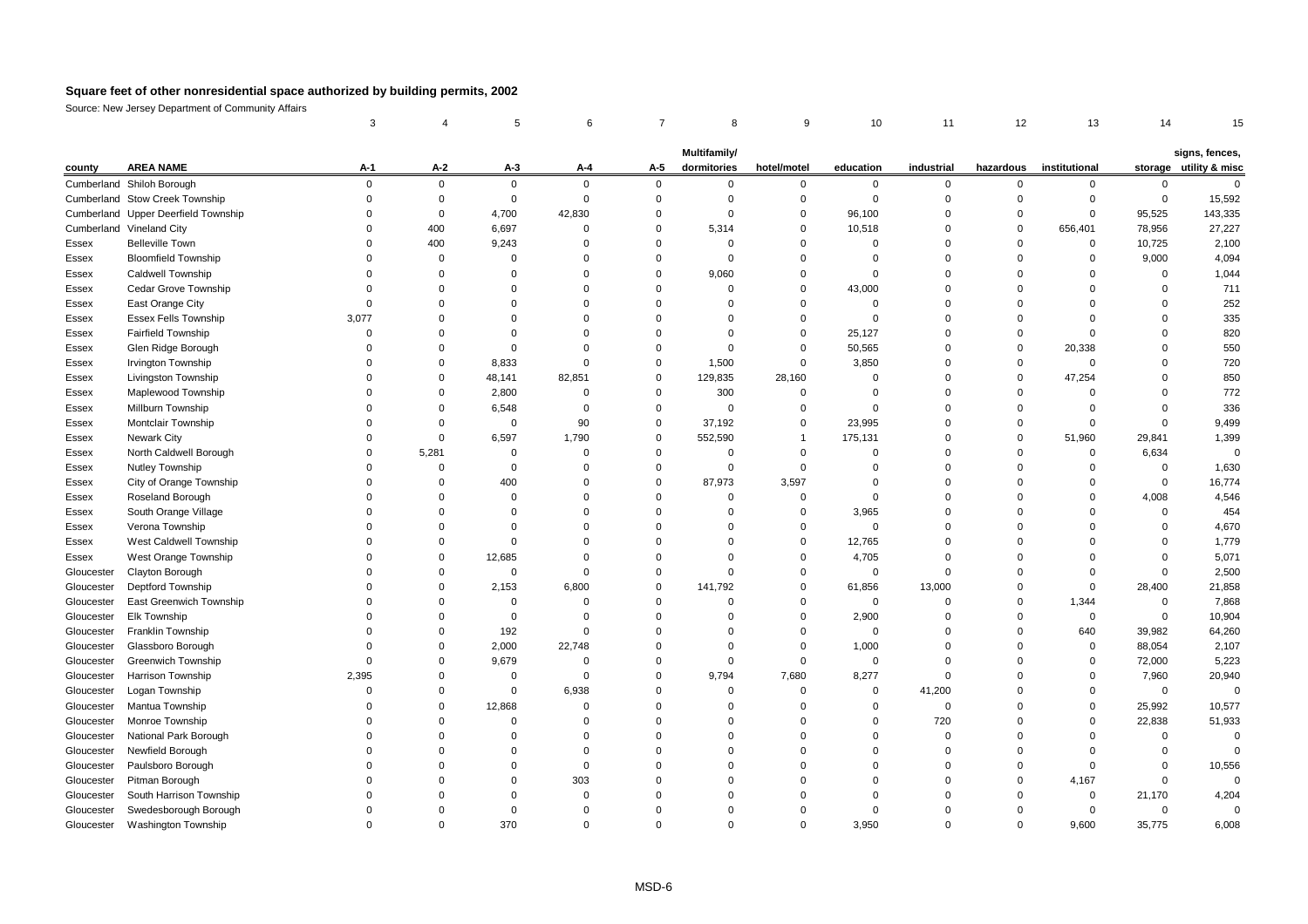|            |                            | 3           |             |             | 6           |             | 8            | 9           | 10          | 11          | 12          | 13            | 14             | 15                     |
|------------|----------------------------|-------------|-------------|-------------|-------------|-------------|--------------|-------------|-------------|-------------|-------------|---------------|----------------|------------------------|
|            |                            |             |             |             |             |             |              |             |             |             |             |               |                |                        |
|            |                            |             |             |             |             |             | Multifamily/ |             |             |             |             |               |                | signs, fences,         |
| county     | <b>AREA NAME</b>           | A-1         | $A-2$       | $A-3$       | A-4         | A-5         | dormitories  | hotel/motel | education   | industrial  | hazardous   | institutional |                | storage utility & misc |
| Gloucester | Wenonah Borough            | $\mathbf 0$ | 0           | $\mathbf 0$ | $\mathbf 0$ | $\mathbf 0$ | $\mathbf 0$  | 0           | $\mathbf 0$ | $\mathbf 0$ | 0           | $\mathbf 0$   | $\mathbf 0$    | 1,808                  |
| Gloucester | West Deptford Township     | $\Omega$    | $\mathbf 0$ | $\mathbf 0$ | $\mathbf 0$ | $\Omega$    | $\Omega$     | $\Omega$    | $\mathbf 0$ | 15,624      | $\Omega$    | $\Omega$      | 94,897         | 1,344                  |
| Gloucester | Westville Borough          | $\Omega$    | $\mathbf 0$ | $\mathbf 0$ | $\mathbf 0$ | $\Omega$    | $\Omega$     | $\Omega$    | $\Omega$    | $\Omega$    | $\Omega$    | $\Omega$      | 252            | 3,942                  |
| Gloucester | <b>Woodbury City</b>       | $\Omega$    | 0           | 7,482       | $\Omega$    | $\Omega$    | $\Omega$     | $\Omega$    | $\Omega$    | $\Omega$    | $\Omega$    | $\Omega$      | $\mathbf 0$    | 4,800                  |
| Gloucester | Woodbury Heights Borough   | $\Omega$    | $\mathbf 0$ | 1,800       | $\mathbf 0$ | $\Omega$    | $\mathbf 0$  | $\Omega$    | $\mathbf 0$ | $\Omega$    | $\Omega$    | $\Omega$      | $\mathbf 0$    | 1,608                  |
| Gloucester | <b>Woolwich Township</b>   | $\Omega$    | $\mathbf 0$ | $\mathbf 0$ | $\Omega$    | $\Omega$    | $\Omega$     | $\Omega$    | 35,000      | 1,261       | $\Omega$    | $\Omega$      | 3,200          | 8,497                  |
| Hudson     | <b>Bayonne City</b>        | $\Omega$    | $\mathbf 0$ | 0           | $\Omega$    | $\Omega$    | 26,223       | $\Omega$    | $\mathbf 0$ | 0           | $\Omega$    | $\Omega$      | 42,300         | $\Omega$               |
| Hudson     | East Newark Borough        | $\Omega$    | 0           | $\mathbf 0$ | $\Omega$    | $\mathbf 0$ | 0            | $\Omega$    | $\mathbf 0$ | $\mathbf 0$ | $\Omega$    | $\Omega$      | $\mathbf 0$    | $\overline{0}$         |
| Hudson     | Guttenberg Town            | $\Omega$    | $\mathbf 0$ | $\mathbf 0$ | $\Omega$    | $\Omega$    | 11,999       | $\Omega$    | $\mathbf 0$ | $\Omega$    | $\Omega$    | $\Omega$      | $\overline{0}$ | $\Omega$               |
| Hudson     | Harrison Town              | $\Omega$    | $\Omega$    | $\mathbf 0$ | $\Omega$    | $\Omega$    | 0            | $\Omega$    | 7,438       | $\Omega$    | $\Omega$    | $\Omega$      | 255,525        | 150                    |
| Hudson     | Hoboken City               | $\Omega$    | $\mathbf 0$ | $\mathbf 0$ | $\Omega$    | $\Omega$    | 948,923      | $\Omega$    | 16,560      | $\Omega$    | $\mathbf 0$ | $\Omega$      | $\mathbf 0$    | $\Omega$               |
| Hudson     | Jersey City                | $\Omega$    | $\mathbf 0$ | 9,308       | $\mathbf 0$ | $\Omega$    | 984,834      | $\mathbf 0$ | 5,500       | $\Omega$    | $\mathbf 0$ | 363,000       | 5,501          | $\Omega$               |
| Hudson     | Kearny Town                | $\Omega$    | 1,169       | $\mathbf 0$ | $\mathbf 0$ | $\Omega$    | 0            | $\Omega$    | 7,820       | $\Omega$    | $\Omega$    | $\Omega$      | 96,661         | 22,309                 |
| Hudson     | North Bergen Township      | $\Omega$    | 0           | $\mathbf 0$ | $\mathbf 0$ | $\Omega$    | 57,678       | $\Omega$    | $\mathbf 0$ | 2,768       | $\Omega$    | $\mathbf 0$   | 7,429          | $\Omega$               |
| Hudson     | Secaucus Town              | $\Omega$    | 0           | 12,813      | $\mathbf 0$ | $\Omega$    | 31,200       | $\Omega$    | $\Omega$    | $\Omega$    | $\Omega$    | $\Omega$      | $\mathbf 0$    | 2,351                  |
| Hudson     | <b>Union City</b>          | $\Omega$    | $\mathbf 0$ | $\mathbf 0$ | $\mathbf 0$ | $\Omega$    | 155,361      | $\Omega$    | $\Omega$    | $\Omega$    | $\Omega$    | $\Omega$      | $\mathbf 0$    | 7,224                  |
| Hudson     | Weehawken Township         | $\Omega$    | $\mathbf 0$ | 6,684       | $\Omega$    | $\Omega$    | 1,920        | $\Omega$    | $\Omega$    | $\Omega$    | $\Omega$    | $\Omega$      | $\mathbf 0$    | $\Omega$               |
| Hudson     | West New York Town         | $\Omega$    | $\mathbf 0$ | 15,521      | $\mathbf 0$ | $\Omega$    | 12,823       | $\Omega$    | $\Omega$    | $\Omega$    | $\Omega$    | $\Omega$      | 118,512        | $\overline{0}$         |
| Hunterdon  | Alexandria Township        | $\Omega$    | $\mathbf 0$ | $\mathbf 0$ | $\mathbf 0$ | $\Omega$    | $\Omega$     | $\Omega$    | 27,576      | $\Omega$    | $\Omega$    | $\Omega$      | $\mathbf 0$    | 43,570                 |
| Hunterdon  | <b>Bethlehem Township</b>  | $\Omega$    | 0           | $\mathbf 0$ | 1,551       | $\Omega$    | $\Omega$     | $\Omega$    | $\mathbf 0$ | $\Omega$    | $\Omega$    | $\Omega$      | 3,200          | 1,000                  |
| Hunterdon  | <b>Bloomsbury Borough</b>  | $\Omega$    | $\Omega$    | $\mathbf 0$ | $\Omega$    | $\Omega$    | $\Omega$     | $\Omega$    | $\Omega$    | $\Omega$    | $\Omega$    | $\Omega$      | 2,160          | 122                    |
| Hunterdon  | Califon Borough            | $\Omega$    | 0           | $\mathbf 0$ | $\Omega$    | $\Omega$    | $\Omega$     | $\Omega$    | $\Omega$    | 0           | $\Omega$    | $\Omega$      | $\mathbf 0$    | 1,843                  |
| Hunterdon  | Clinton Town               | $\Omega$    | $\mathbf 0$ | $\Omega$    | $\Omega$    | $\Omega$    | $\mathbf 0$  | 418         | $\Omega$    | $\Omega$    | $\Omega$    | $\Omega$      | $\Omega$       | $\Omega$               |
| Hunterdon  | <b>Clinton Township</b>    | $\Omega$    | $\Omega$    | $\Omega$    | $\Omega$    | $\Omega$    | $\Omega$     | $\Omega$    | 17,247      | $\Omega$    | $\Omega$    | $\Omega$      | $\mathbf 0$    | 3,953                  |
| Hunterdon  | Delaware Township          | $\Omega$    | $\Omega$    | $\Omega$    | $\Omega$    | $\Omega$    | $\Omega$     | $\Omega$    | $\Omega$    | $\Omega$    | $\Omega$    | $\Omega$      | $\mathbf 0$    | 36,617                 |
| Hunterdon  | East Amwell Township       | $\Omega$    | $\mathbf 0$ | $\Omega$    | $\Omega$    | $\Omega$    | $\Omega$     | $\Omega$    | $\Omega$    | $\Omega$    | $\Omega$    | $\Omega$      | $\mathbf 0$    | 39,903                 |
| Hunterdon  | <b>Flemington Borough</b>  | $\Omega$    | 0           | $\mathbf 0$ | $\mathbf 0$ | $\Omega$    | $\mathbf 0$  | $\Omega$    | $\mathbf 0$ | $\mathbf 0$ | $\Omega$    | $\Omega$      | $\mathbf 0$    | $\overline{0}$         |
| Hunterdon  | <b>Franklin Township</b>   | $\Omega$    | $\mathbf 0$ | $\Omega$    | $\mathbf 0$ | $\Omega$    | $\Omega$     | $\Omega$    | 1,728       | $\Omega$    | $\Omega$    | $\Omega$      | 5,864          | 14,757                 |
| Hunterdon  | Frenchtown Borough         | $\Omega$    | 0           | $\mathbf 0$ | $\Omega$    | $\mathbf 0$ | $\Omega$     | $\Omega$    | $\mathbf 0$ | $\mathbf 0$ | $\Omega$    | $\Omega$      | $\mathbf 0$    | $\overline{0}$         |
| Hunterdon  | Glen Gardner Borough       | $\Omega$    | 0           | $\Omega$    | $\Omega$    | $\Omega$    | $\Omega$     | $\Omega$    | $\Omega$    | $\Omega$    | $\Omega$    | $\Omega$      | $\Omega$       | $\Omega$               |
| Hunterdon  | Hampton Borough            | $\Omega$    | $\mathbf 0$ | $\Omega$    | $\Omega$    | $\Omega$    | $\Omega$     | $\Omega$    | $\mathbf 0$ | 0           | $\Omega$    | $\Omega$      | $\mathbf 0$    | $\overline{0}$         |
| Hunterdon  | High Bridge Borough        | $\Omega$    | $\mathbf 0$ | $\Omega$    | $\Omega$    | $\Omega$    | $\Omega$     | $\Omega$    | $\Omega$    | $\Omega$    | $\Omega$    | $\Omega$      | 616            | 886                    |
| Hunterdon  | <b>Holland Township</b>    | $\Omega$    | $\Omega$    | $\Omega$    | $\Omega$    | $\Omega$    | $\mathbf 0$  | $\Omega$    | $\Omega$    | $\Omega$    | $\Omega$    | $\Omega$      | 7,271          | $\overline{0}$         |
| Hunterdon  | Kingwood Township          | $\Omega$    | $\mathbf 0$ | $\Omega$    | $\mathbf 0$ | $\Omega$    | $\mathbf 0$  | $\Omega$    | $\Omega$    | $\Omega$    | $\Omega$    | $\Omega$      | $\mathbf 0$    | 29,168                 |
| Hunterdon  | Lambertville City          | $\Omega$    | $\mathbf 0$ | $\mathbf 0$ | $\mathbf 0$ | $\Omega$    | 2,950        | $\Omega$    | $\Omega$    | $\Omega$    | $\Omega$    | $\Omega$      | $\mathbf 0$    | $\Omega$               |
| Hunterdon  | Lebanon Borough            | $\Omega$    | $\Omega$    | $\Omega$    | $\Omega$    | $\Omega$    | 3,576        | 71,159      | $\Omega$    | $\Omega$    | $\Omega$    | $\Omega$      | $\mathbf 0$    | 1,101                  |
| Hunterdon  | Lebanon Township           | $\Omega$    | 0           | $\mathbf 0$ | $\mathbf 0$ | $\mathbf 0$ | $\mathbf 0$  | $\Omega$    | $\Omega$    | $\Omega$    | $\Omega$    | $\Omega$      | 2,304          | 42,146                 |
| Hunterdon  | Milford Borough            | $\Omega$    | $\mathbf 0$ | $\Omega$    | $\Omega$    | $\Omega$    | 0            | $\Omega$    | $\mathbf 0$ | $\Omega$    | $\Omega$    | $\Omega$      | $\mathbf 0$    | 260                    |
| Hunterdon  | Raritan Township           | $\Omega$    | $\Omega$    | $\Omega$    | $\Omega$    | $\Omega$    | 1,410        | $\Omega$    | 4,400       | 2,296       | $\mathbf 0$ | 14,325        | 43,865         | 40,065                 |
| Hunterdon  | <b>Readington Township</b> | $\Omega$    | $\Omega$    | $\Omega$    | $\Omega$    |             | $\Omega$     | $\Omega$    | $\mathbf 0$ | $\Omega$    | $\Omega$    | $\Omega$      | 34,128         | 11,645                 |
| Hunterdon  | Stockton Borough           | $\Omega$    | 0           | $\Omega$    | $\mathbf 0$ | $\Omega$    | $\mathbf 0$  | $\Omega$    | $\Omega$    | $\Omega$    | $\Omega$    | $\Omega$      | $\mathbf 0$    | $\Omega$               |
| Hunterdon  | <b>Tewksbury Township</b>  | $\Omega$    | $\Omega$    | $\Omega$    | $\Omega$    | $\Omega$    | 15,554       | $\Omega$    | $\Omega$    | 5,162       | $\Omega$    | $\Omega$      | 10,464         | 30,733                 |
| Hunterdon  | Union Township             | $\Omega$    | $\Omega$    | $\Omega$    | $\Omega$    | $\Omega$    | $\Omega$     | $\Omega$    | $\Omega$    | $\Omega$    | $\Omega$    | $\Omega$      | 8,248          | 3,536                  |
| Hunterdon  | West Amwell Township       | $\Omega$    | $\Omega$    | $\Omega$    | $\Omega$    | $\Omega$    | 35,358       | 18.912      | 528         | $\Omega$    | $\Omega$    | $\Omega$      | $\Omega$       | 9,172                  |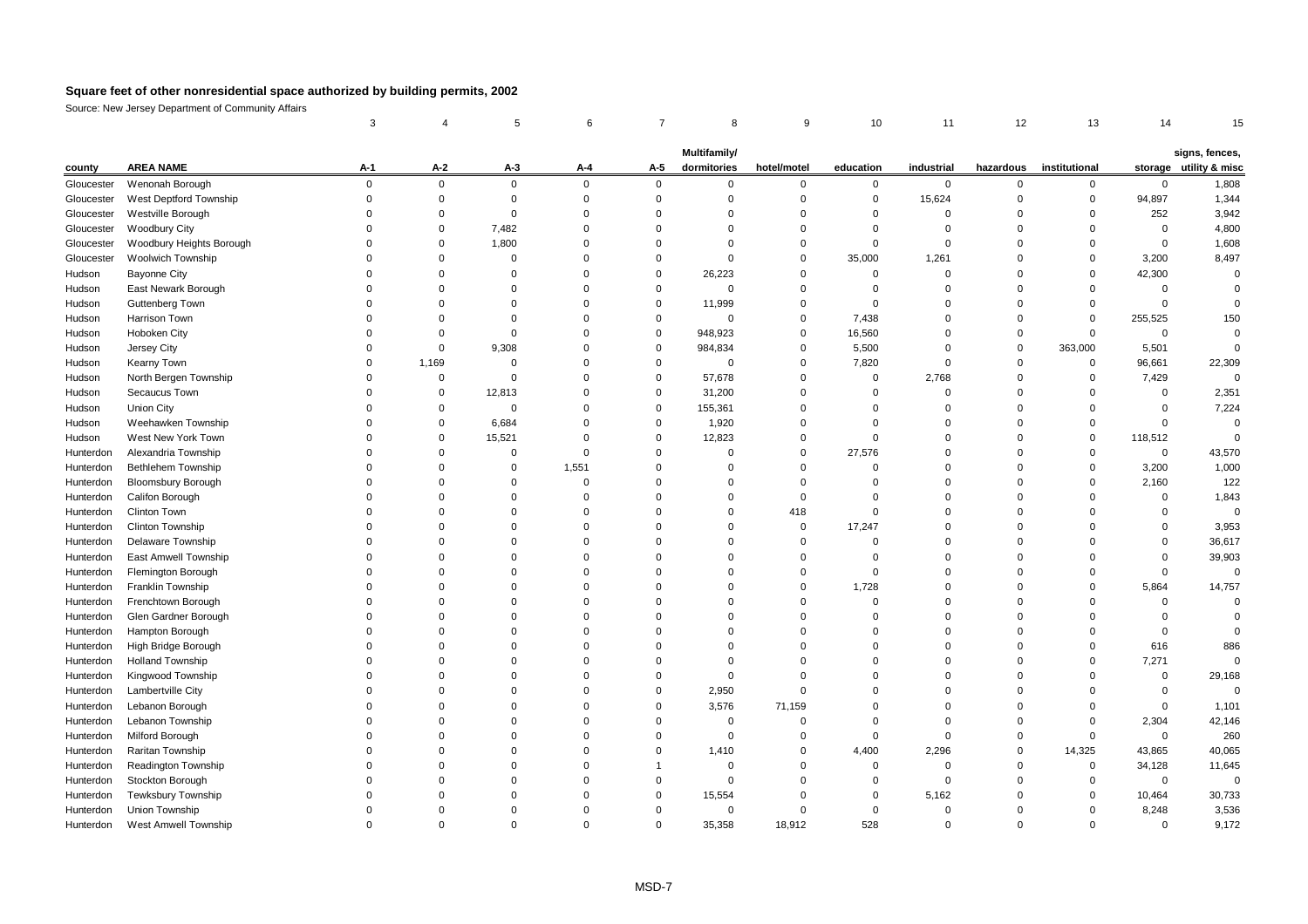|           |                              | 3           |             |             | 6           |                | 8                           | 9           | 10             | 11          | 12          | 13            | 14             |                                          |
|-----------|------------------------------|-------------|-------------|-------------|-------------|----------------|-----------------------------|-------------|----------------|-------------|-------------|---------------|----------------|------------------------------------------|
|           |                              |             |             |             |             |                |                             |             |                |             |             |               |                |                                          |
| county    | <b>AREA NAME</b>             | A-1         | $A-2$       | $A-3$       | A-4         | A-5            | Multifamily/<br>dormitories | hotel/motel | education      | industrial  | hazardous   | institutional |                | signs, fences,<br>storage utility & misc |
| Mercer    | East Windsor Township        | $\mathbf 0$ | $\mathbf 0$ | 10,825      | $\mathbf 0$ | $\mathbf 0$    | 16,163                      | $\mathbf 0$ | $\mathbf 0$    | 0           | 0           | $\mathbf 0$   | 174,015        | 195                                      |
| Mercer    | Ewing Township               | 0           | $\mathbf 0$ | 10,668      | $\mathbf 0$ | $\overline{0}$ | 269,829                     | 16,324      | 11,444         | 3,840       | $\mathbf 0$ | 18,814        | 16,365         | 17,538                                   |
| Mercer    | Hamilton Township            | $\Omega$    | 2,686       | 57,060      | 33,782      | 8,148          | 103,661                     | $\Omega$    | 10,736         | $\Omega$    | $\Omega$    | $\Omega$      | 3,816          | 36,378                                   |
| Mercer    | <b>Hightstown Borough</b>    | $\Omega$    | $\Omega$    | $\Omega$    | $\Omega$    | $\mathbf 0$    | 0                           | $\Omega$    | $\mathbf 0$    | $\Omega$    | $\Omega$    | $\Omega$      | $\mathbf 0$    | 384                                      |
| Mercer    | Hopewell Borough             | 0           | $\mathbf 0$ | $\mathbf 0$ | $\mathbf 0$ | $\mathbf 0$    | $\mathbf 0$                 | $\mathbf 0$ | 45,062         | 58,333      | 0           | $\Omega$      | $\mathbf 0$    | 50,380                                   |
| Mercer    | <b>Hopewell Township</b>     | $\Omega$    | $\mathbf 0$ | $\mathbf 0$ | $\Omega$    | $\Omega$       | $\Omega$                    | $\Omega$    | 54,894         | $\Omega$    | $\Omega$    | 29,106        | 2,700          | 200,259                                  |
| Mercer    | Lawrence Township            | $\Omega$    | $\mathbf 0$ | 31,524      | $\mathbf 0$ | $\Omega$       | 144,264                     | $\Omega$    | $\mathbf 0$    | $\Omega$    | $\Omega$    | $\mathbf 0$   | 33,677         | 4,868                                    |
| Mercer    | Pennington Borough           | $\Omega$    | 0           | $\mathbf 0$ | $\Omega$    | $\Omega$       | $\mathbf 0$                 | $\Omega$    | $\Omega$       | $\Omega$    | $\Omega$    | $\Omega$      | $\overline{0}$ | $\overline{0}$                           |
| Mercer    | Princeton Borough            | 0           | 0           | 126,804     | $\Omega$    | $\mathbf 0$    | 2,804                       | $\Omega$    | $\mathbf 0$    | 0           | 0           | $\mathbf 0$   | 97,500         | $\Omega$                                 |
| Mercer    | Princeton Township           | 21,415      | $\mathbf 0$ | 8,100       | $\Omega$    | $\Omega$       | 129,656                     | 6,088       | 30,399         | $\Omega$    | $\Omega$    | $\Omega$      | 6,032          | 942                                      |
| Mercer    | <b>Trenton City</b>          | $\Omega$    | $\mathbf 0$ | $\Omega$    | $\Omega$    | $\Omega$       | 0                           | 139,360     | $\Omega$       | $\Omega$    | $\mathbf 0$ | 22,256        | 373,718        | 91                                       |
| Mercer    | Washington Township          | $\Omega$    | $\Omega$    | 5,030       | $\Omega$    | $\Omega$       | $\mathbf 0$                 | $\mathbf 0$ | 37,885         | $\Omega$    | $\Omega$    | $\Omega$      | 436,340        | 6,172                                    |
| Mercer    | West Windsor Township        | $\Omega$    | $\mathbf 0$ | 8,430       | $\Omega$    | $\Omega$       | 19                          | $\Omega$    | 3,001          | $\Omega$    | $\Omega$    | $\Omega$      | $\mathbf 0$    | 6,813                                    |
| Middlesex | Carteret Borough             | $\Omega$    | 0           | $\mathbf 0$ | $\Omega$    | $\Omega$       | 0                           | $\Omega$    | $\mathbf 0$    | $\Omega$    | $\Omega$    | $\mathbf 0$   | 109,829        | 40,750                                   |
| Middlesex | Cranbury Township            | $\Omega$    | $\mathbf 0$ | $\Omega$    | $\Omega$    | $\Omega$       | $\Omega$                    | $\mathbf 0$ | 29,925         | $\Omega$    | $\Omega$    | $\Omega$      | 73,490         | 1,296                                    |
| Middlesex | Dunellen Borough             | $\Omega$    | 0           | 0           | $\mathbf 0$ | $\Omega$       | 21,577                      | $\Omega$    | $\mathbf 0$    | $\Omega$    | $\Omega$    | $\Omega$      | $\overline{0}$ | 1,976                                    |
| Middlesex | East Brunswick Township      | 7,200       | 0           | 228,521     | 22,926      | $\mathbf 0$    | 332,092                     | 0           | 102,361        | 486         | $\mathbf 0$ | 42,092        | $\mathbf 0$    | 308                                      |
| Middlesex | <b>Edison Township</b>       | $\mathbf 0$ | $\mathbf 0$ | 33,481      | $\mathbf 0$ | $\Omega$       | 870                         | $\Omega$    | 19,800         | $\Omega$    | $\Omega$    | 10,043        | 87,451         | 21,601                                   |
| Middlesex | Helmetta Borough             | $\Omega$    | $\Omega$    | 3,661       | $\Omega$    | $\Omega$       | $\Omega$                    | $\Omega$    | $\overline{0}$ | $\Omega$    | $\Omega$    | $\mathbf 0$   | $\overline{0}$ | 1,776                                    |
| Middlesex | <b>Highland Park Borough</b> | $\Omega$    | $\Omega$    | $\mathbf 0$ | $\Omega$    | $\Omega$       | $\Omega$                    | $\Omega$    | $\Omega$       | $\Omega$    | $\Omega$    | $\Omega$      | $\Omega$       | $\overline{0}$                           |
| Middlesex | Jamesburg Borough            | $\Omega$    | 0           | $\mathbf 0$ | $\Omega$    | $\Omega$       | $\mathbf 0$                 | $\Omega$    | $\mathbf 0$    | $\Omega$    | 0           | $\mathbf 0$   | $\mathbf 0$    | 960                                      |
| Middlesex | Old Bridge Township          | $\Omega$    | $\mathbf 0$ | 6,124       | $\Omega$    | $\Omega$       | $\mathbf 0$                 | $\mathbf 0$ | 12,844         | 768         | $\mathbf 0$ | 944           | 109,472        | 14,966                                   |
| Middlesex | Metuchen Borough             | $\Omega$    | $\mathbf 0$ | 0           | $\Omega$    | $\Omega$       | 6,952                       | $\Omega$    | 30,101         | $\Omega$    | $\mathbf 0$ | $\Omega$      | $\mathbf 0$    | 3,023                                    |
| Middlesex | Middlesex Borough            | $\Omega$    | 0           | $\mathbf 0$ | $\Omega$    | $\mathbf 0$    | $\mathbf 0$                 | $\Omega$    | $\mathbf 0$    | 0           | 187         | $\Omega$      | 6,420          | 3,664                                    |
| Middlesex | Milltown Borough             | $\Omega$    | 0           | $\mathbf 0$ | $\Omega$    | $\Omega$       | $\mathbf 0$                 | $\Omega$    | $\mathbf 0$    | $\Omega$    | 0           | $\Omega$      | $\Omega$       | $\Omega$                                 |
| Middlesex | Monroe Township              | $\Omega$    | $\mathbf 0$ | $\mathbf 0$ | $\Omega$    | $\Omega$       | $\mathbf 0$                 | $\Omega$    | 1,111          | $\Omega$    | $\mathbf 0$ | 30,398        | $\mathbf 0$    | 34,160                                   |
| Middlesex | New Brunswick City           | $\Omega$    | 841         | 72          | $\Omega$    | $\Omega$       | 169,971                     | $\Omega$    | $\mathbf 0$    | 3,000       | $\mathbf 0$ | $\Omega$      | 23,572         | $\Omega$                                 |
| Middlesex | North Brunswick Township     | $\Omega$    | $\Omega$    | 4,317       | $\Omega$    | $\Omega$       | 0                           | $\Omega$    | $\Omega$       | 11,575      | 5,128       | $\mathbf 0$   | $\mathbf 0$    | 8,623                                    |
| Middlesex | Perth Amboy City             | $\Omega$    | $\mathbf 0$ | $\mathbf 0$ | $\mathbf 0$ | $\Omega$       | 3,298                       | $\Omega$    | $\Omega$       | $\mathbf 0$ | $\mathbf 0$ | $\mathbf 0$   | 870            | 521                                      |
| Middlesex | Piscataway Township          | $\Omega$    | $\mathbf 0$ | 21,290      | $\mathbf 0$ | $\Omega$       | 108,641                     | $\Omega$    | $\Omega$       | $\Omega$    | $\mathbf 0$ | 17,000        | 5,040          | 488                                      |
| Middlesex | Plainsboro Township          | $\Omega$    | 0           | $\mathbf 0$ | $\Omega$    | $\Omega$       | $\mathbf 0$                 | $\Omega$    | $\mathbf 0$    | $\mathbf 0$ | 29,176      | $\mathbf 0$   | 90,000         | 371                                      |
| Middlesex | Sayreville Borough           | $\Omega$    | 0           | 3,910       | $\Omega$    | $\Omega$       | $\Omega$                    | $\Omega$    | 6,000          | 0           | 0           | $\mathbf 0$   | 173,240        | $\Omega$                                 |
| Middlesex | South Amboy City             | $\Omega$    | 0           | $\mathbf 0$ | $\Omega$    | $\Omega$       | $\mathbf 0$                 | $\mathbf 0$ | $\mathbf 0$    | 0           | 0           | $\Omega$      | $\mathbf 0$    | 1,434                                    |
| Middlesex | South Brunswick Township     | $\Omega$    | $\mathbf 0$ | $\Omega$    | 1,453       | $\Omega$       | $\mathbf 0$                 | 54,387      | 960            | $\Omega$    | $\Omega$    | $\Omega$      | 3,600          | 5,015                                    |
| Middlesex | South Plainfield Borough     | $\Omega$    | $\Omega$    | 2,911       | $\Omega$    | $\Omega$       | $\Omega$                    | $\mathbf 0$ | 92,110         | 5,600       | $\Omega$    | $\Omega$      | 30,000         | $\overline{0}$                           |
| Middlesex | South River Borough          | $\Omega$    | $\mathbf 0$ | $\mathbf 0$ | $\Omega$    | $\mathbf 0$    | 56,000                      | $\Omega$    | 32,325         | $\mathbf 0$ | $\Omega$    | $\Omega$      | $\Omega$       | 1,312                                    |
| Middlesex | Spotswood Borough            | $\Omega$    | $\mathbf 0$ | $\mathbf 0$ | $\mathbf 0$ | $\Omega$       | 0                           | $\Omega$    | $\mathbf 0$    | $\Omega$    | $\mathbf 0$ | $\Omega$      | 44,713         | 4,214                                    |
| Middlesex | Woodbridge Township          | $\Omega$    | $\mathbf 0$ | 21,616      | 666         | $\Omega$       | 162,252                     | 111,119     | $\mathbf 0$    | $\Omega$    | 10,100      | $\Omega$      | 237,967        | 7,960                                    |
| Monmouth  | Allenhurst Borough           | $\Omega$    | $\Omega$    | $\mathbf 0$ | $\Omega$    | $\Omega$       | $\mathbf 0$                 | $\Omega$    | $\Omega$       | $\Omega$    | $\mathbf 0$ | $\Omega$      | $\overline{0}$ | 615                                      |
| Monmouth  | Allentown Borough            | $\Omega$    | 0           | 1,070       | $\Omega$    | $\mathbf 0$    | $\mathbf 0$                 | $\Omega$    | 3,936          | 0           | $\Omega$    | $\Omega$      | $\Omega$       | $\Omega$                                 |
| Monmouth  | Asbury Park City             | $\Omega$    | 0           | $\mathbf 0$ | $\Omega$    | $\mathbf 0$    | 131                         | $\mathbf 0$ | $\overline{0}$ | $\mathbf 0$ | $\mathbf 0$ | $\Omega$      | $\overline{0}$ |                                          |
| Monmouth  | Atlantic Highlands Borough   | $\Omega$    | $\mathbf 0$ | $\Omega$    | $\Omega$    | $\Omega$       | 0                           | 4,888       | $\Omega$       | $\Omega$    | $\Omega$    | $\Omega$      | $\mathbf 0$    |                                          |
| Monmouth  | Avon-by-the-Sea Borough      | $\Omega$    | $\Omega$    | $\Omega$    | $\Omega$    | $\Omega$       | $\Omega$                    | $\Omega$    | 0              | $\Omega$    | $\Omega$    | $\Omega$      | $\Omega$       |                                          |
| Monmouth  | <b>Belmar Borough</b>        | $\Omega$    | $\Omega$    | $\Omega$    | $\Omega$    | $\Omega$       | $\Omega$                    | $\Omega$    | $\Omega$       | $\Omega$    | $\Omega$    | $\Omega$      | $\Omega$       | $\Omega$                                 |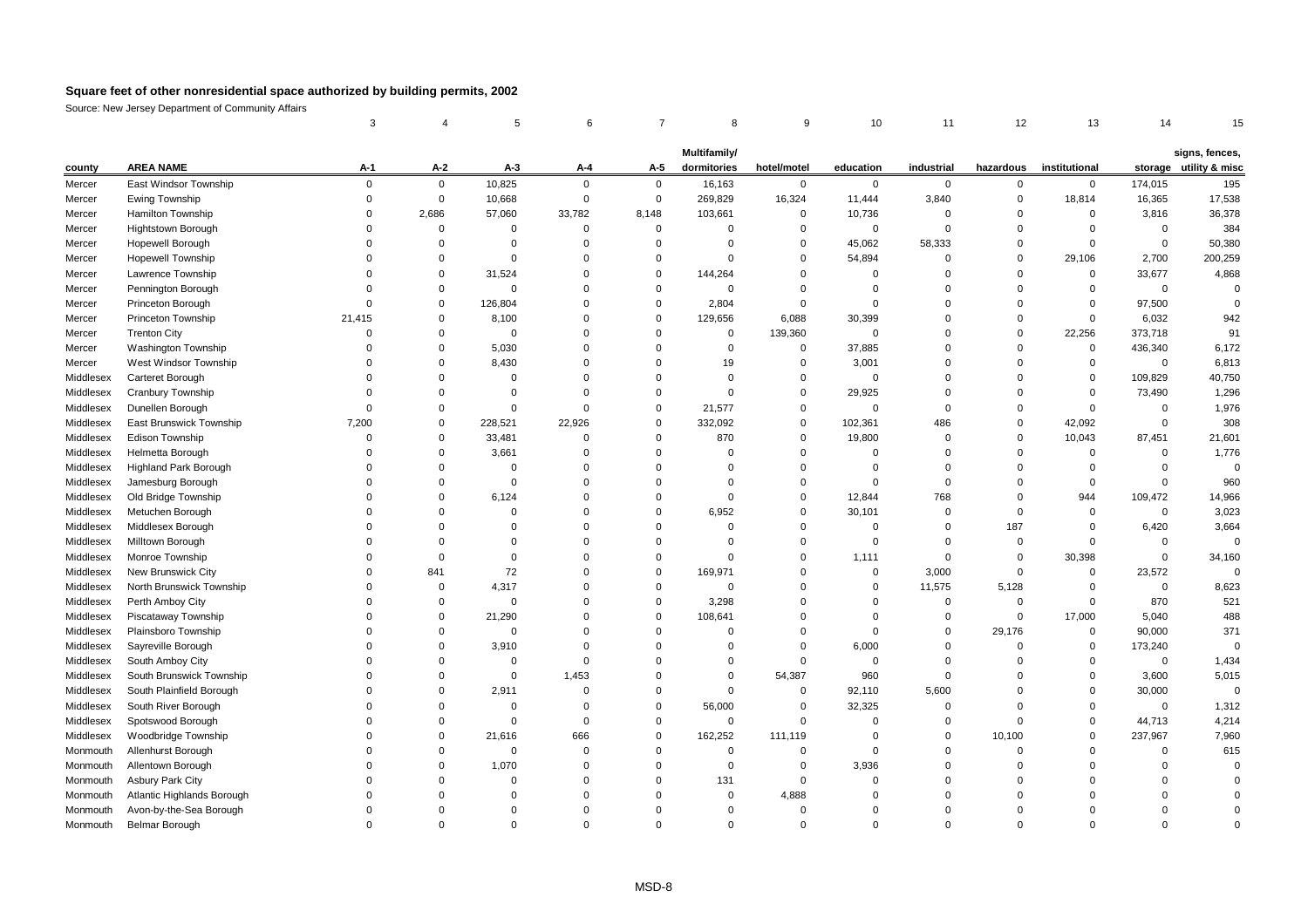|          |                                                        | 3                          |                            | 5                          | 6                       |                            | 8                          | 9                       | 10                         | 11                      | 12                   | 13                         | 14                    | 15                      |
|----------|--------------------------------------------------------|----------------------------|----------------------------|----------------------------|-------------------------|----------------------------|----------------------------|-------------------------|----------------------------|-------------------------|----------------------|----------------------------|-----------------------|-------------------------|
|          |                                                        |                            |                            |                            |                         |                            |                            |                         |                            |                         |                      |                            |                       |                         |
|          | <b>AREA NAME</b>                                       |                            | $A-2$                      | $A-3$                      |                         |                            | Multifamily/               | hotel/motel             | education                  | industrial              | hazardous            | institutional              |                       | signs, fences,          |
| county   |                                                        | A-1                        |                            |                            | A-4                     | A-5                        | dormitories                |                         |                            |                         |                      |                            |                       | storage utility & misc  |
| Monmouth | <b>Bradley Beach Borough</b><br><b>Brielle Borough</b> | $\mathbf 0$<br>$\mathbf 0$ | $\mathbf 0$<br>$\mathbf 0$ | $\mathbf 0$<br>207         | $\mathbf 0$<br>$\Omega$ | $\mathbf 0$<br>$\mathbf 0$ | $\mathbf 0$<br>$\mathbf 0$ | $\mathbf 0$<br>$\Omega$ | $\mathbf 0$<br>$\mathbf 0$ | $\mathbf 0$<br>$\Omega$ | 0<br>$\Omega$        | $\mathbf 0$<br>$\mathbf 0$ | $\mathbf 0$<br>1,200  | $\mathsf 0$<br>766      |
| Monmouth |                                                        | $\Omega$                   | $\Omega$                   | $\mathbf 0$                | $\Omega$                | $\Omega$                   |                            | $\Omega$                | $\Omega$                   | $\Omega$                | $\Omega$             | $\Omega$                   | $\mathbf 0$           |                         |
| Monmouth | Colts Neck Township                                    | O                          | $\Omega$                   | $\mathbf 0$                | $\Omega$                | $\Omega$                   | 1,002<br>0                 | $\Omega$                | $\mathbf 0$                | $\Omega$                | $\Omega$             | $\Omega$                   | $\Omega$              | 6,041<br>$\overline{0}$ |
| Monmouth | Deal Borough                                           | 0                          | $\Omega$                   | $\Omega$                   | $\Omega$                | $\Omega$                   | $\Omega$                   | $\Omega$                | $\Omega$                   | 76,000                  | $\Omega$             | $\Omega$                   | $\Omega$              | 220                     |
| Monmouth | Eatontown Borough                                      | 0                          | $\Omega$                   |                            | $\Omega$                | $\Omega$                   |                            | $\Omega$                | $\Omega$                   | $\Omega$                |                      | $\Omega$                   | $\overline{0}$        | $\overline{0}$          |
| Monmouth | Englishtown Borough                                    | $\Omega$                   | $\Omega$                   | $\mathbf 0$<br>$\mathbf 0$ | $\Omega$                | $\Omega$                   | $\Omega$<br>$\Omega$       | $\Omega$                | $\Omega$                   | $\Omega$                | $\Omega$<br>$\Omega$ | $\Omega$                   |                       |                         |
| Monmouth | Fair Haven Borough                                     | $\Omega$                   | $\Omega$                   |                            |                         | $\Omega$                   | $\Omega$                   |                         | $\Omega$                   | $\Omega$                | $\Omega$             |                            | 528                   | 2,099                   |
| Monmouth | Farmingdale Borough                                    | $\Omega$                   | $\mathbf 0$                | $\mathbf 0$<br>3,486       | 361<br>$\Omega$         | $\mathbf 0$                | $\mathbf 0$                | 780<br>$\mathbf 0$      | $\mathbf 0$                | $\Omega$                | $\mathbf 0$          | $\mathbf 0$<br>$\mathbf 0$ | $\mathbf 0$<br>35,000 | 768<br>4,514            |
| Monmouth | Freehold Borough                                       | $\Omega$                   | $\Omega$                   |                            | $\Omega$                | $\Omega$                   | $\Omega$                   | $\mathbf 0$             |                            | $\Omega$                | $\Omega$             | $\mathbf 0$                |                       |                         |
| Monmouth | Freehold Township                                      |                            |                            | 15,872                     |                         |                            |                            |                         | 21,159                     |                         |                      |                            | 35,085                | 78,240                  |
| Monmouth | Highlands Borough                                      | $\Omega$<br>$\Omega$       | $\Omega$<br>$\Omega$       | $\mathbf 0$                | $\Omega$<br>$\Omega$    | $\mathbf 0$<br>$\Omega$    | $\Omega$<br>$\Omega$       | $\Omega$                | $\Omega$<br>$\Omega$       | $\Omega$<br>$\Omega$    | $\Omega$             | $\mathbf 0$                | $\overline{0}$        | $\overline{0}$          |
| Monmouth | <b>Holmdel Township</b>                                |                            |                            | $\mathbf 0$                |                         |                            |                            | $\mathbf 0$             |                            |                         | 0                    | 23,279                     | 81,000                | 47,272                  |
| Monmouth | <b>Howell Township</b>                                 | 0                          | $\Omega$                   | 238                        | $\Omega$<br>$\Omega$    | $\Omega$                   | $\Omega$                   | $\mathbf 0$             | 255,577                    | $\mathbf 0$             | 0                    | $\mathbf 0$                | 21,120                | 45,115                  |
| Monmouth | Interlaken Borough                                     | $\Omega$                   | $\Omega$                   | $\mathbf 0$                |                         | $\Omega$                   | $\Omega$                   | $\Omega$                | $\Omega$                   | $\Omega$                | $\mathbf 0$          | $\mathbf 0$                | $\Omega$              | $\Omega$                |
| Monmouth | Keansburg Borough                                      | 0                          | $\Omega$                   | 0                          | $\Omega$                | $\Omega$                   | 12,581                     | $\Omega$                | $\Omega$                   | $\Omega$                | $\Omega$             | 0                          | $\Omega$              | $\overline{0}$          |
| Monmouth | Keyport Borough                                        | $\Omega$                   | $\mathbf 0$                | $\mathbf 0$                | $\Omega$                | $\overline{0}$             | $\mathbf 0$                | $\Omega$                | $\Omega$                   | $\mathbf 0$             | $\Omega$             | $\mathbf 0$                | $\overline{0}$        | 2,256                   |
| Monmouth | Little Silver Borough                                  | 0                          | $\Omega$                   | 1,560                      | $\Omega$                | $\Omega$                   | $\Omega$                   | $\Omega$                | $\Omega$                   | $\Omega$                | $\Omega$             | $\mathbf 0$                | 440                   | 1,155                   |
| Monmouth | Loch Arbour Village                                    | 0                          | $\Omega$                   | $\mathbf 0$                | $\Omega$                | $\Omega$                   | $\Omega$                   | $\Omega$                | $\Omega$                   | $\Omega$                | $\Omega$             | $\mathbf 0$                | $\Omega$              | $\pmb{0}$               |
| Monmouth | Long Branch City                                       | $\Omega$                   | $\Omega$                   | 2,742                      | $\Omega$                | $\Omega$                   | 49,677                     | $\Omega$                | $\Omega$                   | $\Omega$                | $\Omega$             | 925                        | 2,400                 | $\mathbf 0$             |
| Monmouth | Manalapan Township                                     | 0                          | $\Omega$                   | 9,200                      | $\Omega$                | $\Omega$                   | $\Omega$                   | $\Omega$                | $\Omega$                   | $\Omega$                | $\Omega$             | $\mathbf 0$                | 129,444               | 838                     |
| Monmouth | Manasquan Borough                                      | $\Omega$                   | $\Omega$                   | 253                        | $\Omega$                | $\Omega$                   | $\Omega$                   | $\Omega$                | $\Omega$                   | $\Omega$                | $\Omega$             | $\mathbf 0$                | 1,056                 | 2,856                   |
| Monmouth | Marlboro Township                                      | 0                          | $\Omega$                   | 47,630                     | $\Omega$                | $\Omega$                   | $\Omega$                   | $\Omega$                | 86,364                     | $\Omega$                | 0                    | $\mathbf 0$                | 42,238                | 2,160                   |
| Monmouth | Matawan Borough                                        | $\Omega$                   | $\mathbf 0$                | 141                        | $\Omega$                | $\Omega$                   | $\Omega$                   | $\Omega$                | $\Omega$                   | $\Omega$                | 0                    | $\mathbf 0$                | 4,806                 | 965                     |
| Monmouth | Aberdeen Township                                      | 0                          | $\Omega$                   | $\mathbf 0$                | $\Omega$                | $\Omega$                   | $\Omega$                   | $\Omega$                | $\Omega$                   | $\Omega$                | $\mathbf 0$          | $\mathbf 0$                | $\Omega$              | 29,455                  |
| Monmouth | Middletown Township                                    | $\Omega$                   | 400                        | $\mathbf 0$                | 40,113                  | $\mathbf 0$                | 113,573                    | $\Omega$                | $\Omega$                   | $\Omega$                | 0                    | 6,210                      | $\overline{0}$        | 6,608                   |
| Monmouth | Millstone Township                                     | O                          | $\Omega$                   | $\mathbf 0$                | $\Omega$                | $\Omega$                   | $\Omega$                   | $\Omega$                | $\Omega$                   | $\Omega$                | $\Omega$             | $\Omega$                   | $\mathbf 0$           | 44,266                  |
| Monmouth | Monmouth Beach Borough                                 | $\Omega$                   | $\Omega$                   | $\mathbf 0$                | $\Omega$                | $\Omega$                   | $\Omega$                   | $\Omega$                | $\Omega$                   | $\Omega$                | $\Omega$             | $\Omega$                   | $\mathbf 0$           | 676                     |
| Monmouth | Neptune Township                                       | O                          | $\Omega$                   | 84                         | $\Omega$                | $\Omega$                   | $\Omega$                   | $\Omega$                | $\Omega$                   | 50,000                  | 0                    | 400                        | $\Omega$              | 560                     |
| Monmouth | Neptune City Borough                                   | 0                          | $\Omega$                   | $\mathbf 0$                | $\Omega$                | $\Omega$                   | $\Omega$                   | $\Omega$                | $\Omega$                   | $\Omega$                | 0                    | 0                          | $\Omega$              | 440                     |
| Monmouth | <b>Tinton Falls Borough</b>                            | $\Omega$                   | 2,636                      | $\mathbf 0$                | $\Omega$                | $\Omega$                   | 145,234                    | $\Omega$                | $\Omega$                   | 46,240                  | $\Omega$             | $\Omega$                   | 28,245                | 3,720                   |
| Monmouth | Ocean Township                                         | 0                          | $\Omega$                   | 37,534                     | $\Omega$                | $\Omega$                   | 184,690                    | $\Omega$                | $\Omega$                   | 10,000                  | $\Omega$             | $\mathbf 0$                | $\mathbf 0$           | 6,150                   |
| Monmouth | Oceanport Borough                                      | 0                          | $\mathbf 0$                | $\mathbf 0$                | $\Omega$                | $\overline{0}$             | $\mathbf 0$                | $\Omega$                | $\mathbf 0$                | $\mathbf 0$             | $\mathbf 0$          | $\mathbf 0$                | $\overline{0}$        | $\overline{0}$          |
| Monmouth | <b>Hazlet Township</b>                                 | $\Omega$                   | $\Omega$                   | $\mathbf 0$                | $\Omega$                | $\Omega$                   | $\Omega$                   | $\Omega$                | $\Omega$                   | $\Omega$                | $\Omega$             | $\mathbf 0$                | $\Omega$              | 717                     |
| Monmouth | Red Bank Borough                                       | $\Omega$                   | $\Omega$                   | 224                        | 1,855                   | $\Omega$                   | $\Omega$                   | $\Omega$                | $\Omega$                   | 4,378                   | $\mathbf 0$          | 30,460                     | 58,750                | 610                     |
| Monmouth | Roosevelt Borough                                      | $\Omega$                   | $\Omega$                   | $\mathbf 0$                | $\Omega$                | $\Omega$                   | $\Omega$                   | $\Omega$                | $\Omega$                   | $\Omega$                | $\Omega$             | $\mathbf 0$                | $\Omega$              | $\Omega$                |
| Monmouth | Rumson Borough                                         | 0                          | $\Omega$                   | $\mathbf 0$                | $\Omega$                | $\Omega$                   | $\Omega$                   | $\Omega$                | $\Omega$                   | $\Omega$                | 0                    | $\Omega$                   | $\mathbf 0$           | 9,471                   |
| Monmouth | Sea Bright Borough                                     | $\Omega$                   | $\Omega$                   | $\mathbf 0$                | $\Omega$                | $\Omega$                   | $\Omega$                   | $\Omega$                | $\Omega$                   | $\Omega$                | 0                    | $\Omega$                   | $\Omega$              | $\Omega$                |
| Monmouth | Sea Girt Borough                                       | $\Omega$                   | $\Omega$                   | $\mathbf 0$                | $\Omega$                | $\Omega$                   | $\Omega$                   | $\Omega$                | $\Omega$                   | $\Omega$                | $\Omega$             | $\Omega$                   | $\mathbf 0$           | 1,844                   |
| Monmouth | Shrewsbury Borough                                     | $\Omega$                   | $\mathbf 0$                | 19,550                     | $\Omega$                | $\mathbf 0$                | $\Omega$                   | $\Omega$                | $\Omega$                   | $\mathbf 0$             | $\Omega$             | $\mathbf 0$                | $\Omega$              | 744                     |
| Monmouth | Shrewsbury Township                                    | 0                          | $\Omega$                   | $\mathbf 0$                | $\Omega$                | $\Omega$                   | $\Omega$                   | $\Omega$                | $\Omega$                   | $\Omega$                | $\Omega$             | $\Omega$                   | $\Omega$              | $\mathbf 0$             |
| Monmouth | South Belmar Borough                                   | O                          | $\Omega$                   | $\mathbf 0$                | $\Omega$                | $\Omega$                   | $\Omega$                   | $\Omega$                | $\Omega$                   | $\Omega$                | O                    | $\Omega$                   | $\Omega$              | 320                     |
| Monmouth | Spring Lake Borough                                    | U                          | $\Omega$                   | 595                        | $\Omega$                | $\Omega$                   | $\Omega$                   | 453                     | $\Omega$                   | $\Omega$                | n                    | $\Omega$                   | $\Omega$              | 765                     |
| Monmouth | Spring Lake Heights Boro                               | O                          | $\Omega$                   | $\mathbf 0$                | $\Omega$                | $\Omega$                   | $\Omega$                   | 314                     | 14,861                     | 46,240                  | $\Omega$             | $\Omega$                   | 1,144                 | 1,104                   |
| Monmouth | Union Beach Borough                                    | $\Omega$                   | $\Omega$                   | $\Omega$                   | $\Omega$                | $\Omega$                   | $\Omega$                   | $\Omega$                | $\Omega$                   | $\Omega$                | $\Omega$             | $\Omega$                   | $\Omega$              | $\Omega$                |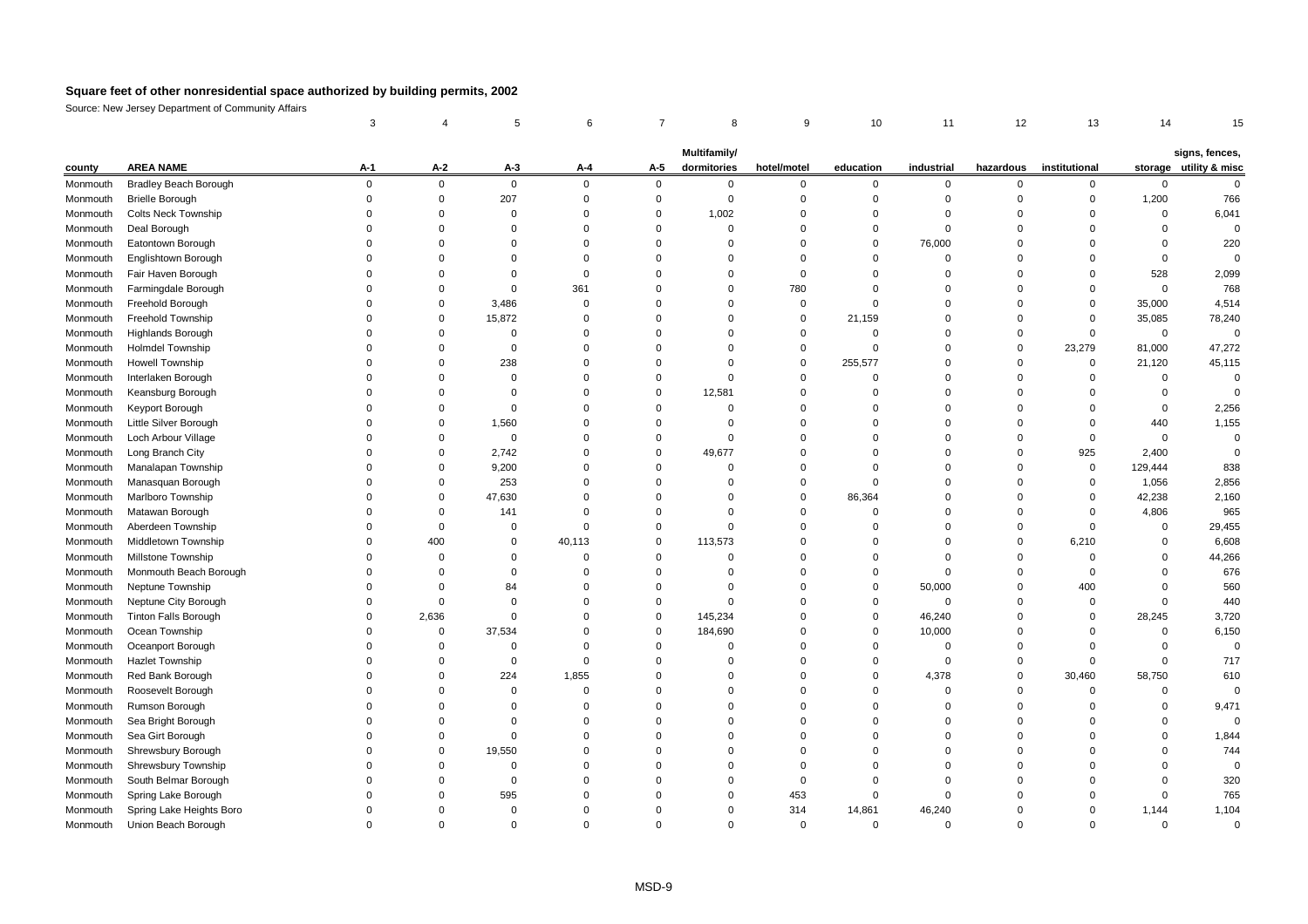|          |                            | 3           |             |             | 6              |             | 8                           | 9           | 10          | 11           | 12          | 13            | 14             |                                          |
|----------|----------------------------|-------------|-------------|-------------|----------------|-------------|-----------------------------|-------------|-------------|--------------|-------------|---------------|----------------|------------------------------------------|
|          |                            |             |             |             |                |             |                             |             |             |              |             |               |                |                                          |
| county   | <b>AREA NAME</b>           | A-1         | $A-2$       | $A-3$       | A-4            | A-5         | Multifamily/<br>dormitories | hotel/motel | education   | industrial   | hazardous   | institutional |                | signs, fences,<br>storage utility & misc |
| Monmouth | Upper Freehold Township    | $\mathbf 0$ | $\mathbf 0$ | $\mathsf 0$ | $\mathbf 0$    | $\mathbf 0$ | $\mathbf 0$                 | $\mathbf 0$ | $\mathbf 0$ | $\mathbf{1}$ | $\mathbf 0$ | $\mathbf 0$   | 118,078        | 10,292                                   |
| Monmouth | Wall Township              | $\mathbf 0$ | 0           | $\mathbf 0$ | $\mathbf 0$    | $\Omega$    | $\Omega$                    | $\Omega$    | $\mathbf 0$ | $\Omega$     | $\Omega$    | $\Omega$      | $\mathbf 0$    | 37,058                                   |
| Monmouth | West Long Branch Borough   | $\Omega$    | $\mathbf 0$ | $\mathbf 0$ | $\Omega$       | $\Omega$    | $\Omega$                    | $\Omega$    | $\mathbf 0$ | $\Omega$     | $\Omega$    | $\Omega$      | $\mathbf 0$    | $\overline{0}$                           |
| Morris   | Boonton Town               | $\Omega$    | $\Omega$    | $\Omega$    | $\Omega$       | $\Omega$    | $\Omega$                    | $\Omega$    | $\Omega$    | 5,000        | $\Omega$    | $\Omega$      | $\mathbf 0$    | 7,987                                    |
| Morris   | Boonton Township           | 0           | $\mathbf 0$ | $\mathbf 0$ | $\mathbf 0$    | $\Omega$    | $\mathbf 0$                 | $\Omega$    | $\mathbf 0$ | $\Omega$     | $\Omega$    | $\Omega$      | 2,304          | 2,672                                    |
| Morris   | <b>Butler Borough</b>      | $\Omega$    | $\mathbf 0$ | $\Omega$    | $\mathbf 0$    | $\Omega$    | $\Omega$                    | $\Omega$    | $\Omega$    | $\Omega$     | $\Omega$    | $\Omega$      | 9,000          | 1,860                                    |
| Morris   | Chatham Borough            | $\Omega$    | $\mathbf 0$ | 35,720      | $\mathsf 0$    | $\Omega$    | $\Omega$                    | $\Omega$    | $\Omega$    | $\mathbf 0$  | $\Omega$    | $\Omega$      | $\mathbf 0$    | $\overline{0}$                           |
| Morris   | Chatham Township           | $\Omega$    | 0           | $\mathbf 0$ | 9,455          | $\Omega$    | $\Omega$                    | $\Omega$    | $\Omega$    | $\mathbf 0$  | $\Omega$    | $\Omega$      | 2,772          | 932                                      |
| Morris   | Chester Borough            | $\Omega$    | $\mathbf 0$ | 7,845       | $\mathbf 0$    | $\mathbf 0$ | $\mathbf 0$                 | $\Omega$    | $\Omega$    | $\mathbf 0$  | $\Omega$    | $\Omega$      | $\mathbf 0$    | 2,530                                    |
| Morris   | Chester Township           | $\Omega$    | $\mathbf 0$ | $\mathbf 0$ | $\Omega$       | $\Omega$    | $\Omega$                    | 420         | $\Omega$    | $\Omega$     | $\Omega$    | $\Omega$      | $\mathbf 0$    | 25,692                                   |
| Morris   | Denville Township          | $\Omega$    | 0           | $\mathbf 0$ | $\mathbf 0$    | $\Omega$    | 0                           | $\Omega$    | $\Omega$    | 6,600        | $\Omega$    | $\Omega$      | $\mathbf 0$    | 9,474                                    |
| Morris   | Dover Town                 | $\Omega$    | $\mathbf 0$ | $\mathbf 0$ | $\mathbf 0$    | $\Omega$    | 91,536                      | $\Omega$    | $\Omega$    | $\Omega$     | $\Omega$    | $\mathbf 0$   | 82,380         | 1,002                                    |
| Morris   | East Hanover Township      | $\Omega$    | $\mathbf 0$ | 584         | $\mathbf 0$    | $\Omega$    | $\mathbf 0$                 | $\Omega$    | $\mathbf 0$ | $\Omega$     | $\Omega$    | $\Omega$      | 17,928         | $\Omega$                                 |
| Morris   | Florham Park Borough       | $\Omega$    | 294         | 582         | $\mathbf 0$    | $\Omega$    | 88,141                      | $\mathbf 0$ | 47,410      | $\mathbf 0$  | $\Omega$    | $\Omega$      | 40             | 1,268                                    |
| Morris   | Hanover Township           | $\Omega$    | 0           | $\mathbf 0$ | $\mathbf 0$    | $\Omega$    | 186,559                     | $\mathbf 0$ | 79,982      | 234          | $\Omega$    | $\mathbf 0$   | 60,580         | $\mathbf 0$                              |
| Morris   | Harding Township           | $\Omega$    | 0           | $\mathbf 0$ | $\mathbf 0$    | $\mathbf 0$ | 0                           | $\Omega$    | $\mathbf 0$ | $\Omega$     | $\Omega$    | $\Omega$      | $\mathbf 0$    | 1,924                                    |
| Morris   | Jefferson Township         | $\Omega$    | $\mathbf 0$ | 30,819      | $\mathbf 0$    | $\Omega$    | 75,160                      | $\Omega$    | 180         | 300          | $\Omega$    | $\Omega$      | 13,850         | 10,409                                   |
| Morris   | Kinnelon Borough           | $\Omega$    | $\mathbf 0$ | 2,297       | $\mathbf 0$    | $\Omega$    | 0                           | $\Omega$    | $\mathbf 0$ | $\Omega$     | $\Omega$    | $\Omega$      | $\mathbf 0$    | 18,137                                   |
| Morris   | Lincoln Park Borough       | $\Omega$    | 0           | $\mathbf 0$ | $\mathbf 0$    | $\Omega$    | $\Omega$                    | $\Omega$    | $\mathbf 0$ | $\Omega$     | $\Omega$    | $\Omega$      | $\mathbf 0$    | 792                                      |
| Morris   | <b>Madison Borough</b>     | $\Omega$    | 0           | 1,368       | 692            | $\Omega$    | 0                           | $\Omega$    | $\mathbf 0$ | $\Omega$     | $\Omega$    | $\Omega$      | $\mathbf 0$    | 2,141                                    |
| Morris   | Mendham Borough            | $\Omega$    | $\mathbf 0$ | $\mathbf 0$ | $\Omega$       | $\Omega$    | $\Omega$                    | $\Omega$    | 18,382      | $\mathbf 0$  | $\Omega$    | $\Omega$      | $\mathbf 0$    | 1,904                                    |
| Morris   | Mendham Township           | $\Omega$    | 0           | 0           | $\mathbf 0$    | $\Omega$    | $\Omega$                    | $\Omega$    | $\mathbf 0$ | 0            | $\mathbf 0$ | $\Omega$      | $\mathbf 0$    | 8,176                                    |
| Morris   | Mine Hill Township         | $\Omega$    | $\mathbf 0$ | $\mathbf 0$ | $\mathbf 0$    | $\Omega$    | $\Omega$                    | $\Omega$    | $\mathbf 0$ | $\Omega$     | 1,428       | $\Omega$      | 54,000         | $\Omega$                                 |
| Morris   | Montville Township         | $\Omega$    | $\Omega$    | 4,291       | 32,619         | $\Omega$    | $\Omega$                    | $\Omega$    | 45,485      | $\Omega$     | $\mathbf 0$ | $\Omega$      | $\mathbf 0$    | 1,310                                    |
| Morris   | Morris Township            | $\Omega$    | $\Omega$    | $\mathbf 0$ | $\Omega$       | $\Omega$    | $\Omega$                    | $\Omega$    | 12,714      | $\Omega$     | $\Omega$    | $\Omega$      | $\Omega$       | 2,388                                    |
| Morris   | Morris Plains Borough      | $\Omega$    | $\mathbf 0$ | 0           | $\mathbf 0$    | $\mathbf 0$ | 126,867                     | $\Omega$    | $\mathbf 0$ | $\Omega$     | 0           | $\mathbf 0$   | 51,800         | $\overline{0}$                           |
| Morris   | Morristown Town            | $\Omega$    | $\mathbf 0$ | $\mathbf 0$ | $\mathbf 0$    | $\Omega$    | 45,654                      | $\Omega$    | $\Omega$    | $\Omega$     | $\mathbf 0$ | 9,797         | 15,596         | $\mathbf 0$                              |
| Morris   | Mountain Lakes Borough     | $\Omega$    | $\mathbf 0$ | $\mathbf 0$ | $\mathbf 0$    | $\mathbf 0$ | $\mathbf 0$                 | $\Omega$    | $\mathbf 0$ | $\Omega$     | $\Omega$    | $\mathbf 0$   | $\overline{0}$ | $\Omega$                                 |
| Morris   | Mount Arlington Borough    | $\Omega$    | 0           | $\mathbf 0$ | $\mathbf 0$    | $\mathbf 0$ | 0                           | $\Omega$    | $\Omega$    | $\Omega$     | $\Omega$    | $\Omega$      | $\mathbf 0$    | $\Omega$                                 |
| Morris   | Mount Olive Township       | $\Omega$    | $\mathbf 0$ | 20,983      | $\mathbf 0$    | $\mathbf 0$ | 19,245                      | 45,345      | $\mathbf 0$ | $\mathbf 0$  | $\mathbf 0$ | $\Omega$      | $\mathbf 0$    | 3,172                                    |
| Morris   | Netcong Borough            | $\Omega$    | $\mathbf 0$ | $\mathbf 0$ | $\mathbf 0$    | $\Omega$    | 0                           | $\Omega$    | $\mathbf 0$ | $\Omega$     | $\Omega$    | $\Omega$      | $\mathbf 0$    | 500                                      |
| Morris   | Parsippany-Troy Hills Twp  | $\Omega$    | $\mathbf 0$ | 97,951      | $\overline{1}$ | $\Omega$    | 6,972                       | 97,538      | 7,540       | 2,598        | $\mathbf 0$ | 38,122        | $\mathbf 0$    | 36,959                                   |
| Morris   | Long Hill Township         | $\Omega$    | 0           | 1,500       | $\mathbf 0$    | $\Omega$    | 0                           | $\Omega$    | $\mathbf 0$ | $\Omega$     | $\Omega$    | $\mathbf 0$   | 7,020          | 2,458                                    |
| Morris   | Pequannock Township        | $\Omega$    | $\mathbf 0$ | 24,916      | $\mathbf 0$    | $\mathbf 0$ | 149,760                     | $\Omega$    | $\mathbf 0$ | $\Omega$     | $\mathbf 0$ | 425           | $\mathbf 0$    | 122,997                                  |
| Morris   | Randolph Township          | $\Omega$    | $\mathbf 0$ | 708         | $\mathbf 0$    | $\Omega$    | $\Omega$                    | $\Omega$    | $\Omega$    | 29,786       | $\Omega$    | $\Omega$      | $\mathbf 0$    | 6,292                                    |
| Morris   | Riverdale Borough          | $\Omega$    | $\mathbf 0$ | $\mathbf 0$ | $\mathbf 0$    | $\mathbf 0$ | $\mathbf 0$                 | $\Omega$    | $\Omega$    | $\mathbf 0$  | $\Omega$    | $\Omega$      | $\mathbf 0$    | $\mathbf 0$                              |
| Morris   | Rockaway Borough           | $\Omega$    | 0           | $\mathbf 0$ | $\mathbf 0$    | $\Omega$    | 0                           | $\Omega$    | $\Omega$    | 0            | $\Omega$    | $\Omega$      | $\mathbf 0$    | $\Omega$                                 |
| Morris   | Rockaway Township          | $\Omega$    | $\mathbf 0$ | $\Omega$    | $\overline{0}$ | $\Omega$    | 339,358                     | $\Omega$    | $\mathbf 0$ | $\mathbf 0$  | $\Omega$    | $\Omega$      | 5,400          | 15,492                                   |
| Morris   | Roxbury Township           | $\Omega$    | $\Omega$    | $\Omega$    | $\Omega$       | $\Omega$    | $\Omega$                    | $\Omega$    | $\Omega$    | $\Omega$     | $\Omega$    | $\Omega$      | $\mathbf 0$    | 8,072                                    |
| Morris   | Victory Gardens Borough    | $\Omega$    | $\Omega$    | $\Omega$    | $\Omega$       | $\Omega$    | $\Omega$                    | $\Omega$    | $\mathbf 0$ | $\Omega$     | $\Omega$    | $\Omega$      | $\mathbf 0$    | $\Omega$                                 |
| Morris   | <b>Washington Township</b> | $\Omega$    | $\mathbf 0$ | $\Omega$    | $\mathbf 0$    | $\Omega$    | $\Omega$                    | $\Omega$    | 6,335       | $\Omega$     | $\Omega$    | $\Omega$      | $\mathbf 0$    | 504                                      |
| Morris   | Wharton Borough            | $\Omega$    | $\mathbf 0$ | $\Omega$    | $\mathbf 0$    | $\Omega$    | $\Omega$                    | $\Omega$    | $\mathbf 0$ | 0            | $\Omega$    | $\Omega$      | 89,196         | $\Omega$                                 |
| Ocean    | Barnegat Light Borough     | $\Omega$    | $\Omega$    | $\Omega$    | $\mathbf 0$    | $\Omega$    | $\Omega$                    | $\Omega$    | $\Omega$    | $\Omega$     | $\Omega$    | $\Omega$      | $\Omega$       | $\mathbf 0$                              |
| Ocean    | Bay Head Borough           | $\Omega$    | $\Omega$    | $\Omega$    | 768            | $\Omega$    | $\Omega$                    |             | $\Omega$    | $\Omega$     | $\Omega$    | $\Omega$      | $\Omega$       | 400                                      |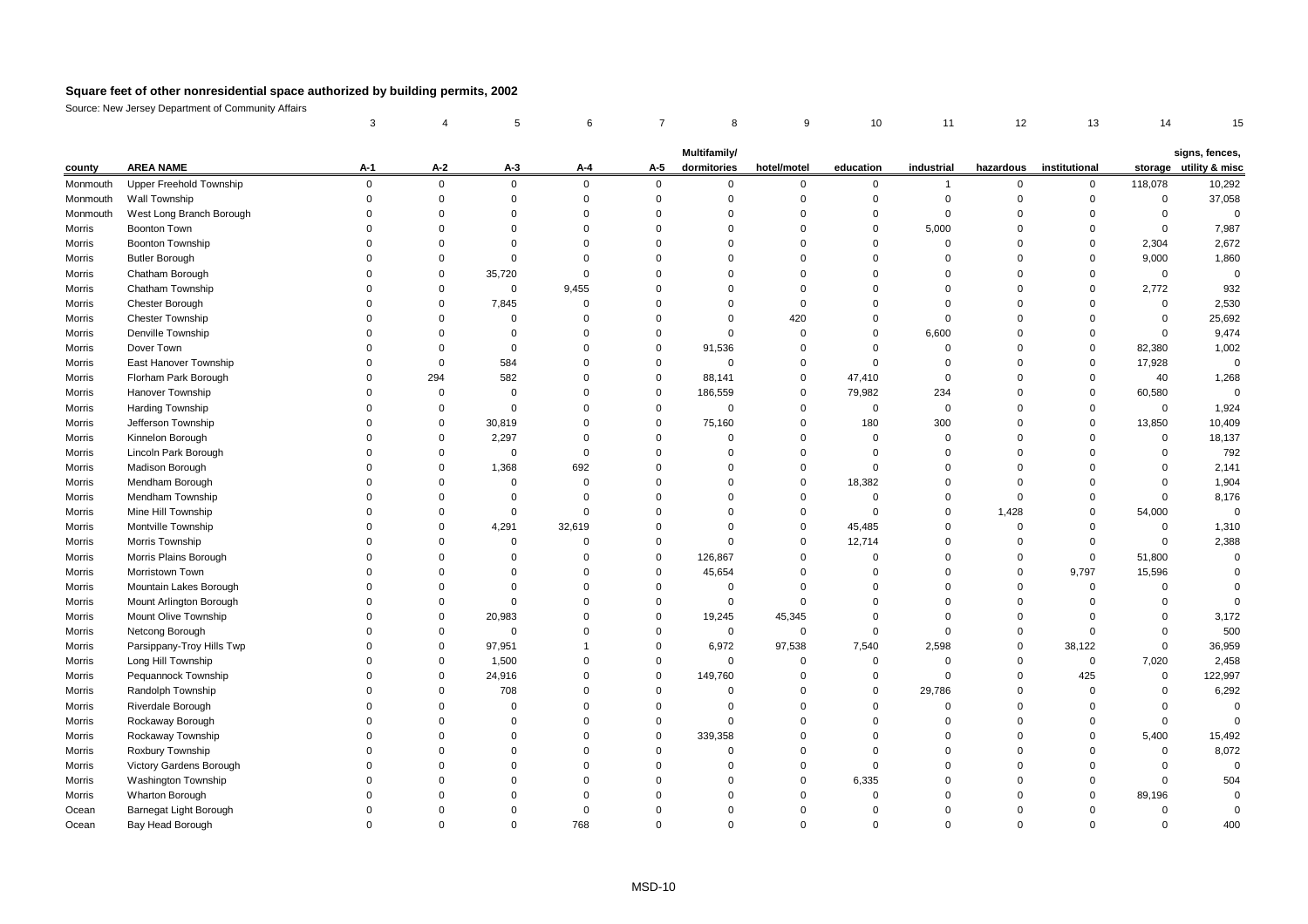|         |                             | 3           |             |             | 6           |                | 8                           | 9           | 10          | 11          | 12          | 13            | 14             |                                          |
|---------|-----------------------------|-------------|-------------|-------------|-------------|----------------|-----------------------------|-------------|-------------|-------------|-------------|---------------|----------------|------------------------------------------|
|         |                             |             |             |             |             |                |                             |             |             |             |             |               |                |                                          |
| county  | <b>AREA NAME</b>            | A-1         | $A-2$       | $A-3$       | A-4         | A-5            | Multifamily/<br>dormitories | hotel/motel | education   | industrial  | hazardous   | institutional |                | signs, fences,<br>storage utility & misc |
| Ocean   | Beach Haven Borough         | $\mathbf 0$ | 0           | $\mathbf 0$ | $\mathbf 0$ | $\mathbf 0$    | 0                           | 0           | 0           | $\mathbf 0$ | 0           | 0             | 0              | $\mathbf 0$                              |
| Ocean   | Beachwood Borough           | $\mathbf 0$ | 0           | $\mathbf 0$ | $\mathbf 0$ | $\overline{0}$ | $\Omega$                    | $\mathbf 0$ | $\mathbf 0$ | $\Omega$    | 0           | $\mathbf 0$   | $\Omega$       | $\Omega$                                 |
| Ocean   | <b>Berkeley Township</b>    | $\Omega$    | $\mathbf 0$ | $\mathbf 0$ | $\Omega$    | $\overline{0}$ | $\mathbf 0$                 | $\mathbf 0$ | 68,000      | $\Omega$    | 0           | $\mathbf 0$   | $\mathbf 0$    | 7,694                                    |
| Ocean   | <b>Brick Township</b>       | $\Omega$    | $\Omega$    | 7,250       | $\mathbf 0$ | $\mathbf 0$    | 1,584                       | $\mathbf 0$ | 185,917     | $\Omega$    | 0           | 109,258       | $\Omega$       | 159,731                                  |
| Ocean   | Dover Township              | $\Omega$    | 0           | 15,616      | 69,916      | $\mathbf 0$    | 31,296                      | $\mathbf 0$ | $\mathbf 0$ | $\Omega$    | 0           | 214,608       | 37,200         | 8,220                                    |
| Ocean   | Eagleswood Township         | 0           | 0           | $\mathbf 0$ | $\mathbf 0$ | $\mathbf 0$    | $\mathbf{0}$                | $\mathbf 0$ | $\mathbf 0$ | $\mathbf 0$ | $\mathbf 0$ | $\mathbf 0$   | 2,800          | 1,464                                    |
| Ocean   | Harvey Cedars Borough       | $\mathbf 0$ | 0           | $\mathbf 0$ | $\Omega$    | $\mathbf 0$    | 4,263                       | $\Omega$    | $\mathbf 0$ | $\Omega$    | 0           | $\mathbf 0$   | 288            | $\mathbf 0$                              |
| Ocean   | Island Heights Borough      | 0           | 0           | $\mathbf 0$ | $\Omega$    | $\mathbf 0$    | $\mathbf 0$                 | $\mathbf 0$ | $\mathbf 0$ | $\mathbf 0$ | 0           | $\mathbf 0$   | 3,448          | 420                                      |
| Ocean   | Jackson Township            | $\Omega$    | 0           | 17,144      | $\mathbf 0$ | $\mathbf 0$    | 144,593                     | 0           | 78,875      | $\mathbf 0$ | 300         | $\mathbf 0$   | 3,052          | 47,812                                   |
| Ocean   | Lacey Township              | $\Omega$    | 0           | $\mathsf 0$ | $\Omega$    | $\mathbf 0$    | $\mathbf 0$                 | $\mathsf 0$ | 100,482     | $\mathbf 0$ | $\mathbf 0$ | $\mathbf 0$   | $\mathbf 0$    | 11,688                                   |
| Ocean   | Lakehurst Borough           | $\Omega$    | $\Omega$    | $\mathbf 0$ | $\Omega$    | $\overline{0}$ | $\mathbf 0$                 | 110         | $\mathbf 0$ | $\Omega$    | $\mathbf 0$ | $\Omega$      | $\Omega$       | $\mathbf 0$                              |
| Ocean   | Lakewood Township           | $\Omega$    | 0           | 21,160      | 33,131      | $\mathbf 0$    | 218,796                     | $\mathsf 0$ | $\mathbf 0$ | 67,792      | 0           | 52,366        | 31,292         | 7,644                                    |
| Ocean   | Lavallette Borough          | $\Omega$    | $\mathbf 0$ | $\mathbf 0$ | $\mathbf 0$ | $\mathbf 0$    | 10,666                      | $\mathbf 0$ | $\Omega$    | $\Omega$    | $\mathbf 0$ | $\mathbf 0$   | $\mathbf 0$    | 1,872                                    |
| Ocean   | Little Egg Harbor Township  | 0           | 0           | $\mathsf 0$ | $\mathbf 0$ | $\mathbf 0$    | 110,128                     | $\Omega$    | $\mathbf 0$ | 6,055       | 0           | $\mathbf 0$   | $\mathsf 0$    | 12,342                                   |
| Ocean   | Long Beach Township         | $\Omega$    | 0           | 32,416      | $\Omega$    | $\mathbf 0$    | $\mathbf 0$                 | $\Omega$    | $\Omega$    | $\mathbf 0$ | 0           | $\mathbf 0$   | $\mathsf 0$    | $\mathbf 0$                              |
| Ocean   | Manchester Township         | $\Omega$    | 0           | $\mathbf 0$ | $\mathbf 0$ | $\mathbf 0$    | $\mathbf 0$                 | $\Omega$    | $\Omega$    | 3,650       | 0           | 25,814        | 2,912          | $\Omega$                                 |
| Ocean   | Mantoloking Borough         | $\Omega$    | $\mathbf 0$ | $\mathsf 0$ | $\Omega$    | $\Omega$       | $\Omega$                    | $\Omega$    | $\Omega$    | $\Omega$    | $\mathbf 0$ | $\mathbf 0$   | $\mathbf 0$    | 1,184                                    |
| Ocean   | Ocean Township              | $\Omega$    | $\mathbf 0$ | 38,557      | $\Omega$    | $\Omega$       | $\Omega$                    | $\Omega$    | $\Omega$    | $\Omega$    | $\Omega$    | $\mathbf 0$   | 12,615         | 400                                      |
| Ocean   | Ocean Gate Borough          | $\Omega$    | $\mathbf 0$ | $\mathbf 0$ | $\Omega$    | $\Omega$       | $\Omega$                    | $\Omega$    | $\Omega$    | $\Omega$    | $\Omega$    | $\Omega$      | $\Omega$       | $\mathbf 0$                              |
| Ocean   | Pine Beach Borough          | $\Omega$    | 0           | $\mathbf 0$ | $\mathbf 0$ | $\Omega$       | $\mathbf 0$                 | $\mathbf 0$ | $\mathbf 0$ | $\Omega$    | $\mathbf 0$ | $\Omega$      | $\Omega$       | $\overline{0}$                           |
| Ocean   | <b>Plumsted Township</b>    | $\Omega$    | $\mathbf 0$ | 1,150       | 985         | $\Omega$       | $\Omega$                    | $\mathbf 0$ | 57,000      | $\Omega$    | $\mathbf 0$ | $\Omega$      | 67,090         | 21,244                                   |
| Ocean   | Point Pleasant Borough      | $\Omega$    | 0           | 288         | $\mathbf 0$ | $\overline{0}$ | $\Omega$                    | $\mathbf 0$ | $\mathbf 0$ | $\Omega$    | $\mathbf 0$ | $\mathbf 0$   | $\mathbf 0$    | 6,212                                    |
| Ocean   | Point Pleasant Beach Boro   | $\Omega$    | 0           | $\mathbf 0$ | $\Omega$    | $\overline{0}$ | $\Omega$                    | $\Omega$    | $\Omega$    | $\Omega$    | $\mathbf 0$ | $\Omega$      | $\Omega$       | 676                                      |
| Ocean   | Seaside Heights Borough     | $\Omega$    | 0           | $\mathbf 0$ | $\Omega$    | $\overline{0}$ | 4,510                       | $\Omega$    | $\Omega$    | $\mathbf 0$ | $\Omega$    | $\Omega$      | $\Omega$       | $\overline{0}$                           |
| Ocean   | Seaside Park Borough        | $\Omega$    | $\mathbf 0$ | 22,262      | $\Omega$    | $\Omega$       | $\Omega$                    | $\Omega$    | $\Omega$    | 192         | $\Omega$    | $\Omega$      | $\Omega$       | $\Omega$                                 |
| Ocean   | Ship Bottom Borough         | $\Omega$    | $\mathbf 0$ | 336         | $\Omega$    | $\Omega$       | $\Omega$                    | $\Omega$    | $\Omega$    | $\Omega$    | $\Omega$    | $\Omega$      | $\Omega$       | $\Omega$                                 |
| Ocean   | South Toms River Borough    | $\Omega$    | 0           | $\Omega$    | $\Omega$    | $\Omega$       | $\Omega$                    | $\Omega$    | $\Omega$    | $\Omega$    | $\Omega$    | $\Omega$      | $\Omega$       | $\Omega$                                 |
| Ocean   | <b>Stafford Township</b>    | $\Omega$    | 0           | 9,690       | $\mathbf 0$ | $\Omega$       | $\Omega$                    | $\Omega$    | $\Omega$    | $\Omega$    | $\Omega$    | 0             | 100,131        | 18,302                                   |
| Ocean   | Surf City Borough           | $\Omega$    | $\mathbf 0$ | $\mathbf 0$ | $\Omega$    | $\overline{0}$ | $\Omega$                    | $\Omega$    | $\Omega$    | $\mathbf 0$ | $\Omega$    | $\mathbf 0$   | $\overline{0}$ | $\Omega$                                 |
| Ocean   | <b>Tuckerton Borough</b>    | $\Omega$    | 0           | 2,360       | $\Omega$    | $\overline{0}$ | $\Omega$                    | $\Omega$    | $\Omega$    | $\mathbf 0$ | $\Omega$    | $\Omega$      | $\Omega$       | $\Omega$                                 |
| Ocean   | <b>Barnegat Township</b>    | 0           | 0           | 7,507       | $\Omega$    | $\mathbf 0$    | 371,737                     | $\mathbf 0$ | $\Omega$    | $\mathbf 0$ | 0           | $\mathbf 0$   | $\overline{0}$ | 10,434                                   |
| Passaic | <b>Bloomingdale Borough</b> | $\Omega$    | 0           | $\mathbf 0$ | $\Omega$    | $\overline{0}$ | $\mathbf 0$                 | $\Omega$    | $\Omega$    | $\Omega$    | $\Omega$    | $\Omega$      | $\Omega$       | 984                                      |
| Passaic | <b>Clifton City</b>         | 3,660       | 22,000      | 16,600      | $\Omega$    | $\mathbf 0$    | $\mathbf 0$                 | $\Omega$    | $\Omega$    | $\Omega$    | $\Omega$    | $\mathbf 0$   | 428,556        | 852                                      |
| Passaic | Haledon Borough             | $\mathbf 0$ | $\mathbf 0$ | $\mathbf 0$ | $\Omega$    | $\Omega$       | 7,892                       | $\mathbf 0$ | 1,050       | $\Omega$    | $\Omega$    | $\Omega$      | 6,400          | $\Omega$                                 |
| Passaic | Hawthorne Borough           | $\mathbf 0$ | 0           | $\mathbf 0$ | $\mathbf 0$ | $\mathbf 0$    | $\mathbf 0$                 | $\mathbf 0$ | $\mathbf 0$ | $\mathbf 0$ | 0           | $\Omega$      | $\overline{0}$ | 990                                      |
| Passaic | Little Falls Township       | $\Omega$    | $\mathbf 0$ | $\mathbf 0$ | $\Omega$    | $\mathbf 0$    | $\Omega$                    | $\mathbf 0$ | 7,250       | $\Omega$    | $\mathbf 0$ | $\Omega$      | $\mathbf 0$    | 1,188                                    |
| Passaic | North Haledon Borough       | $\Omega$    | $\mathbf 0$ | $\mathsf 0$ | $\Omega$    | $\mathbf 0$    | $\mathbf{0}$                | $\mathbf 0$ | 1,440       | $\Omega$    | $\Omega$    | $\Omega$      | $\overline{0}$ | 4,100                                    |
| Passaic | Passaic City                | $\Omega$    | 0           | 6,081       | $\Omega$    | $\overline{0}$ | 13,296                      | $\mathbf 0$ | 83,765      | $\Omega$    | $\mathbf 0$ | $\Omega$      | $\mathsf 0$    | $\mathbf 0$                              |
| Passaic | Paterson City               | $\Omega$    | 0           | $\mathsf 0$ | $\Omega$    | $\mathbf 0$    | $\mathbf 0$                 | 0           | 0           | 4,856       | $\Omega$    | $\Omega$      | 12,172         | 1,416                                    |
| Passaic | Pompton Lakes Borough       | $\Omega$    | $\Omega$    | $\mathbf 0$ | $\Omega$    | $\Omega$       | 86,360                      | $\Omega$    | $\Omega$    | $\Omega$    | $\Omega$    | $\Omega$      | $\Omega$       | $\overline{0}$                           |
| Passaic | Prospect Park Borough       | $\Omega$    | $\Omega$    | $\Omega$    | $\Omega$    | $\Omega$       | $\Omega$                    | $\Omega$    | $\Omega$    | $\Omega$    | $\Omega$    | $\Omega$      | $\Omega$       |                                          |
| Passaic | Ringwood Borough            | $\Omega$    | $\mathbf 0$ | 3,396       | $\Omega$    | $\Omega$       | $\Omega$                    | $\Omega$    | $\Omega$    | 22,600      | $\Omega$    | $\Omega$      | 10,790         | $\Omega$                                 |
| Passaic | <b>Totowa Borough</b>       | $\Omega$    | $\mathbf 0$ | $\mathbf 0$ | $\Omega$    | $\Omega$       | $\Omega$                    | $\Omega$    | $\Omega$    | 44,000      | $\Omega$    | $\Omega$      | $\Omega$       | $\Omega$                                 |
| Passaic | Wanaque Borough             | $\Omega$    | $\Omega$    | $\Omega$    | $\Omega$    | $\Omega$       | 38.954                      | $\Omega$    | $\Omega$    | $\Omega$    | $\Omega$    | $\Omega$      | $\Omega$       | $\Omega$                                 |
|         |                             |             |             |             |             |                |                             |             |             |             |             |               |                |                                          |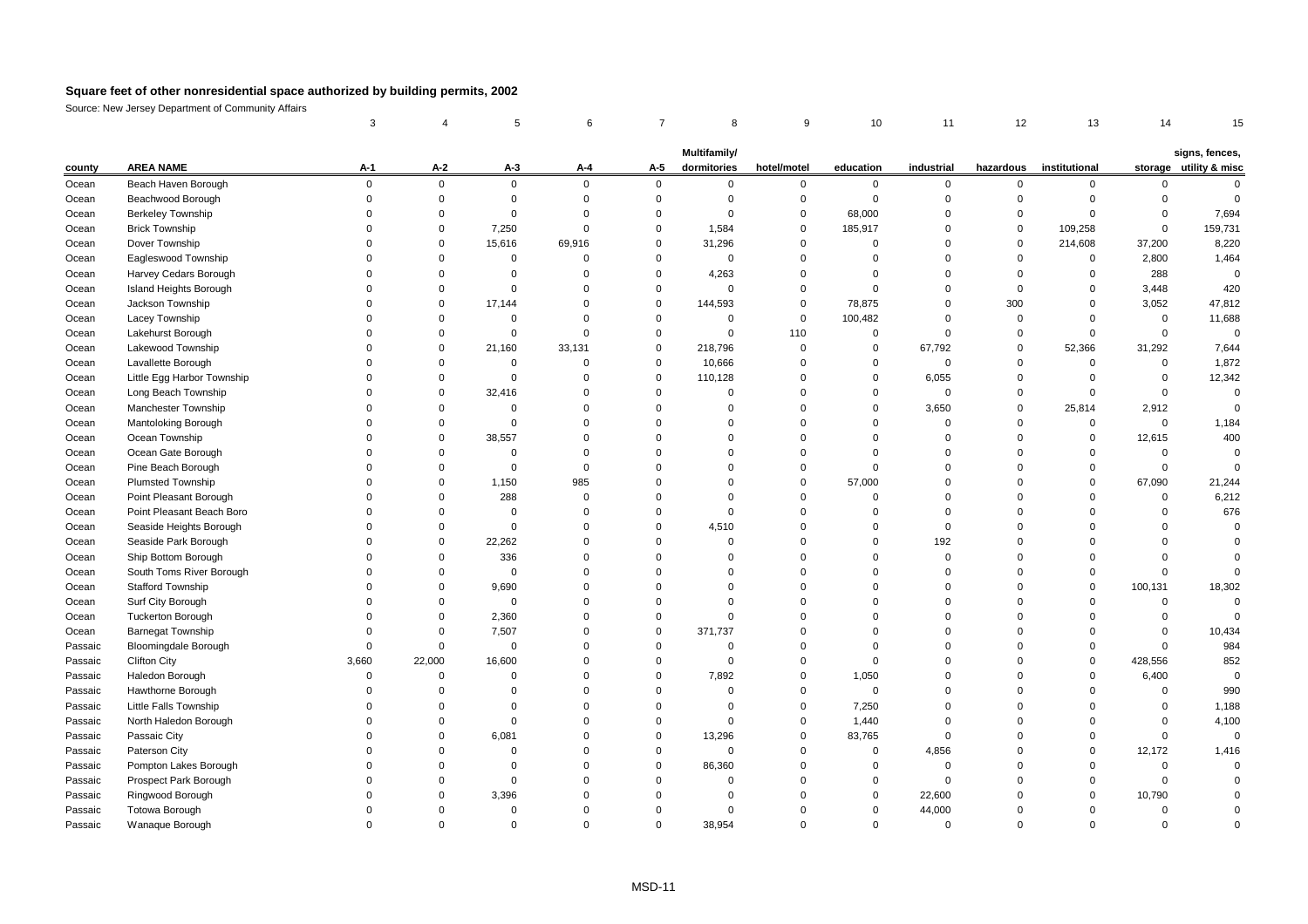|               |                               | 3                       |             |                | 6              |             | 8            | 9           | 10          | 11          | 12          | 13            | 14          | 15                     |
|---------------|-------------------------------|-------------------------|-------------|----------------|----------------|-------------|--------------|-------------|-------------|-------------|-------------|---------------|-------------|------------------------|
|               |                               |                         |             |                |                |             |              |             |             |             |             |               |             |                        |
|               |                               |                         |             |                |                |             | Multifamily/ |             |             |             |             |               |             | signs, fences,         |
| county        | <b>AREA NAME</b>              | A-1                     | $A-2$       | $A-3$          | A-4            | A-5         | dormitories  | hotel/motel | education   | industrial  | hazardous   | institutional |             | storage utility & misc |
| Passaic       | Wayne Township                | $\mathbf 0$             | 840         | 3,570          | 7,544          | $\mathbf 0$ | $\mathbf 0$  | 0           | $\mathbf 0$ | $\mathbf 0$ | $\mathbf 0$ | $\mathbf 0$   | $\mathbf 0$ | $\mathbf 0$            |
| Passaic       | West Milford Township         | $\mathsf{O}\phantom{0}$ | 1,020       | 368            | $\mathbf 0$    | $\mathbf 0$ | 253,217      | $\Omega$    | $\mathbf 0$ | $\Omega$    | $\Omega$    | $\Omega$      | 4,560       | 23,071                 |
| Passaic       | West Paterson Borough         | $\Omega$                | $\Omega$    | 712            | $\mathbf 0$    | $\Omega$    | $\mathbf 0$  | $\Omega$    | $\Omega$    | $\Omega$    | $\Omega$    | $\Omega$      | 94,100      | 852                    |
| Salem         | Alloway Township              | $\Omega$                | 0           | $\mathbf 0$    | $\mathbf 0$    | $\Omega$    | $\Omega$     | $\Omega$    | $\Omega$    | $\Omega$    | $\mathbf 0$ | $\Omega$      | $\mathbf 0$ | 50,540                 |
| Salem         | Elmer Borough                 | $\Omega$                | $\mathbf 0$ | $\mathbf 0$    | $\mathbf 0$    | $\Omega$    | $\mathbf 0$  | $\Omega$    | $\Omega$    | $\Omega$    | $\Omega$    | 8,500         | 11,840      | $\Omega$               |
| Salem         | Elsinboro Township            | $\Omega$                | $\mathbf 0$ | $\mathbf 0$    | $\Omega$       | $\Omega$    | $\Omega$     | $\Omega$    | $\Omega$    | $\Omega$    | $\Omega$    | $\mathbf 0$   | $\mathbf 0$ | 8,856                  |
| Salem         | Lower Alloways Creek Twp      | $\Omega$                | $\Omega$    | $\Omega$       | $\Omega$       | $\Omega$    | $\Omega$     | 140         | $\Omega$    | $\Omega$    | $\Omega$    | $\Omega$      | $\mathbf 0$ | 8,912                  |
| Salem         | Mannington Township           | $\Omega$                | 0           | $\mathbf 0$    | $\Omega$       | $\mathbf 0$ | 0            | $\Omega$    | $\Omega$    | 0           | $\Omega$    | $\Omega$      | $\mathbf 0$ | 11,024                 |
| Salem         | <b>Oldmans Township</b>       | $\Omega$                | $\mathbf 0$ | $\mathbf 0$    | $\Omega$       | $\Omega$    | 923          | $\Omega$    | $\Omega$    | $\Omega$    | $\mathbf 0$ | $\Omega$      | 18,636      | 1,368                  |
| Salem         | Penns Grove Borough           | $\Omega$                | $\Omega$    | 1,280          | $\Omega$       | $\Omega$    | $\Omega$     | $\Omega$    | $\Omega$    | $\Omega$    | $\mathbf 0$ | $\Omega$      | $\mathbf 0$ | $\overline{0}$         |
| Salem         | Pennsville Township           | $\Omega$                | $\mathbf 0$ | $\mathbf 0$    | $\Omega$       | $\Omega$    | $\Omega$     | $\Omega$    | $\Omega$    | 1,826       | 1,335       | $\Omega$      | 5,202       | 16,415                 |
| Salem         | Pilesgrove Township           | $\Omega$                | $\mathbf 0$ | 0              | 11,945         | $\Omega$    | $\Omega$     | $\Omega$    | $\Omega$    | $\Omega$    | $\mathbf 0$ | 3,875         | 3,520       | 8,907                  |
| Salem         | Pittsgrove Township           | $\Omega$                | $\mathbf 0$ | $\mathbf 0$    | $\mathbf 0$    | $\mathbf 0$ | $\mathbf 0$  | $\Omega$    | $\mathbf 0$ | $\mathbf 0$ | $\mathbf 0$ | $\mathbf 0$   | $\mathbf 0$ | 46,686                 |
| Salem         | Quinton Township              | $\Omega$                | $\mathbf 0$ | $\mathbf 0$    | $\mathbf 0$    | $\Omega$    | 3,106        | $\Omega$    | $\Omega$    | $\Omega$    | $\Omega$    | $\Omega$      | $\mathbf 0$ | 25,926                 |
| Salem         | Salem City                    | 0                       | $\mathbf 0$ | $\pmb{0}$      | $\mathbf 0$    | $\mathbf 0$ | 0            | $\Omega$    | $\Omega$    | $\mathbf 0$ | $\Omega$    | $\Omega$      | $\mathbf 0$ | 1,728                  |
| Salem         | <b>Carneys Point Township</b> | $\Omega$                | $\mathbf 0$ | 1,600          | 15,120         | $\Omega$    | $\Omega$     | 45,679      | $\Omega$    | $\Omega$    | $\Omega$    | $\Omega$      | 9,696       | 15,830                 |
| Salem         | Upper Pittsgrove Township     | 1,200                   | $\mathbf 0$ | $\mathbf 0$    | $\mathbf 0$    | $\Omega$    | $\mathbf 0$  | $\mathbf 0$ | $\mathbf 0$ | $\Omega$    | $\Omega$    | $\Omega$      | 8,192       | 7,120                  |
| Salem         | Woodstown Borough             | $\Omega$                | $\mathbf 0$ | $\mathbf 0$    | $\mathbf 0$    | $\Omega$    | 0            | $\mathbf 0$ | $\Omega$    | $\Omega$    | $\Omega$    | $\Omega$      | 288         | $\overline{0}$         |
| Somerset      | <b>Bedminster Township</b>    | $\Omega$                | 0           | 0              | $\mathbf 0$    | $\Omega$    | 0            | 8,412       | 13,572      | $\Omega$    | $\Omega$    | $\Omega$      | 2,541       | 12,128                 |
| Somerset      | <b>Bernards Township</b>      | $\Omega$                | $\mathbf 0$ | 47,390         | 10,785         | $\Omega$    | 231          | $\Omega$    | $\Omega$    | $\Omega$    | $\mathbf 0$ | 9,063         | $\mathbf 0$ | 6,731                  |
| Somerset      | Bernardsville Borough         | $\Omega$                | $\mathbf 0$ | $\mathbf 0$    | $\mathbf 0$    | $\Omega$    | $\Omega$     | $\Omega$    | $\Omega$    | $\Omega$    | $\Omega$    | $\mathbf 0$   | 3,500       | 16,087                 |
| Somerset      | Bound Brook Borough           | $\Omega$                | $\mathbf 0$ | $\Omega$       | $\Omega$       | $\Omega$    | $\Omega$     | $\Omega$    | $\Omega$    | $\Omega$    | $\Omega$    | $\Omega$      | $\mathbf 0$ | 1,320                  |
| Somerset      | <b>Branchburg Township</b>    | $\Omega$                | 0           | $\Omega$       | $\mathbf 0$    | $\Omega$    | 0            | $\Omega$    | $\mathbf 0$ | $\Omega$    | $\Omega$    | $\Omega$      | 7,725       | 15,471                 |
| Somerset      | <b>Bridgewater Township</b>   | $\Omega$                | $\mathbf 0$ | $\mathbf 0$    | $\overline{0}$ | $\Omega$    | $\mathbf 0$  | 1,442       | 10,738      | $\Omega$    | $\Omega$    | $\mathbf 0$   | 90,800      | 16,047                 |
| Somerset      | Far Hills Borough             | $\Omega$                | $\mathbf 0$ | $\mathbf 0$    | $\mathbf 0$    | $\Omega$    | $\mathbf 0$  | $\Omega$    | $\Omega$    | $\Omega$    | $\Omega$    | $\Omega$      | $\mathbf 0$ | 3,456                  |
| Somerset      | Franklin Township             | $\Omega$                | $\Omega$    | $\overline{1}$ | 17,246         | $\mathbf 0$ | 144,686      | $\Omega$    | $\Omega$    | $\Omega$    | $\mathbf 0$ | 68,725        | 672         | 8,530                  |
| Somerset      | Green Brook Township          | $\Omega$                | $\mathbf 0$ | $\mathbf 0$    | $\mathbf 0$    | $\Omega$    | 0            | $\Omega$    | $\Omega$    | $\Omega$    | $\Omega$    | 10,370        | 2,400       | 8,823                  |
| Somerset      | Hillsborough Township         | $\Omega$                | $\mathbf 0$ | 5,783          | $\mathbf 0$    | $\Omega$    | $\mathbf 0$  | $\Omega$    | $\mathbf 0$ | 27,176      | $\mathbf 0$ | $\mathbf 0$   | 11,287      | 17,304                 |
| Somerset      | Manville Borough              | $\Omega$                | 0           | $\mathbf 0$    | $\Omega$       | $\Omega$    | $\Omega$     | $\Omega$    | $\Omega$    | $\mathbf 0$ | $\Omega$    | $\Omega$      | $\mathbf 0$ | 4,680                  |
| Somerset      | Millstone Borough             | $\Omega$                | $\mathbf 0$ | $\mathbf 0$    | $\mathbf 0$    | $\Omega$    | $\Omega$     | $\Omega$    | $\mathbf 0$ | $\mathbf 0$ | $\mathbf 0$ | $\mathbf 0$   | $\mathbf 0$ | $\overline{0}$         |
| Somerset      | Montgomery Township           | $\Omega$                | $\mathbf 0$ | 41,518         | $\Omega$       | $\Omega$    | 249,954      | $\Omega$    | 352,292     | 426         | $\Omega$    | 67,216        | 8,060       | 18,875                 |
| Somerset      | North Plainfield Borough      | $\Omega$                | 0           | $\mathbf 0$    | $\Omega$       | $\Omega$    | 0            | $\Omega$    | $\mathbf 0$ | $\Omega$    | $\mathbf 0$ | $\Omega$      | $\mathbf 0$ | $\Omega$               |
| Somerset      | Peapack-Gladstone Boro        | $\Omega$                | $\Omega$    | $\Omega$       | $\Omega$       | $\Omega$    | $\Omega$     | $\Omega$    | $\Omega$    | $\Omega$    | $\Omega$    | 2,544         | $\mathbf 0$ | 936                    |
| Somerset      | Raritan Borough               | $\Omega$                | $\mathbf 0$ | $\Omega$       | $\Omega$       | $\Omega$    | $\mathbf 0$  | $\Omega$    | $\Omega$    | 6,400       | $\Omega$    | $\mathbf 0$   | 12,000      | $\Omega$               |
| Somerset      | Rocky Hill Borough            | $\Omega$                | $\mathbf 0$ | $\Omega$       | $\Omega$       | $\Omega$    | $\Omega$     | $\Omega$    | $\mathbf 0$ | $\Omega$    | $\Omega$    | $\Omega$      | $\Omega$    | $\Omega$               |
| Somerset      | Somerville Borough            | $\Omega$                | $\mathbf 0$ | $\Omega$       | $\mathbf 0$    | $\Omega$    | $\Omega$     | $\Omega$    | 2,310       | $\Omega$    | $\Omega$    | $\Omega$      | $\mathbf 0$ | 572                    |
| Somerset      | South Bound Brook Boro        | $\Omega$                | $\mathbf 0$ | $\Omega$       | $\Omega$       | $\Omega$    | $\Omega$     | $\Omega$    | $\mathbf 0$ | $\mathbf 0$ | $\Omega$    | $\Omega$      | $\mathbf 0$ | 1,710                  |
| Somerset      | Warren Township               | $\Omega$                | 0           | $\Omega$       | $\mathbf 0$    | $\Omega$    | 0            | $\Omega$    | $\mathbf 0$ | $\mathbf 0$ | $\Omega$    | $\Omega$      | 13,600      | 5,868                  |
| Somerset      | Watchung Borough              | $\Omega$                | $\mathbf 0$ | $\Omega$       | $\mathbf 0$    | $\Omega$    | 297,842      | $\Omega$    | 20,287      | $\Omega$    | $\Omega$    | $\Omega$      | 27,312      | 2,002                  |
| Sussex        | Andover Borough               | $\Omega$                | $\mathbf 0$ | $\Omega$       | $\Omega$       | $\Omega$    | $\mathbf 0$  | $\Omega$    | $\mathbf 0$ | $\Omega$    | $\Omega$    | $\Omega$      | $\mathbf 0$ | 1,800                  |
| <b>Sussex</b> | Andover Township              | $\Omega$                | $\Omega$    | $\Omega$       | $\Omega$       | $\Omega$    | $\Omega$     | $\Omega$    | $\Omega$    | $\Omega$    | $\Omega$    | $\Omega$      | 3,000       | 9,675                  |
| <b>Sussex</b> | <b>Branchville Borough</b>    | $\Omega$                | $\Omega$    | $\Omega$       | $\Omega$       | $\Omega$    | $\Omega$     | $\Omega$    | $\mathbf 0$ | $\Omega$    | $\Omega$    | $\Omega$      | $\mathbf 0$ | $\Omega$               |
| Sussex        | <b>Byram Township</b>         | $\Omega$                | $\Omega$    | $\Omega$       | $\Omega$       | $\Omega$    | $\Omega$     | $\Omega$    | 85,173      | $\Omega$    | $\Omega$    | 1,263         | $\mathbf 0$ | 4,768                  |
| <b>Sussex</b> | Frankford Township            | $\Omega$                | $\Omega$    | $\Omega$       | $\Omega$       | $\Omega$    | $\Omega$     | $\Omega$    | $\Omega$    | $\Omega$    | $\Omega$    | $\Omega$      | 3,200       | 27,295                 |
|               |                               |                         |             |                |                |             |              |             |             |             |             |               |             |                        |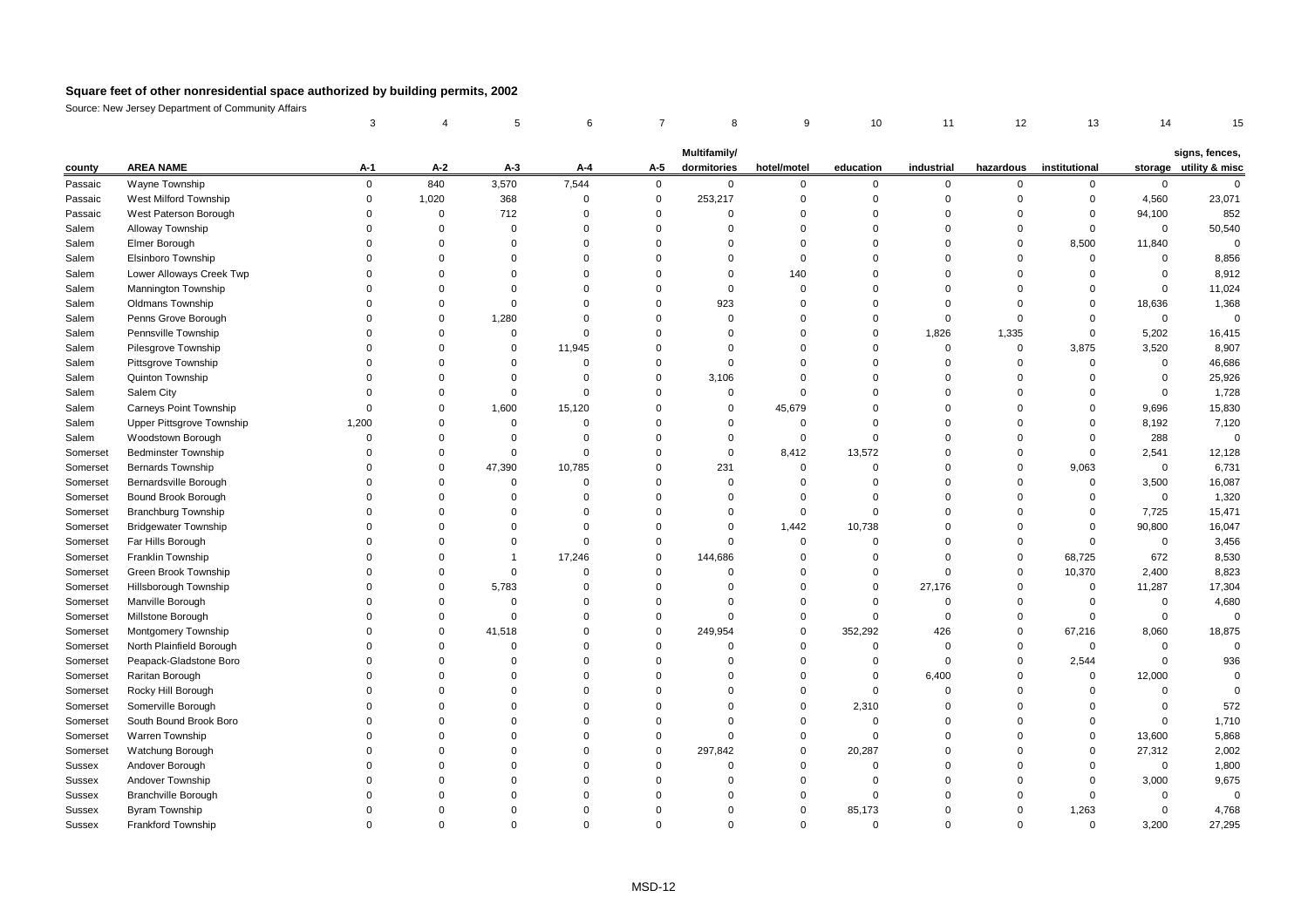|               |                                  | 3        |             |             | 6           |             | 8            | 9           | 10          | 11          | 12          | 13            | 14          | 15                     |
|---------------|----------------------------------|----------|-------------|-------------|-------------|-------------|--------------|-------------|-------------|-------------|-------------|---------------|-------------|------------------------|
|               |                                  |          |             |             |             |             |              |             |             |             |             |               |             |                        |
|               |                                  |          |             |             |             |             | Multifamily/ |             |             |             |             |               |             | signs, fences,         |
| county        | <b>AREA NAME</b>                 | $A-1$    | A-2         | $A-3$       | A-4         | A-5         | dormitories  | hotel/motel | education   | industrial  | hazardous   | institutional |             | storage utility & misc |
| Sussex        | Franklin Borough                 | 0        | $\mathbf 0$ | 939         | $\mathbf 0$ | $\mathbf 0$ | $\mathbf 0$  | $\mathbf 0$ | $\mathbf 0$ | 0           | 0           | $\mathbf 0$   | 8,283       | 576                    |
| Sussex        | Fredon Township                  | $\Omega$ | $\mathbf 0$ | $\Omega$    | $\mathbf 0$ | $\Omega$    | $\Omega$     | $\mathbf 0$ | $\Omega$    | 820         | $\Omega$    | $\Omega$      | 4,896       | 10,568                 |
| Sussex        | Green Township                   | O        | $\Omega$    | $\Omega$    | $\Omega$    | $\Omega$    | $\Omega$     | $\mathbf 0$ | $\mathbf 0$ | 124,075     | $\Omega$    | $\Omega$      | $\mathbf 0$ | 14,703                 |
| <b>Sussex</b> | Hamburg Borough                  | $\Omega$ | $\Omega$    | $\Omega$    | $\Omega$    | $\Omega$    | 95,676       | $\mathbf 0$ | 20,000      | $\Omega$    | $\Omega$    | $\Omega$      | $\mathbf 0$ | $\Omega$               |
| <b>Sussex</b> | Hampton Township                 | $\Omega$ | $\Omega$    | $\mathbf 0$ | $\Omega$    | $\Omega$    | $\mathbf 0$  | $\mathbf 0$ | $\mathbf 0$ | $\Omega$    | $\Omega$    | $\mathbf 0$   | 10,000      | 23,953                 |
| <b>Sussex</b> | Hardyston Township               | $\Omega$ | $\Omega$    | 79,432      | $\Omega$    | $\Omega$    | 34,100       | $\mathbf 0$ | 96,126      | $\Omega$    | $\Omega$    | $\Omega$      | 4,800       | 5,293                  |
| Sussex        | <b>Hopatcong Borough</b>         | $\Omega$ | $\mathbf 0$ | $\Omega$    | $\Omega$    | $\Omega$    | 0            | $\mathbf 0$ | 4,000       | $\mathbf 0$ | $\Omega$    | $\Omega$      | $\mathbf 0$ | 9,919                  |
| Sussex        | Lafayette Township               | $\Omega$ | $\Omega$    | $\Omega$    | $\Omega$    | $\Omega$    | $\mathbf 0$  | $\mathbf 0$ | 28,388      | $\Omega$    | $\Omega$    | $\mathbf 0$   | 11,900      | 12,722                 |
| Sussex        | Montague Township                | $\Omega$ | $\mathbf 0$ | $\Omega$    | $\mathbf 0$ | $\Omega$    | 4,478        | $\mathbf 0$ | $\mathbf 0$ | $\Omega$    | $\Omega$    | $\mathbf 0$   | $\mathbf 0$ | 3,096                  |
| Sussex        | Newton Town                      | O        | $\Omega$    | 11,996      | $\Omega$    | $\Omega$    | $\Omega$     | $\Omega$    | 30,270      | $\Omega$    | $\Omega$    | $\Omega$      | 11,110      | 1,486                  |
| <b>Sussex</b> | Ogdensburg Borough               | $\Omega$ | $\Omega$    | $\mathbf 0$ | $\Omega$    | $\Omega$    | $\Omega$     | $\Omega$    | $\Omega$    | $\Omega$    | $\Omega$    | $\Omega$      | $\mathbf 0$ | $\overline{0}$         |
| Sussex        | Sandyston Township               | $\Omega$ | $\mathbf 0$ | $\Omega$    | $\Omega$    | $\Omega$    | $\Omega$     | $\Omega$    | $\mathbf 0$ | 157,500     | $\Omega$    | $\mathbf 0$   | $\mathbf 0$ | $\Omega$               |
| Sussex        | Sparta Township                  | 0        | $\mathbf 0$ | 12,077      | $\Omega$    | $\Omega$    | $\Omega$     | $\Omega$    | $\Omega$    | 5,120       | $\Omega$    | $\mathbf 0$   | 37,000      | 3,050                  |
| Sussex        | Stanhope Borough                 | $\Omega$ | $\Omega$    | $\Omega$    | $\Omega$    | $\Omega$    | $\Omega$     | $\Omega$    | $\Omega$    | $\Omega$    | $\Omega$    | $\Omega$      | 35,200      | $\Omega$               |
| Sussex        | <b>Stillwater Township</b>       | O        | $\mathbf 0$ | $\Omega$    | $\Omega$    | $\Omega$    | $\Omega$     | $\Omega$    | $\Omega$    | $\mathbf 0$ | $\Omega$    | $\Omega$      | $\mathbf 0$ | 6,154                  |
| Sussex        | Sussex Borough                   |          | $\mathbf 0$ | $\Omega$    | $\Omega$    | $\Omega$    | $\mathbf 0$  | $\Omega$    | $\Omega$    | $\Omega$    | $\Omega$    | $\Omega$      | $\mathbf 0$ | $\Omega$               |
| Sussex        | Vernon Township                  |          | $\Omega$    | 1,912       | $\Omega$    | $\Omega$    | $\mathbf 0$  | 99,713      | 36,628      | $\Omega$    | $\Omega$    | $\Omega$      | 20,092      | 17,858                 |
| <b>Sussex</b> | <b>Walpack Township</b>          |          | $\Omega$    | $\Omega$    | $\Omega$    | $\Omega$    | $\Omega$     | $\Omega$    | $\Omega$    | $\Omega$    | $\Omega$    | $\Omega$      | $\mathbf 0$ | $\Omega$               |
| <b>Sussex</b> | <b>Wantage Township</b>          | 0        | $\mathbf 0$ | 12,400      | $\mathbf 0$ | $\Omega$    | 9,572        | $\Omega$    | 0           | $\Omega$    | $\Omega$    | $\Omega$      | 1,872       | 98,956                 |
| Union         | <b>Berkeley Heights Township</b> | $\Omega$ | $\Omega$    | $\Omega$    | $\Omega$    | $\Omega$    | $\mathbf 0$  | $\Omega$    | $\Omega$    | $\Omega$    | $\Omega$    | $\Omega$      | $\mathbf 0$ | 446                    |
| Union         | <b>Clark Township</b>            | U        | $\mathbf 0$ | $\Omega$    | $\Omega$    | $\Omega$    | $\Omega$     | $\Omega$    | $\Omega$    | $\Omega$    | $\Omega$    | $\Omega$      | $\mathbf 0$ | $\Omega$               |
| Union         | <b>Cranford Township</b>         | U        | $\Omega$    | $\Omega$    | $\Omega$    | $\Omega$    | $\Omega$     | $\Omega$    | $\Omega$    | $\Omega$    | $\Omega$    | $\Omega$      | 112         | 700                    |
| Union         | <b>Elizabeth City</b>            |          | $\Omega$    | 152,715     | $\Omega$    | $\Omega$    | 16,339       | $\Omega$    | $\Omega$    | 9,300       | $\mathbf 0$ | $\mathbf 0$   | 5,232       | 3,570                  |
| Union         | Fanwood Borough                  | O        | $\Omega$    | $\Omega$    | $\Omega$    | $\Omega$    | $\mathbf 0$  | $\Omega$    | $\Omega$    | $\Omega$    | $\Omega$    | 11,820        | $\mathbf 0$ | 980                    |
| Union         | Garwood Borough                  | U        | $\Omega$    | $\Omega$    | $\Omega$    | $\Omega$    | $\mathbf 0$  | $\Omega$    | $\Omega$    | $\Omega$    | $\Omega$    | $\Omega$      | $\mathbf 0$ | $\Omega$               |
| Union         | Hillside Township                | $\Omega$ | $\Omega$    | $\Omega$    | $\Omega$    | $\Omega$    | 234          | $\Omega$    | $\Omega$    | $\Omega$    | $\Omega$    | $\Omega$      | 544         | $\Omega$               |
| Union         | Kenilworth Borough               | $\Omega$ | $\Omega$    | $\Omega$    | $\mathbf 0$ | $\Omega$    | $\mathbf 0$  | $\Omega$    | $\mathbf 0$ | $\Omega$    | $\Omega$    | $\mathbf 0$   | $\mathbf 0$ | 408                    |
| Union         | Linden City                      | $\Omega$ | $\Omega$    | $\Omega$    | $\Omega$    | $\Omega$    | $\mathbf 0$  | 570         | $\Omega$    | 128,327     | $\Omega$    | $\Omega$      | 19,266      | 5,834                  |
| Union         | Mountainside Borough             | $\Omega$ | $\Omega$    | $\Omega$    | $\Omega$    | $\Omega$    | $\Omega$     | $\mathbf 0$ | $\mathbf 0$ | $\mathbf 0$ | $\Omega$    | $\Omega$      | $\mathbf 0$ | $\Omega$               |
| Union         | New Providence Borough           | $\Omega$ | $\Omega$    | $\Omega$    | $\mathbf 0$ | $\Omega$    | $\Omega$     | $\Omega$    | 180         | $\Omega$    | $\Omega$    | $\Omega$      | $\mathbf 0$ | $\Omega$               |
| Union         | <b>Plainfield City</b>           |          | $\Omega$    | $\Omega$    | 7,000       | $\Omega$    | $\Omega$     | $\mathbf 0$ | $\mathbf 0$ | $\Omega$    | $\Omega$    | $\Omega$      | $\mathbf 0$ | $\Omega$               |
| Union         | Rahway City                      | $\Omega$ | $\Omega$    | 2,326       | $\Omega$    | $\Omega$    | $\Omega$     | $\mathbf 0$ | 19,454      | $\Omega$    | $\Omega$    | $\Omega$      | $\mathbf 0$ | 2,983                  |
| Union         | Roselle Borough                  | 0        | $\Omega$    | $\Omega$    | $\Omega$    | $\Omega$    | $\mathbf 0$  | $\Omega$    | $\Omega$    | $\Omega$    | $\Omega$    | $\Omega$      | 985         | 360                    |
| Union         | Roselle Park Borough             | $\Omega$ | $\Omega$    | $\Omega$    | $\Omega$    | $\Omega$    | $\mathbf 0$  | $\Omega$    | $\Omega$    | $\Omega$    | $\Omega$    | $\Omega$      | $\mathbf 0$ | $\Omega$               |
| Union         | Scotch Plains Township           | $\Omega$ | $\Omega$    | $\Omega$    | $\Omega$    | $\Omega$    | 1,480        | $\mathbf 0$ | 70,433      | $\Omega$    | $\Omega$    | $\Omega$      | $\mathbf 0$ | $\Omega$               |
| Union         | Springfield Township             | O        | $\Omega$    | $\Omega$    | $\Omega$    | $\Omega$    | $\mathbf 0$  | $\Omega$    | $\Omega$    | $\Omega$    | $\mathbf 0$ | 2,158         | $\mathbf 0$ | $\Omega$               |
| Union         | <b>Summit City</b>               | U        | $\mathbf 0$ | $\Omega$    | $\mathbf 0$ | $\Omega$    | 9,680        | $\mathbf 0$ | $\mathbf 0$ | $\Omega$    | $\mathbf 0$ | 10,530        | 7,818       | 576                    |
| Union         | Union Township                   |          | $\Omega$    | 2,242       | $\mathbf 0$ | $\Omega$    | 210,860      | $\Omega$    | $\Omega$    | $\Omega$    | $\Omega$    | $\Omega$      | 4,724       | $\Omega$               |
| Union         | Westfield Town                   |          | $\Omega$    | 4,335       | 1,085       | $\Omega$    | 35,572       | $\mathbf 0$ | 175,620     | $\Omega$    | $\Omega$    | $\Omega$      | 10,075      | 2,829                  |
| Union         | <b>Winfield Township</b>         | U        | $\Omega$    | $\Omega$    | $\Omega$    | $\Omega$    | 553          | 265         | $\Omega$    | $\Omega$    | $\Omega$    | $\Omega$      | $\mathbf 0$ | $\Omega$               |
| Warren        | Allamuchy Township               | U        | $\Omega$    | $\Omega$    | $\mathbf 0$ | $\Omega$    | $\mathbf 0$  | $\Omega$    | $\mathbf 0$ | $\Omega$    | $\Omega$    | $\Omega$      | 7,680       | 1,350                  |
| Warren        | Alpha Borough                    | $\Omega$ | $\Omega$    | $\Omega$    | $\Omega$    | $\Omega$    | $\Omega$     | $\Omega$    | $\Omega$    | $\Omega$    | $\Omega$    | $\Omega$      | $\mathbf 0$ | $\Omega$               |
| Warren        | <b>Belvidere Town</b>            | O        | $\Omega$    | $\Omega$    | $\Omega$    | $\Omega$    | $\Omega$     | $\Omega$    | $\Omega$    | $\Omega$    | $\Omega$    | $\Omega$      | 4,000       | 4,278                  |
| Warren        | <b>Blairstown Township</b>       | $\Omega$ | $\Omega$    | $\Omega$    | $\Omega$    | $\Omega$    | $\Omega$     | $\Omega$    | $\Omega$    | $\Omega$    | $\Omega$    | $\Omega$      | $\Omega$    | 17,598                 |